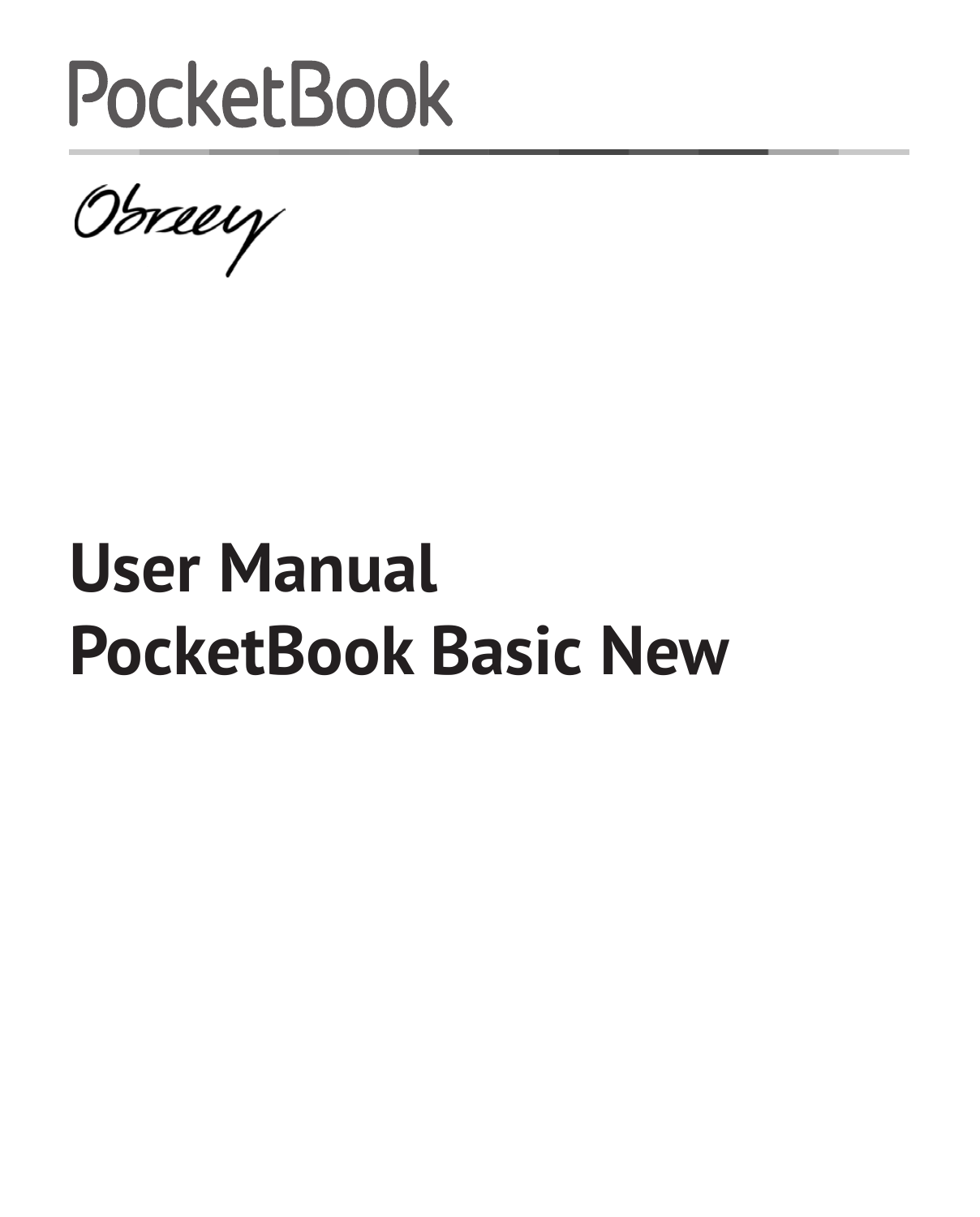### **Table of Contents**

| <b>Storage, Carriage and Usage Conditions</b> | 5  |
|-----------------------------------------------|----|
| Maintenance                                   | 6  |
| <b>RF Safety</b>                              | 8  |
| <b>Utilization</b>                            | 8  |
|                                               |    |
| <b>Front View</b>                             | 10 |
| <b>Side View</b>                              | 11 |
|                                               |    |
|                                               |    |
| <b>Charging Battery</b>                       | 13 |
| <b>Power Management</b>                       | 14 |
| <b>Loading Files</b>                          | 15 |
| <b>Navigation</b>                             | 16 |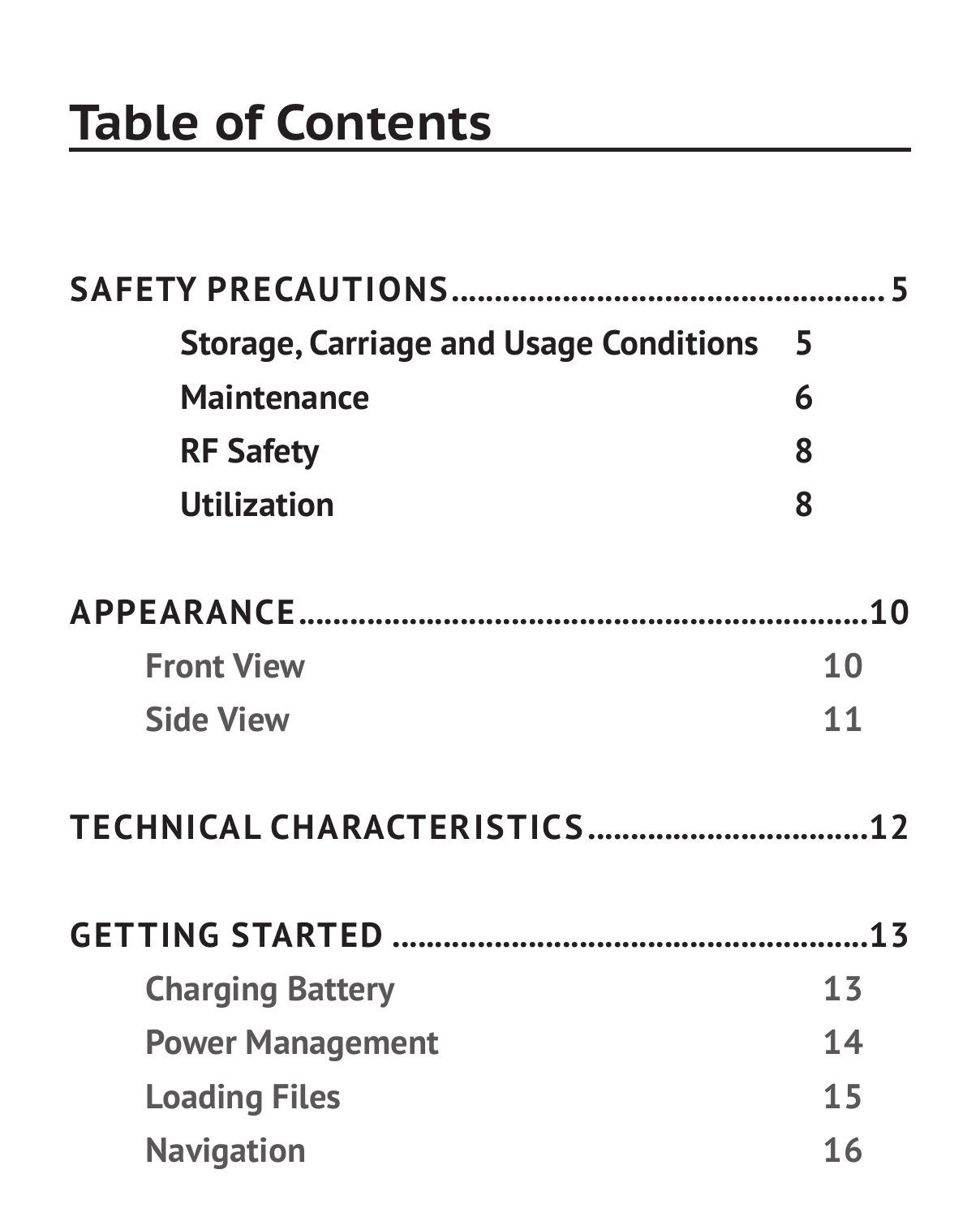| <b>Working with On-Screen Keyboard</b> | 17 |
|----------------------------------------|----|
| Installing additional dictionaries     | 19 |
|                                        |    |
|                                        |    |
| <b>Recent Events</b>                   | 22 |
| Library                                | 22 |
| <b>Notes</b>                           | 25 |
| <b>Applications</b>                    | 26 |
| <b>Calculator</b>                      | 26 |
| <b>Calendar &amp; Clock</b>            | 26 |
| <b>Chess</b>                           | 27 |
| <b>Dictionary</b>                      | 27 |
| <b>Klondike</b>                        | 28 |
| Photo                                  | 28 |
| <b>Snake</b>                           | 28 |
| <b>Sudoku</b>                          | 28 |
| <b>Status Bar</b>                      | 29 |
|                                        |    |
|                                        |    |
| <b>Turning Pages</b>                   | 31 |
|                                        |    |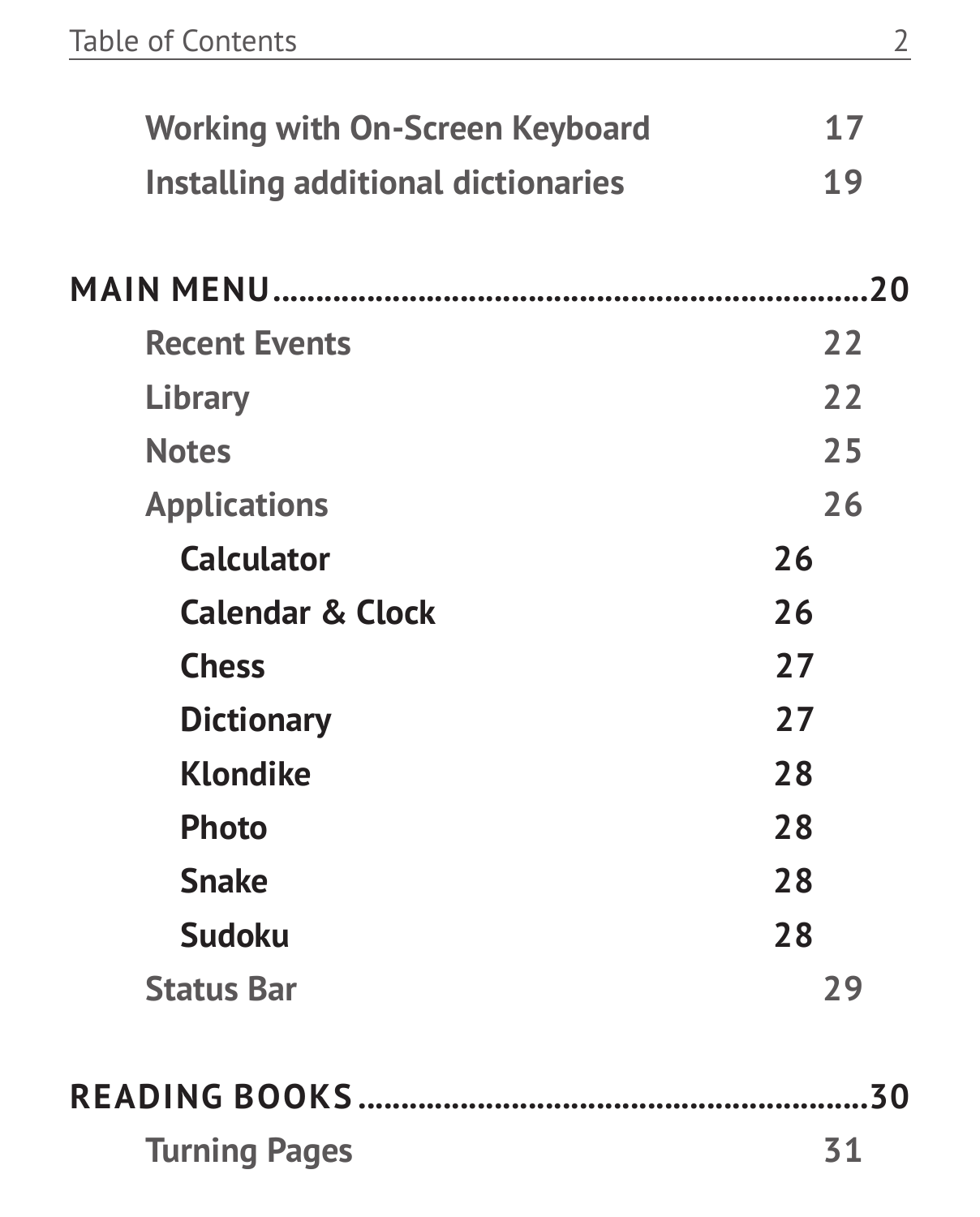| <b>Following References</b> | 31 |
|-----------------------------|----|
| <b>Changing Font Size</b>   | 31 |
| <b>Reading Menu</b>         | 32 |
| <b>Contents</b>             | 32 |
| Go to Page                  | 34 |
| <b>Search</b>               | 35 |
| <b>Bookmarks</b>            | 35 |
| <b>Settings</b>             | 36 |
| Mode                        | 37 |
| <b>Dictionary</b>           | 38 |
| Rotate                      | 38 |
| <b>Making Notes</b>         | 39 |
| <b>Closing a Book</b>       | 40 |
|                             |    |
| <b>About device</b>         | 41 |
| Language                    | 42 |
| <b>Keyboard</b>             | 42 |
| Appearance                  | 42 |
| Key mapping                 | 43 |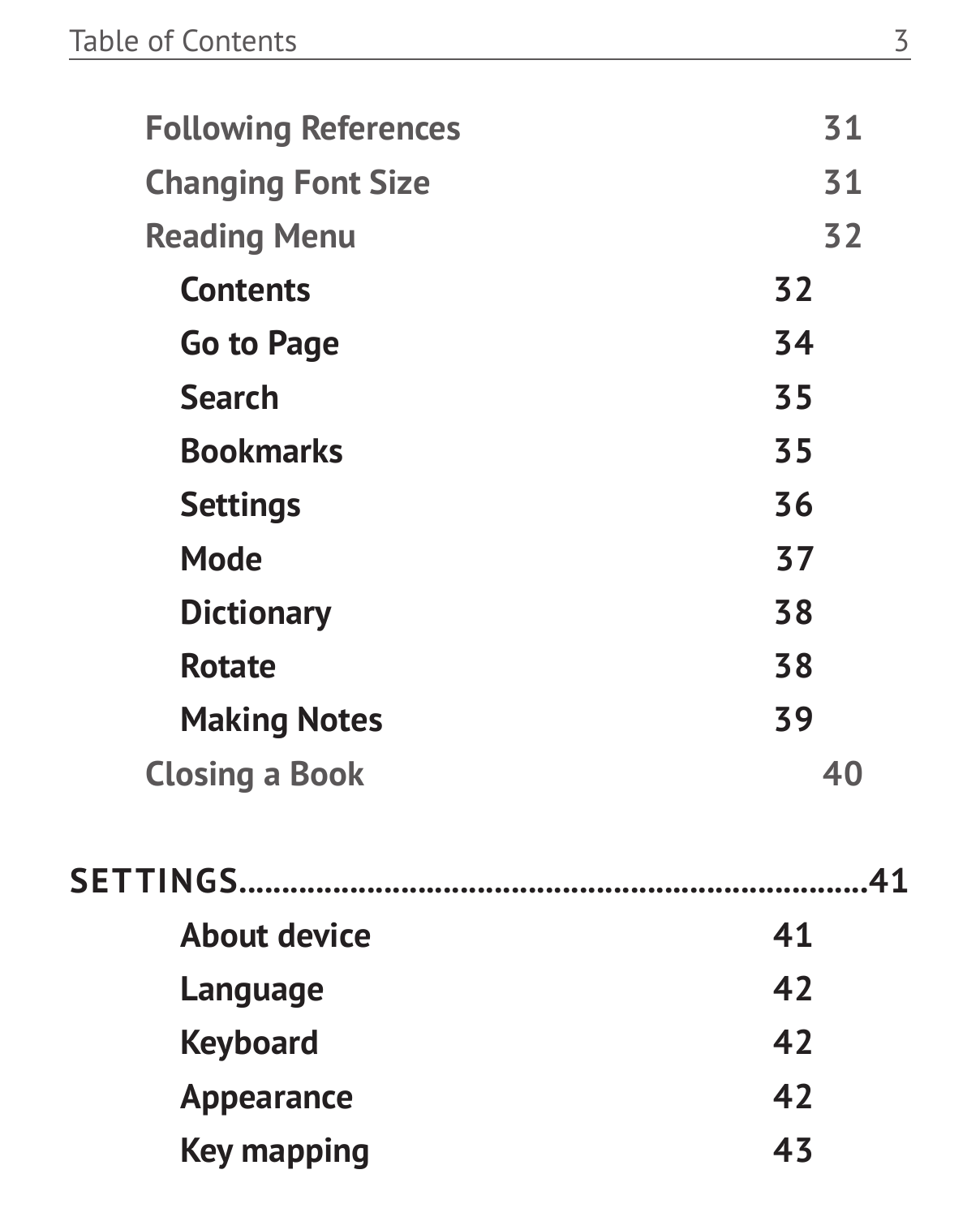| <b>Clock</b>                        | 44 |
|-------------------------------------|----|
| Open at Startup                     | 44 |
| <b>USB Mode</b>                     | 44 |
| <b>Accounts and Synchronization</b> | 44 |
| <b>Maintenance</b>                  | 45 |
| Library                             | 46 |
|                                     |    |
|                                     |    |
| <b>Troubleshooting</b>              | 49 |
|                                     |    |
|                                     |    |
|                                     |    |
|                                     |    |
|                                     |    |
|                                     |    |
|                                     |    |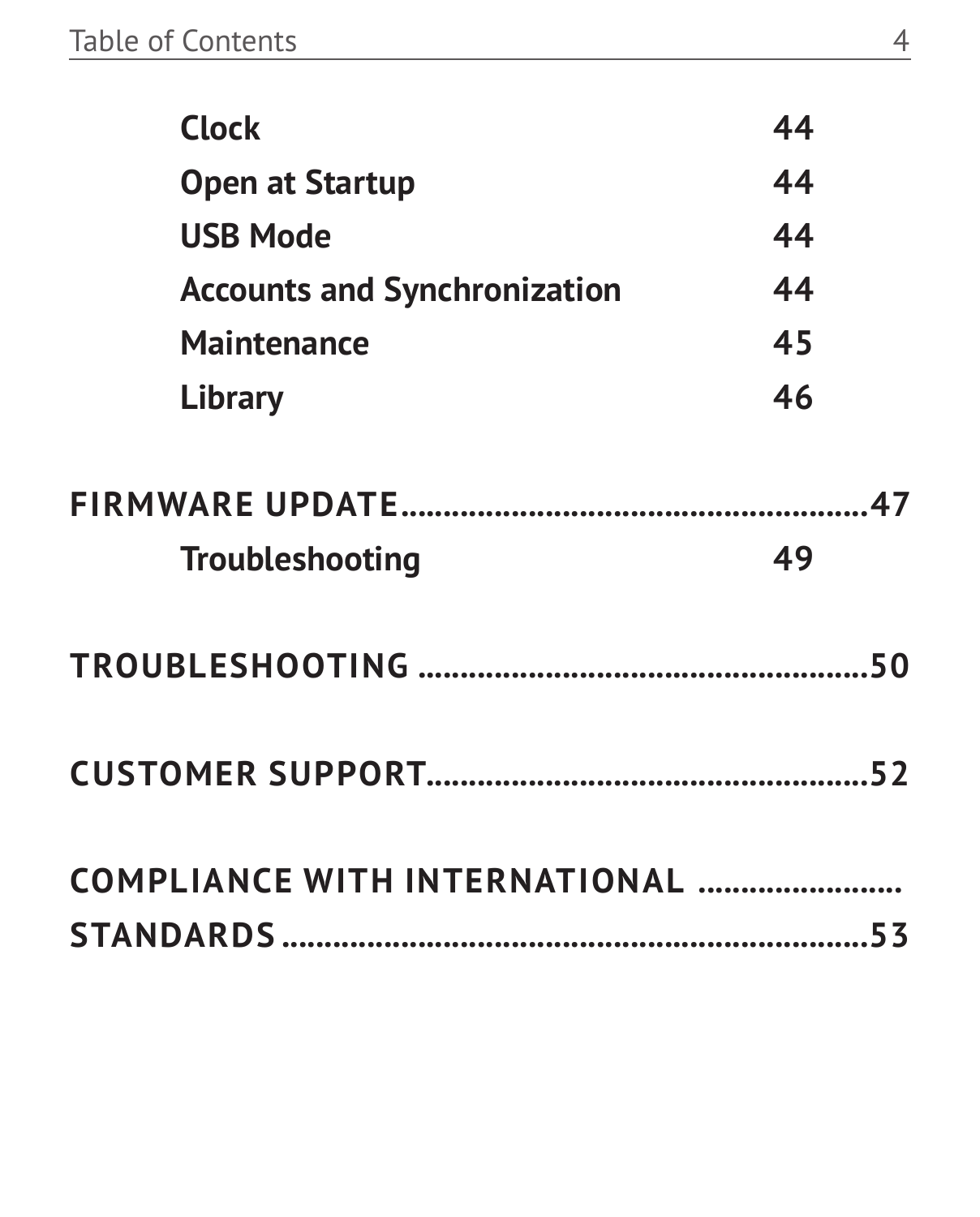## <span id="page-5-0"></span>**Safety Precautions**

Before start working with the Device, please, read this section carefully. Following these instructions will help you ensure your safety and extend service life of the Device.

#### **Storage, Carriage and Usage Conditions**

Device operating temperature range is 0°С to 40°С, so don't expose the Device to excessively high or low temperatures. Never leave cables near heat sources. Heated cables or their insulation may become deformed or damaged, which could lead to fire or electric shock.

Try to avoid next impacts:

**•** direct sunlight

**•** direct flame or smoke (cigarette, lighter, open fire etc.)

**•** exposure to liquids or damp (do not use the Device in the rain, in the street at higher humidity, near bodies of water etc.)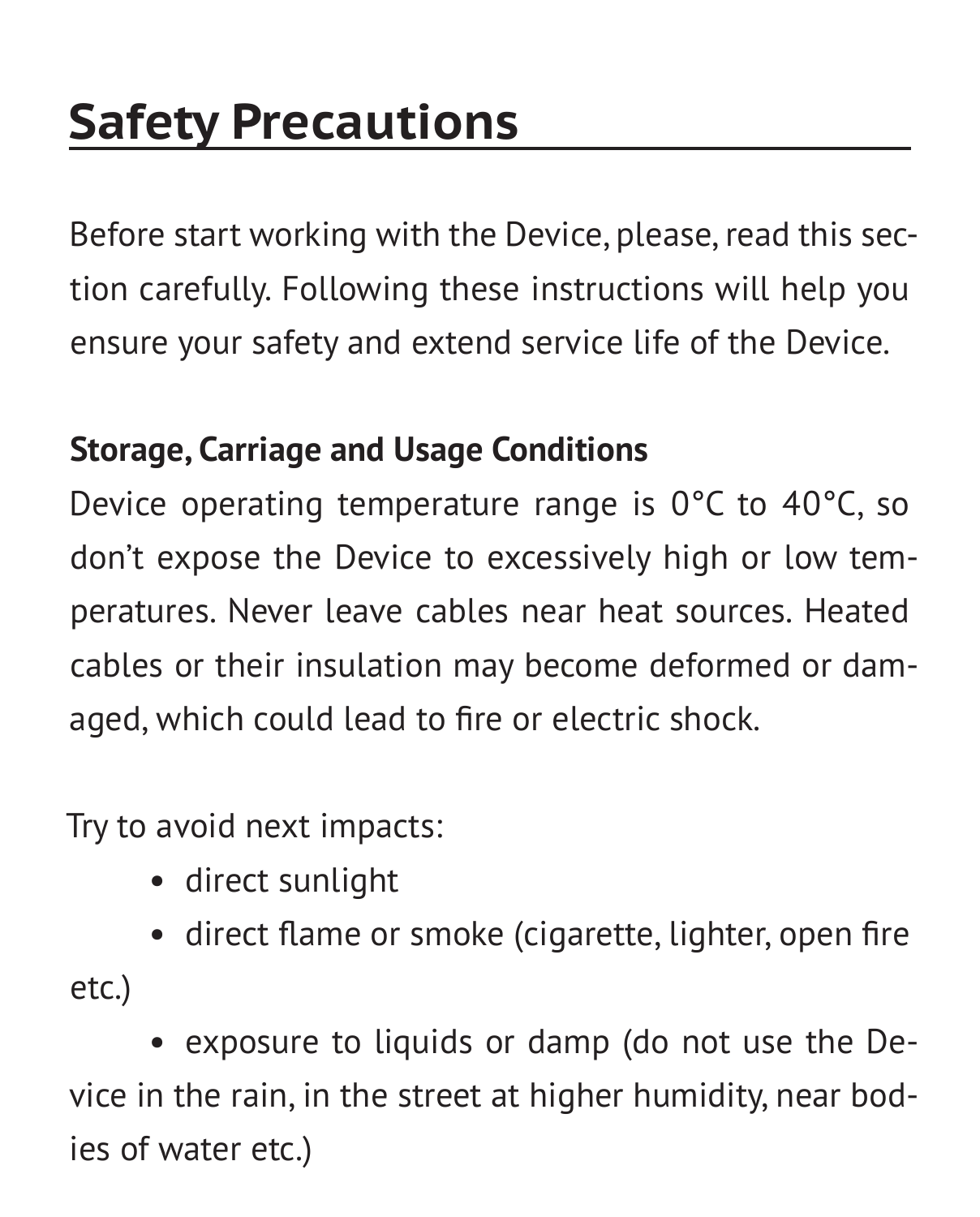**•** penetration of liquids or moisture

<span id="page-6-0"></span>**•** exposure to strong electromagnetic fields, electrostatic charges and artificial sources of UV electromagnetic radiation

**•** excessive mechanical pressure on the screen, connectors and keys of the Device.

Do not leave the Device for a long time in poorly ventilated environment, e.g. in a car or in closed tight boxes/ packaging.

Neither drop nor try to bend the Device. Protect the screen from objects that may scratch or damage it. To ensure adequate protection of the screen, we recommend storing the Device in a protective and/or hard cover.

Keep away from children.

#### **Maintenance**

Do not disassemble or modify the book reader.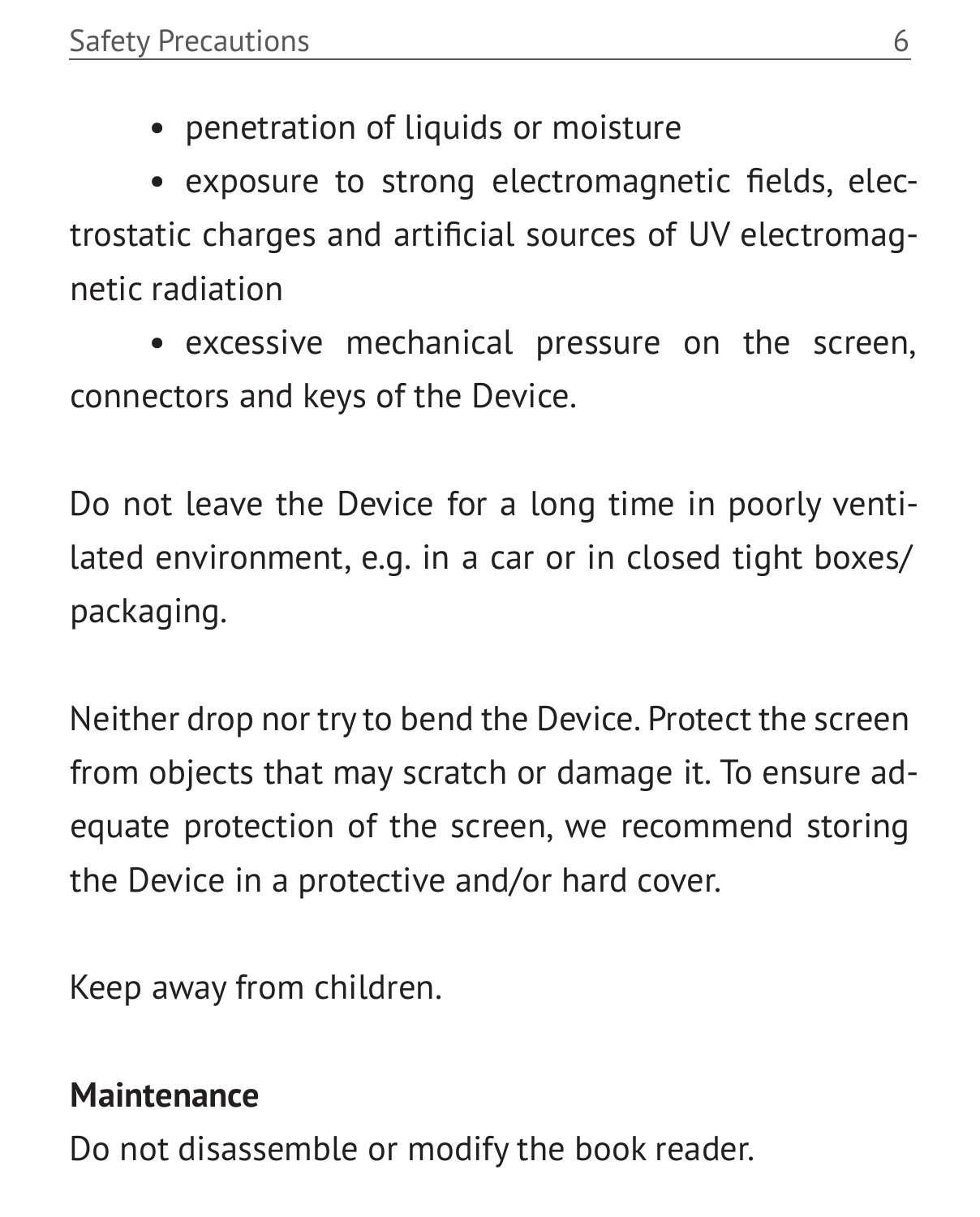Do not use the Device with a damaged battery, charger (broken case, poor contact, broken feed cable) or SD card. If the battery is damaged (cracked case, leakage of electrolyte, off-shape etc.) it should be replaced by the authorized personnel. Usage of home-made or modified batteries may cause an explosion and/or damage the Device.

Do not use organic or inorganic solvents (e.g. benzoyl etc.) to clean the screen/case. Use a soft cloth to remove dust from the Device's surface. Apply a few drops of distilled water to remove dirt.

Up to five faulty pixels are acceptable in the screen and do not constitute a warrantable defect of the screen.

By the end of product guarantee term, please contact the nearest authorized service facility for examination on the subject of security is maintained.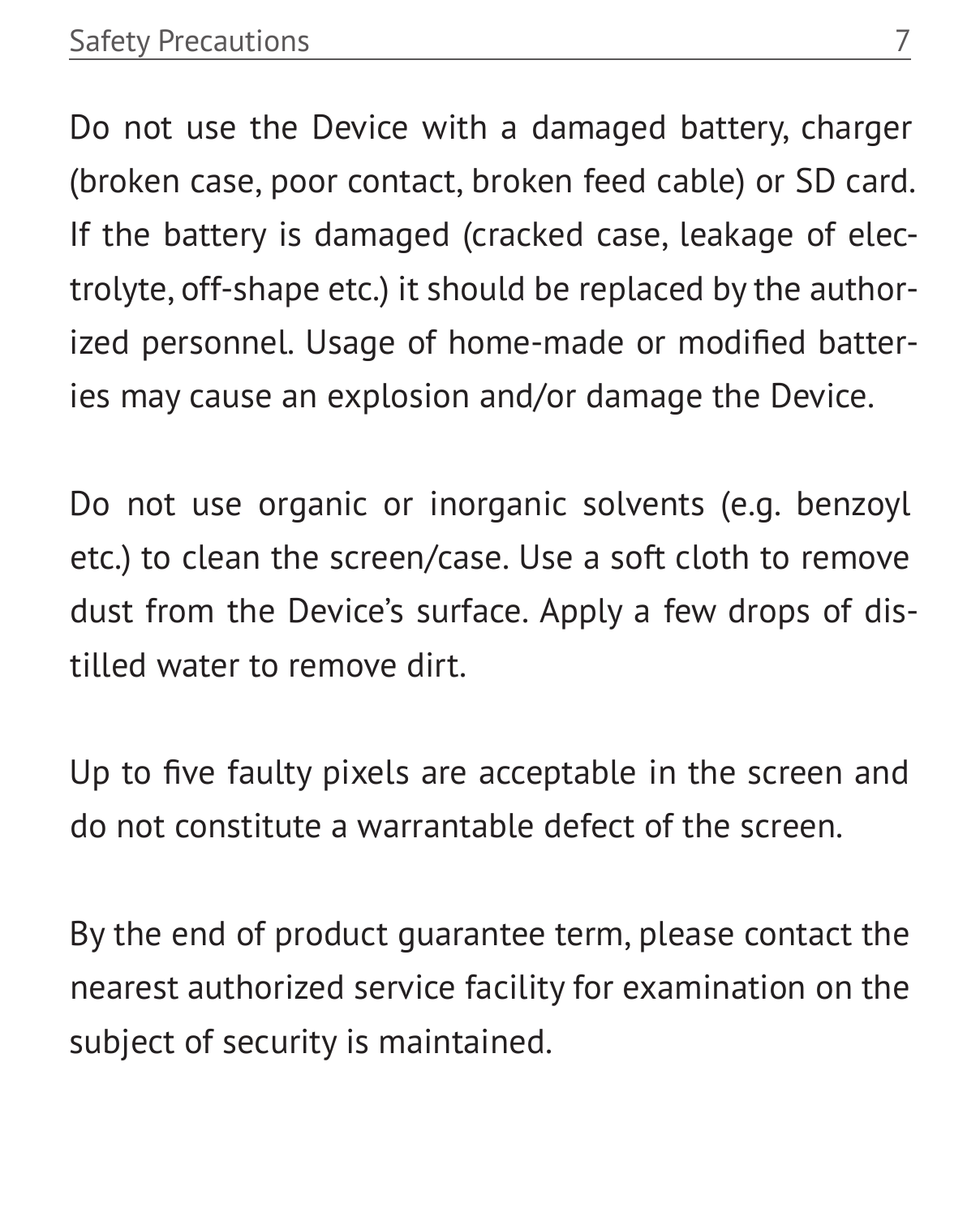<span id="page-8-0"></span>For detailed information about service centres in your region please visit the official website of PocketBook International: <http://www.pocketbook-int.com>.

#### **RF Safety**

The Device receives and transmits radio frequencies and may interfere with radio communications and other electronic equipment. If you use personal medical Devices (e.g. a pacemaker or hearing aid) please contact your doctor or the manufacturer to learn whether or not such medical devices are protected against external RF signals.

Do not use wireless communication in places where it is prohibited, e.g. onboard a plane and in hospitals – this may affect airborne avionics or medical equipment.

#### **Utilization**



Incorrect disposal of this Device may have adverse impacts on the environment and public health. To prevent such consequences follow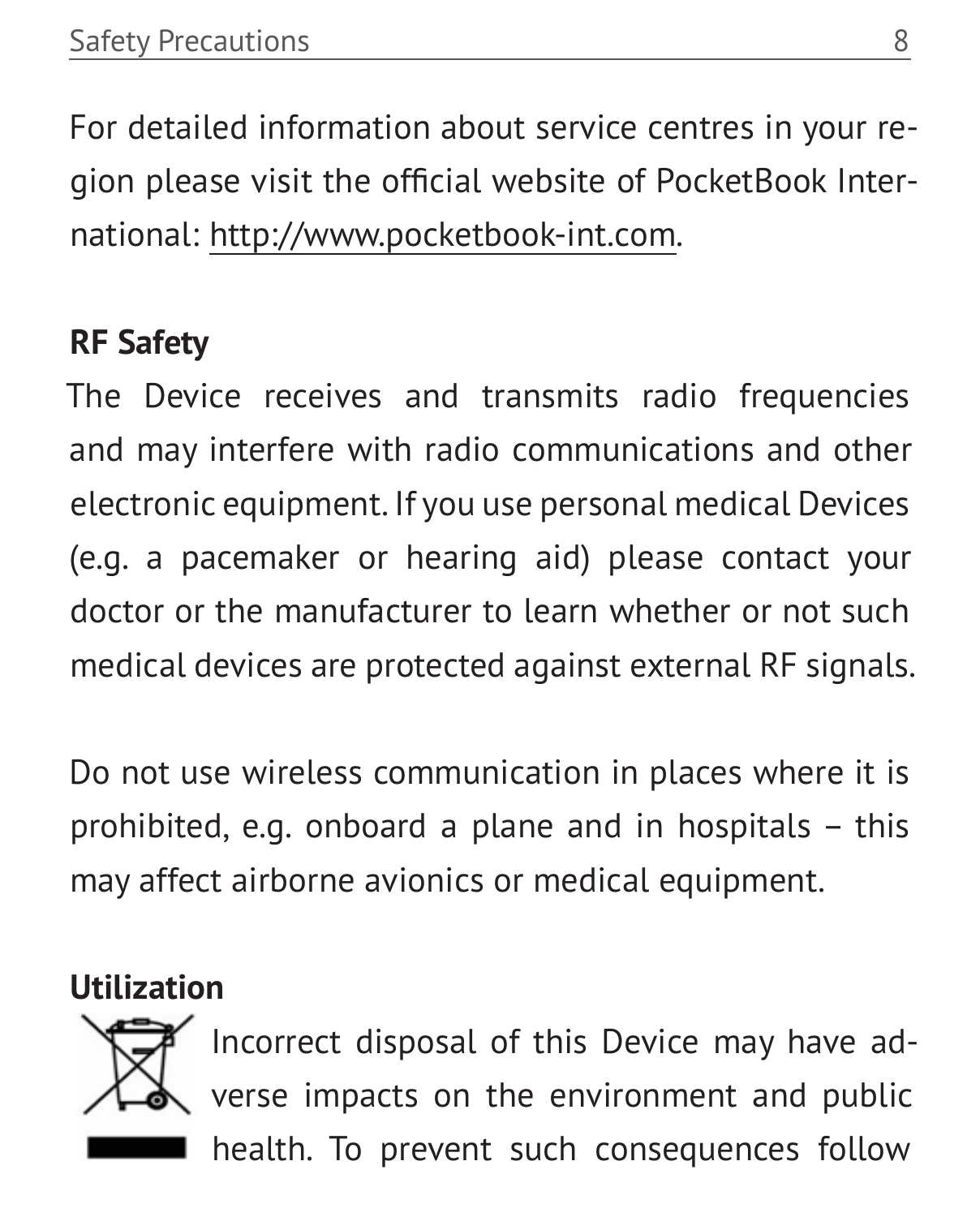the device-specific disposal requirements. Recycling of these materials helps preserve natural resources. For more information regarding recycling issues please contact local municipal authorities, your domestic waste collection service, store where you purchased the Device, or the authorized service centre.

Disposal of electric and electronic components (the Directive is applicable to the EU and other European countries where separate waste disposal systems exist). In other countries dispose batteries accordingly to local laws.

Do not destroy the battery by burning it to avoid the danger of explosion!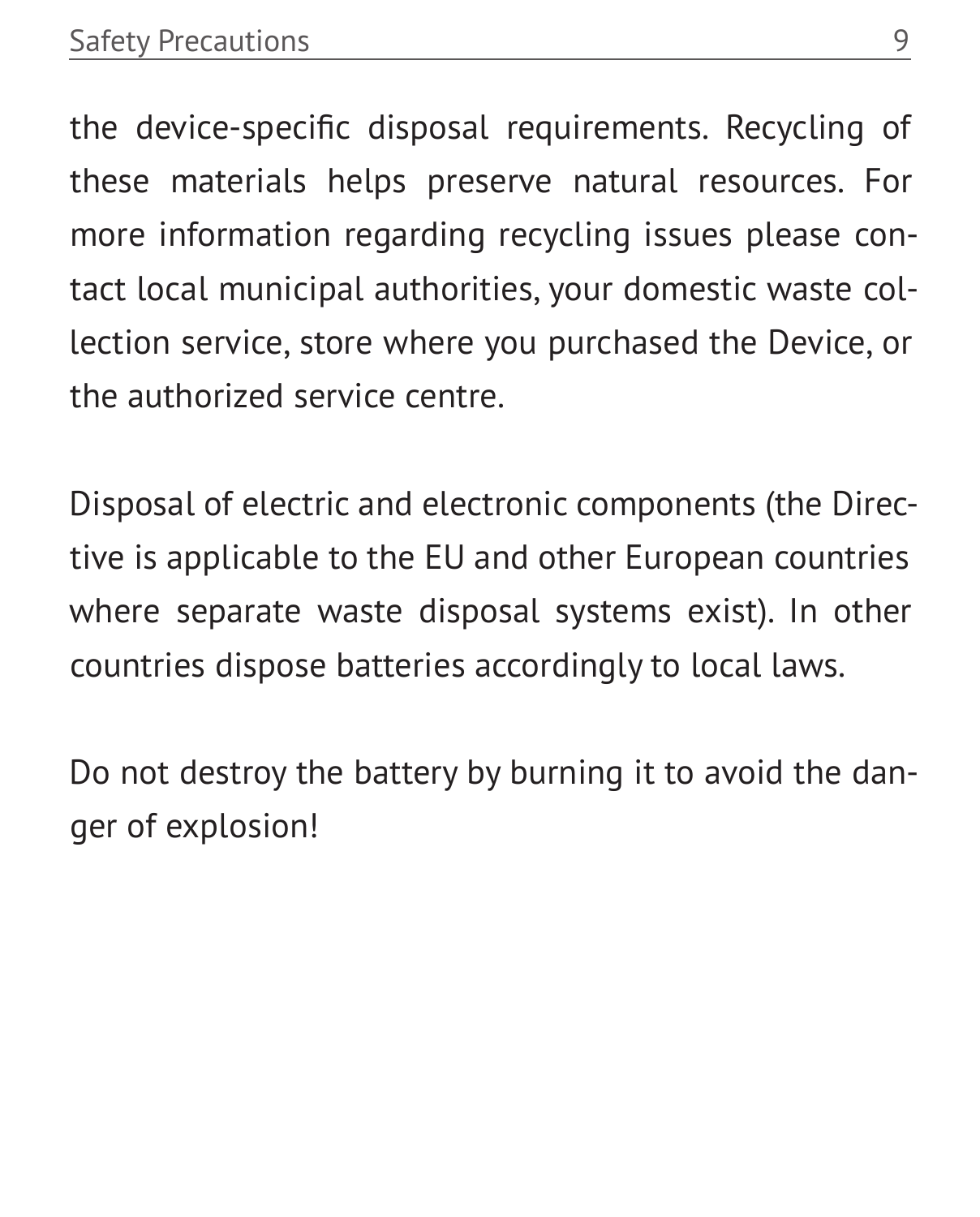### <span id="page-10-0"></span>**Appearance**

#### **FRONT VIEW**

**1. Backward** – in reading mode turns page backward; in navigation mode – goes to the previous menu or page of the list

- **2. Left**
- **3. Down**
- **4. Up**
- **5. Right**
- **6. Forward** turns page

forward

**7. ОК** – short press opens

an element (e.g. book or menu item), continuous one – opens item's context menu (if available)

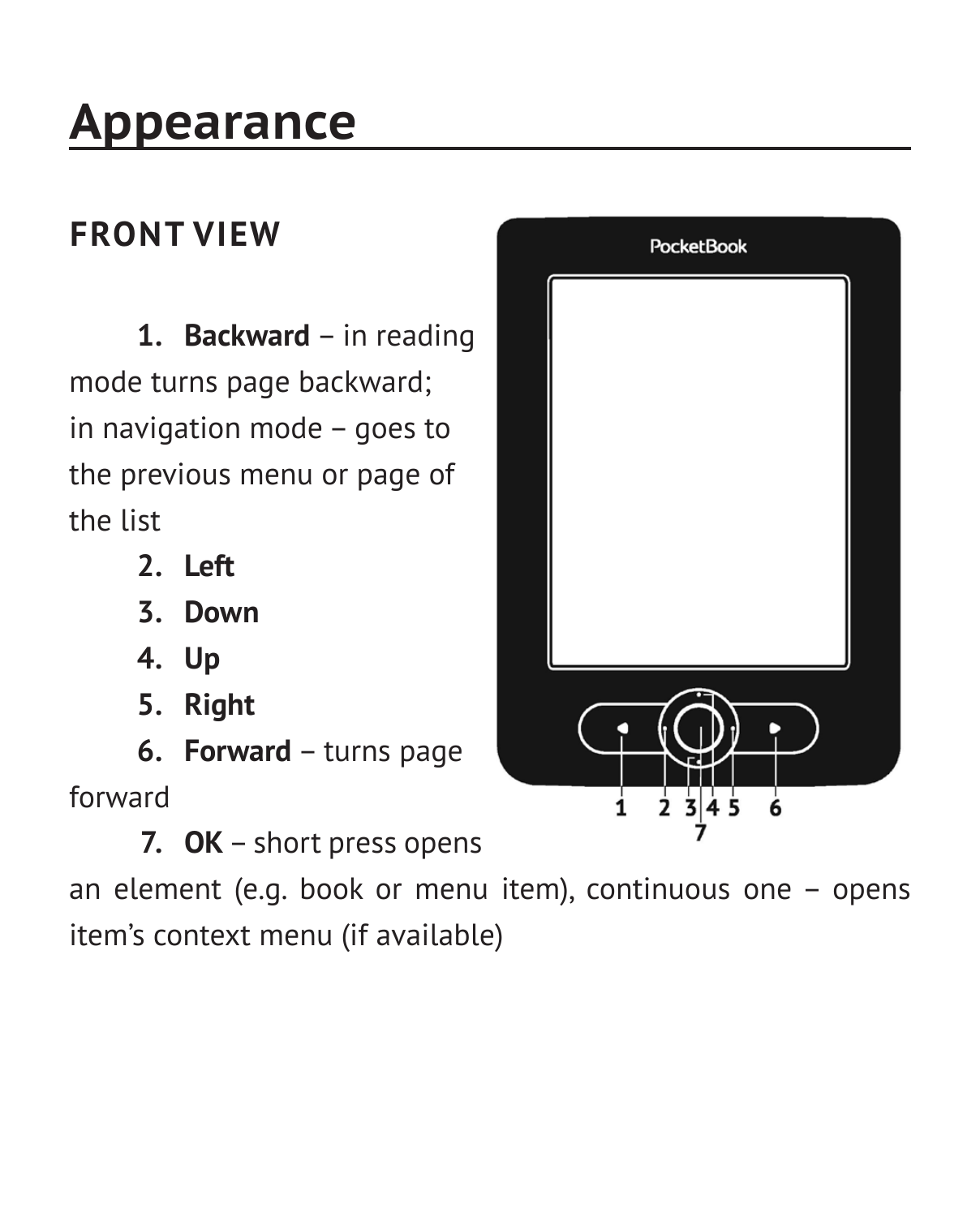#### <span id="page-11-0"></span>**SIDE VIEW**



**8.** Micro-USB port – for connecting to computer or charger (charger may be optional)

**9.** MicroSD card slot – for external memory card (Micro SD card may be optional)

**10. Reset** – reboots the Device

**11. On/Off** (power) button – continuous pressing turns the Device on/off, short one – locks keyboard.

**12.** LED Indicator – green light – the Device is in action (pages are loading). During battery charging the indicator is on, when the battery is fully charged, the light turns off.

> **NOTE** You can configure key mapping to your own in *Settings > Key mapping.*  Navigation and page turning buttons mapping depends on screen orientation.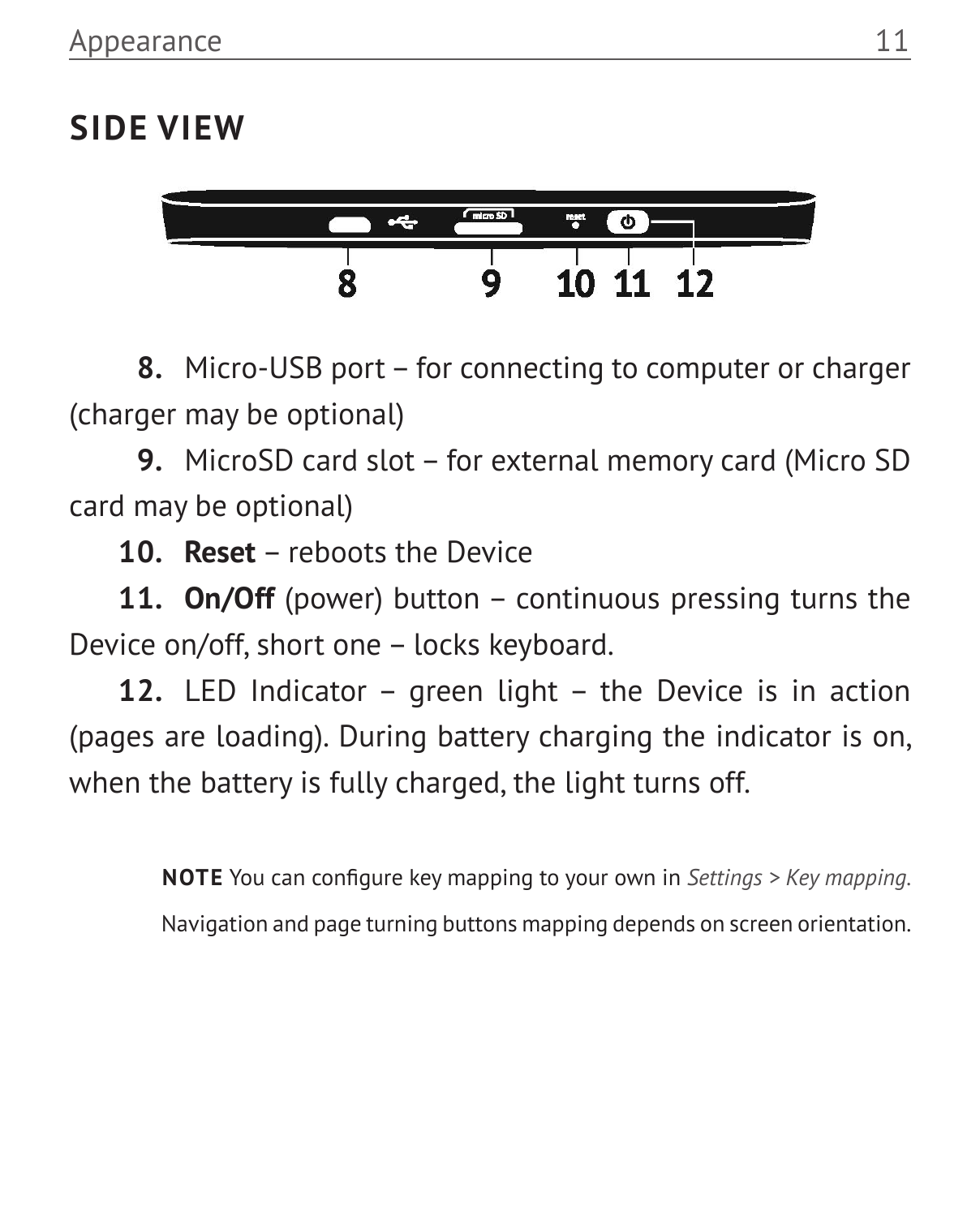### <span id="page-12-0"></span>**Technical Characteristics**

| <b>Display</b>          | $6"$ E Ink® Vizplex 600×800,<br>166 dpi, B&W                                                                      |
|-------------------------|-------------------------------------------------------------------------------------------------------------------|
| <b>CPU</b>              | 800 MHz                                                                                                           |
| <b>RAM</b>              | 128MB                                                                                                             |
| <b>Storage</b>          | $2GB*$                                                                                                            |
| <b>Operating system</b> | $l$ inux <sup>®</sup>                                                                                             |
| <b>Communications</b>   | <b>USB 2.0</b>                                                                                                    |
| <b>Memory slot</b>      | MicroSD/SDHC (up to 32 GB)                                                                                        |
| Battery                 | Li-Polymer, 3.7 V, 1000 mAh **                                                                                    |
| <b>Book formats</b>     | PDF, EPUB (including DRM-protected);<br>TXT, FB2, FB2.zip, RTF, HTM, HTML, CHM,<br>DJVU, DOC, DOCX, RTF, TCR, PRC |
| Image formats           | JPEG, BMP, PNG, TIFF                                                                                              |
| <b>Dimensions</b>       | 122.6×176.38×9.7 mm                                                                                               |
| Weight                  | 180 g                                                                                                             |

\* The actual available internal storage size may vary depending on the software configuration of your device.

\*\* Battery life and values mentioned above might vary depending on usage mode, connectivity and settings.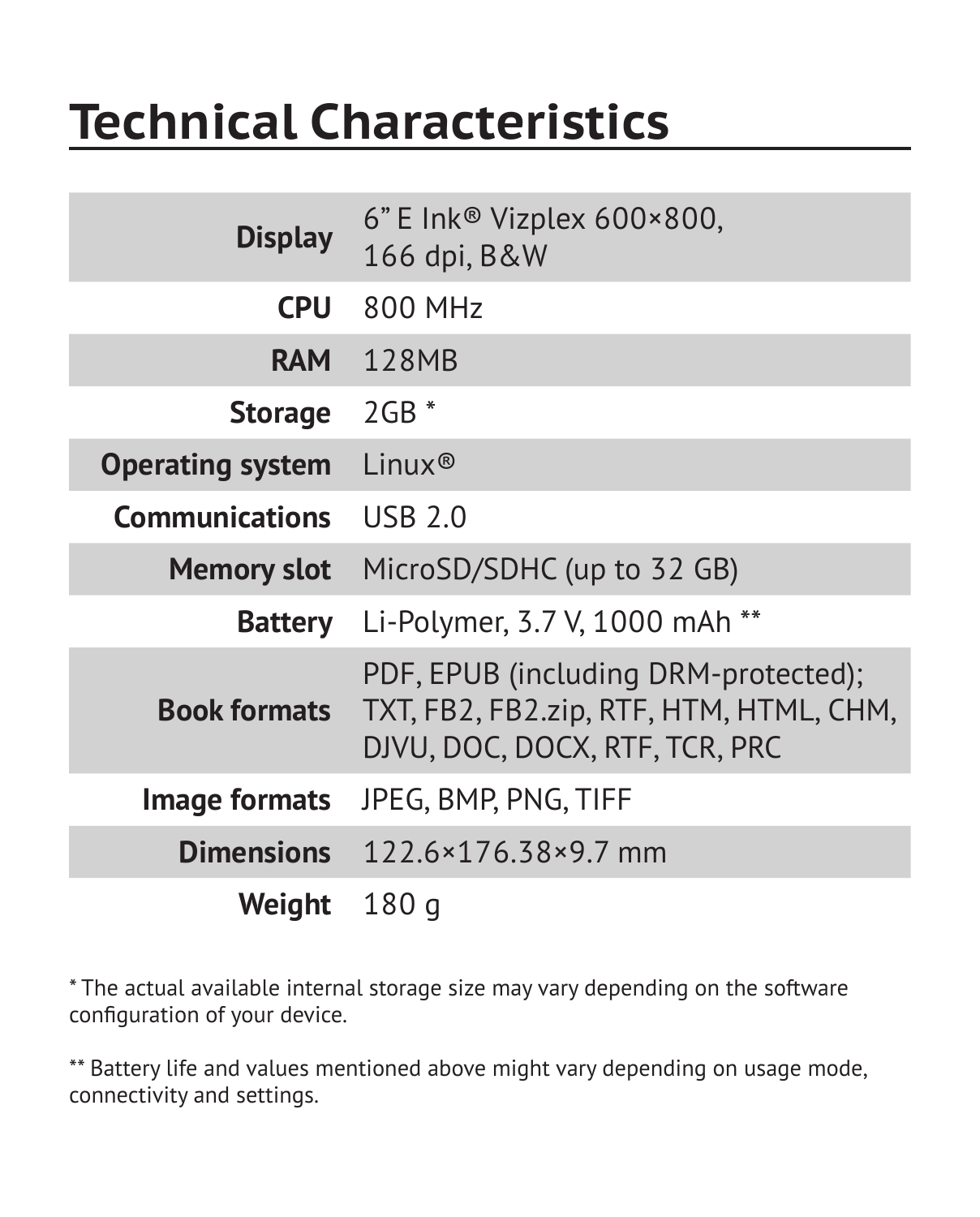## <span id="page-13-0"></span>**Getting Started**

In this chapter you will learn how to prepare the Device to work and about its main control features.

#### **CHARGING BATTERY**

To extend battery lifetime, it's recommended to charge the Device for the first time from 8 to 12 hours in the off state. You can charge the battery from PC using USB-cable or from the power line using a charger (optional).

To charge the battery for the first time, do the following:

**•** Connect the Device to a computer or charger with USB-cable. Indicator will start flashing as soon, as the charging starts

**•** When the battery is fully charged, indicator turns off. Now you can disconnect the Device and turn it on for the first use.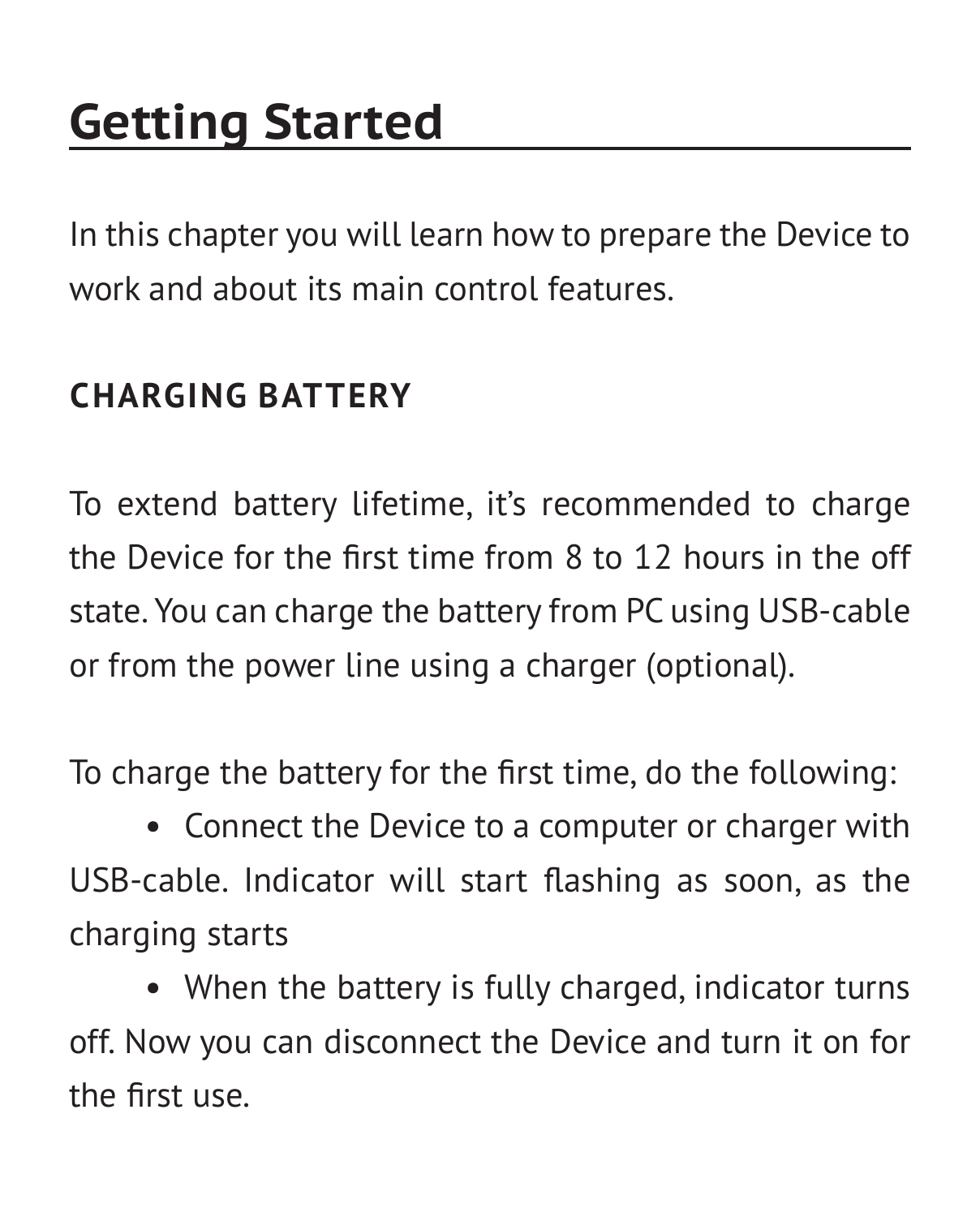<span id="page-14-0"></span>If the Device is on when you connect the cable to PC, a dialog window asking to select action – *PC link* or *Charge* – will appear. Charging will start if corresponding mode is selected only.

#### **POWER MANAGEMENT**

To turn on the Device, press and hold **On/Off** button for a few seconds until startup logo will appear. When the Device is ready to operate, an image will be changed to Main menu or last opened book, depending on settings (*Settings > At startup, open*).

To turn off the Device, press **On/Off** button continuously until the Device goes off. If you will press power button shortly, the keypad of the Device will be locked and the lock sign will appear in a center of the screen. To unlock the keypad, press **On/Off** button again.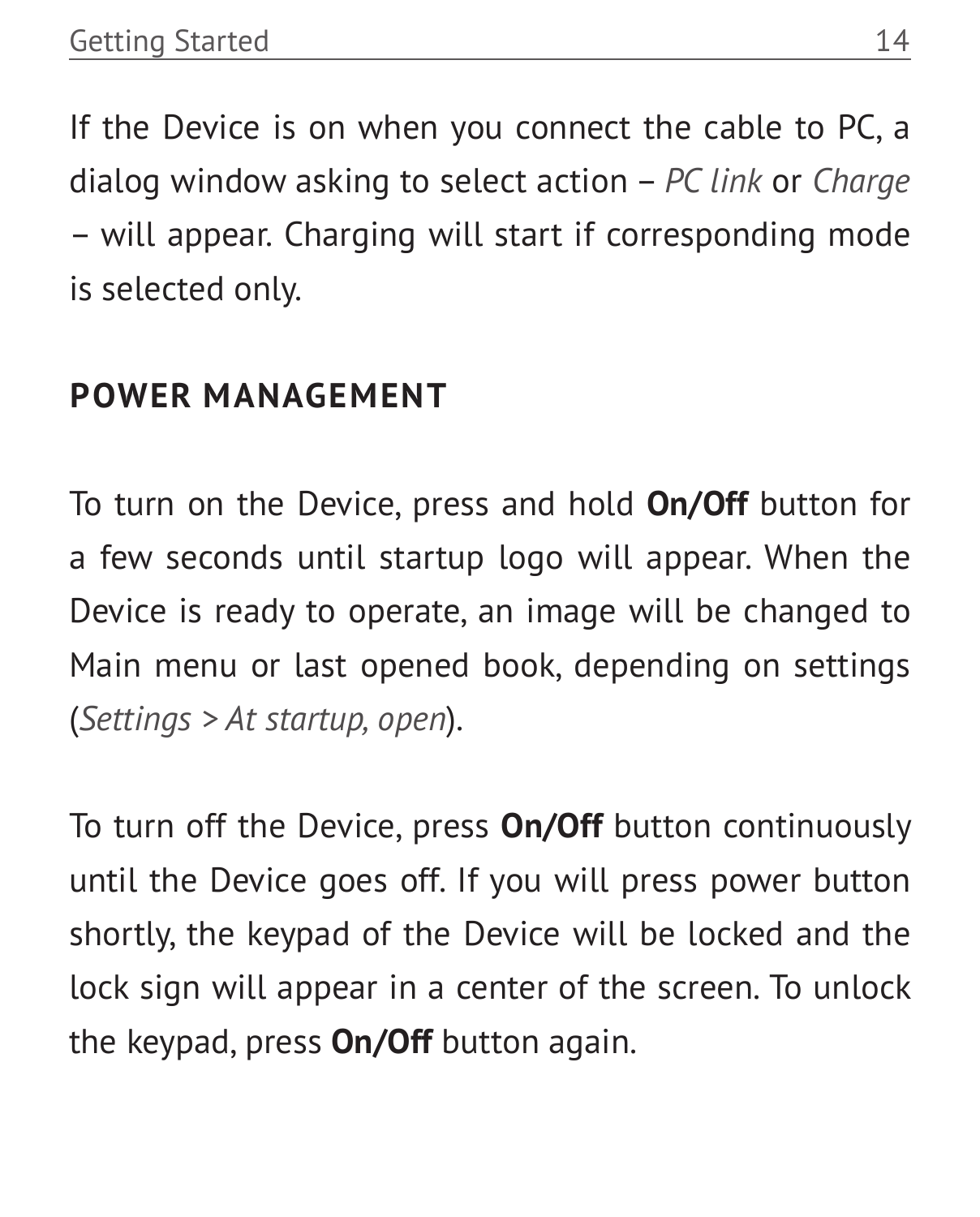<span id="page-15-0"></span>In addition, you can set automatic key lock or power off: go to *Settings > Clock > Lock keyboard after* or *Power off after*, respectively, and set the idle time before locking keyboard or power off.

In case if your Device 'freezes' (don't respond to keys presses and perform no actions for 2-3 minutes), you can restart it by pressing **Reset** button on side panel with some thin item (e.g. unbent staple).

> **CAUTION!** Don't use sharp items, such as needles, to press **Reset** button to avoid Device case damage! Don't use this feature frequently, because it affects the electronic components of the Device.

#### **LOADING FILES**

Connect the Device to the PC using micro-USB cable.

**NOTE** The Device should be kept on while transferring files.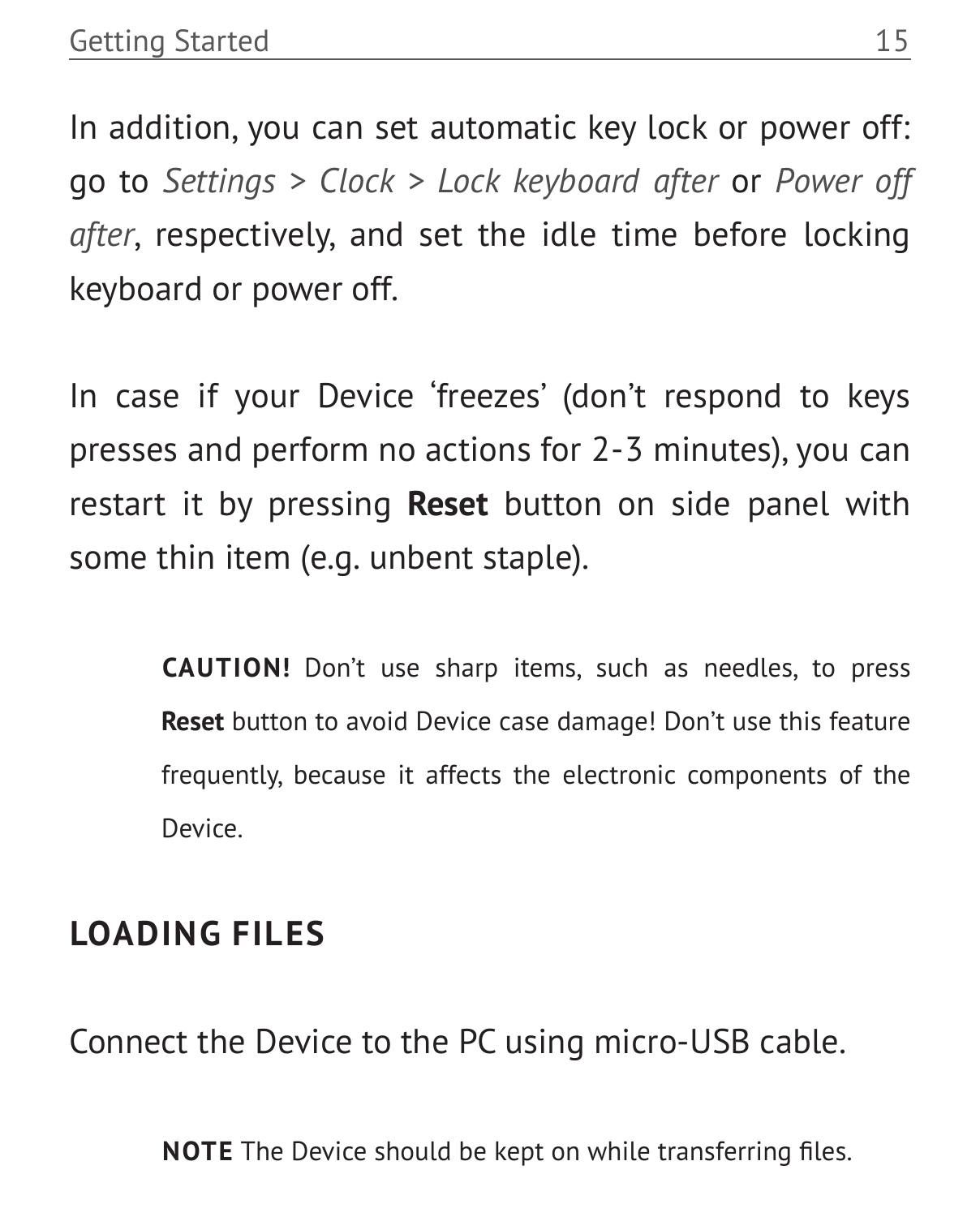<span id="page-16-0"></span>You will be prompted to select USB mode: *PC Link* or *Charge* either. Select *PC Link*. Operating system of computer will detect Device's storage as removable disk (if SD card installed – as two ones). Now you can copy files to the Device or SD card using Explorer or other file manager.

> **ATTENTION** After copying files safely remove the Device before disconnect the cable!

#### **NAVIGATION**

Use navigation buttons **Up**, **Down**, **Left**, **Right** to select required item (e.g. book or menu item).

> **ATTENTION!** If you change screen orientation, navigation and page turning keys mapping will be also changed accordingly to the side you've changed orientation to.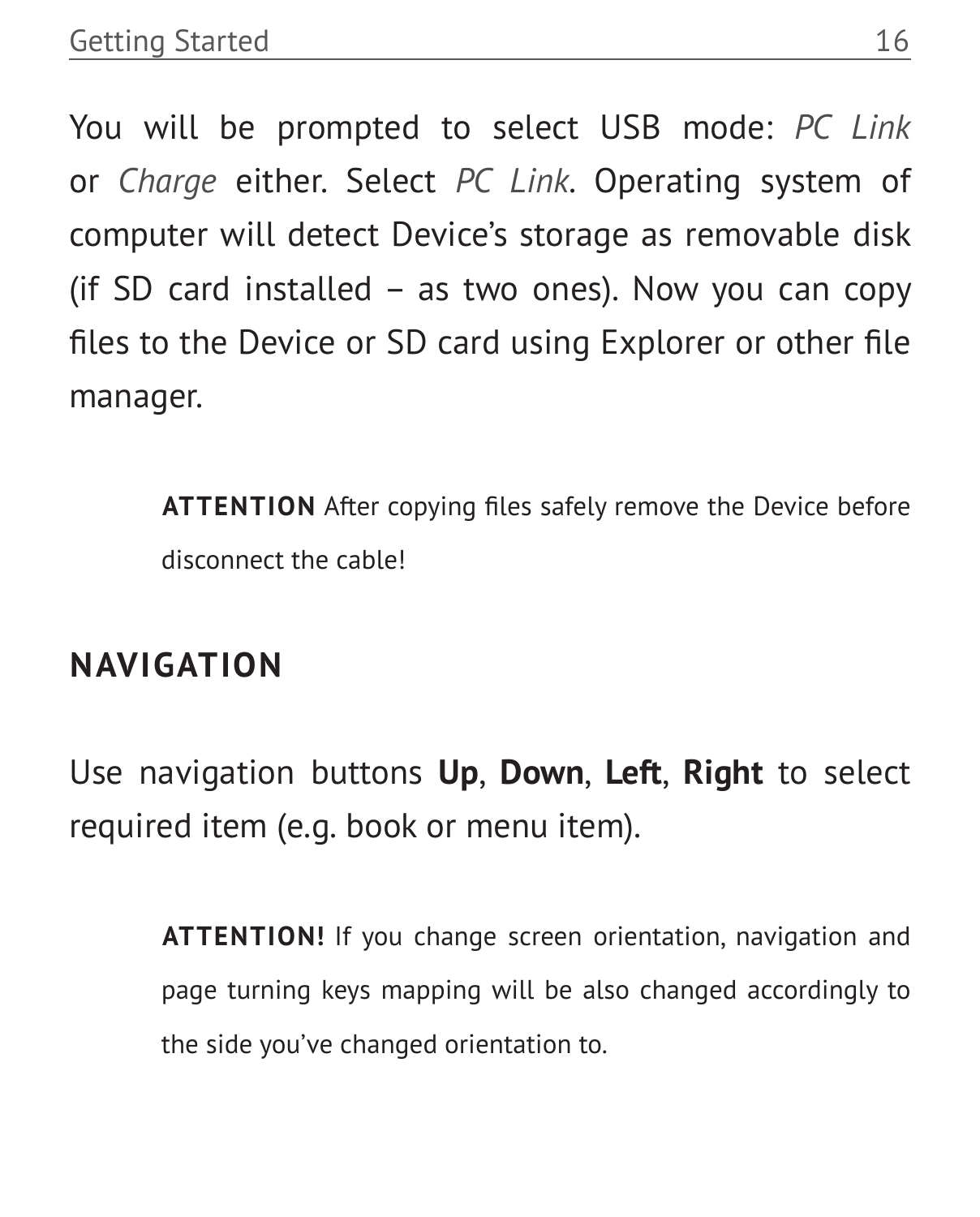<span id="page-17-0"></span>Press **OK** button shortly to open selected item. Continuous **OK** press opens context menu of item, folder or application (if available). If a menu item contains several level, you can go over them by **Left/Right** buttons.

Page turning buttons **Backward/Forward** are used to turn list pages. Continuous **Backward/Forward** keys press turns 10 pages at once in lists and books. Short and continuous **Backward** button press returns to the previous menu (or list's page), closes an application, a context menu and the Library (If you are on the first page).

Also you can configure key mapping to your own in *Settings > Key mapping* section.

#### **WORKING WITH ON-SCREEN KEYBOARD**

The on-screen keyboard appears when it is necessary to enter some text info, for example, search query.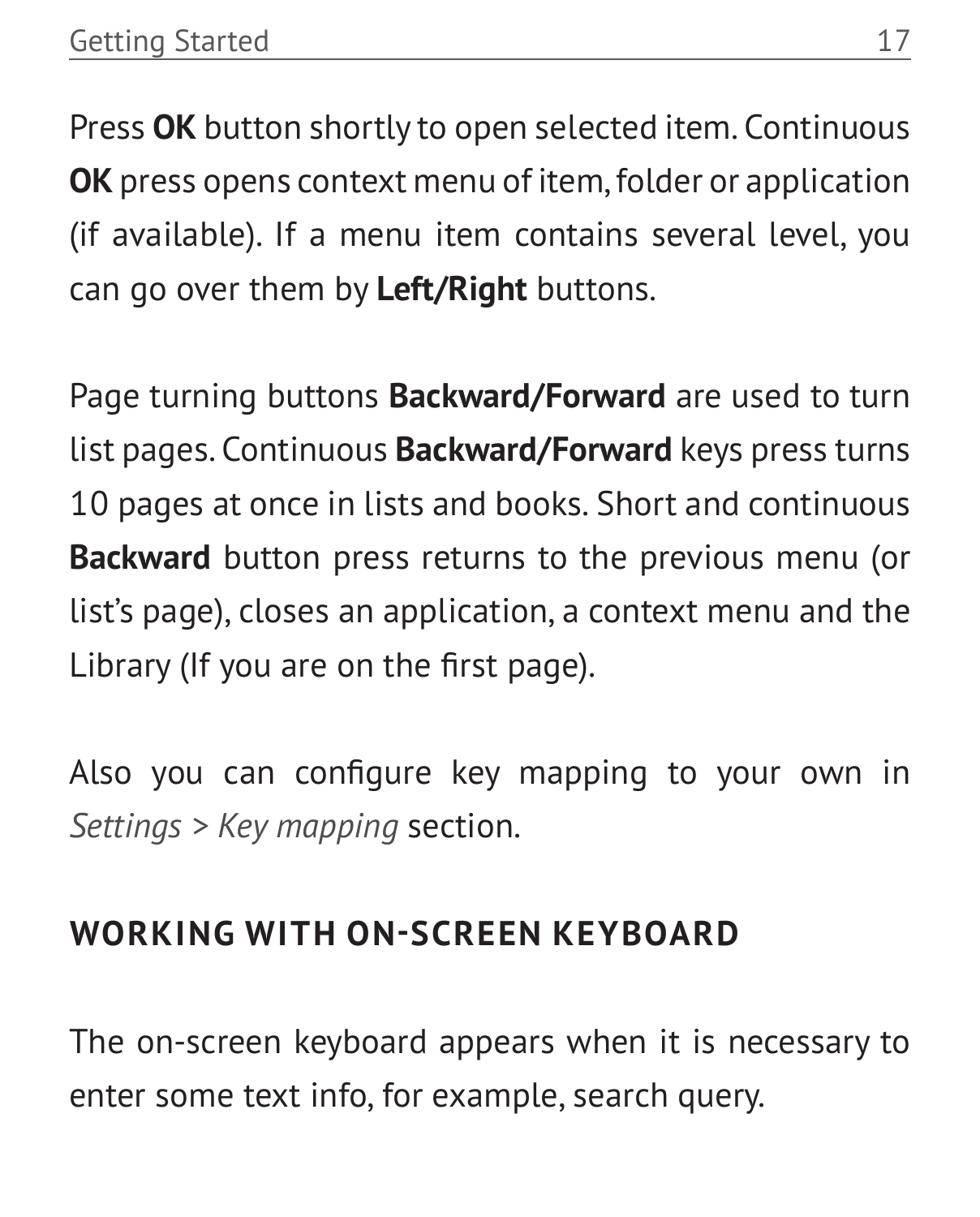To navigate through the keyboard use the navigation keys and **OK** button. To speed up keyboard operations all symbols are divided into 5 zones. The first navigation key press transfers cursor to the middle of the selected zone, and then you can select the required symbol in this zone. **OK** button press types selected symbol.



- **1.** Change text case
- **2.** Erase last entered symbol

**3.** Change input language. To add the language (up to 3 layouts) to the onscreen keyboard layout go to *Settings > Keyboard*.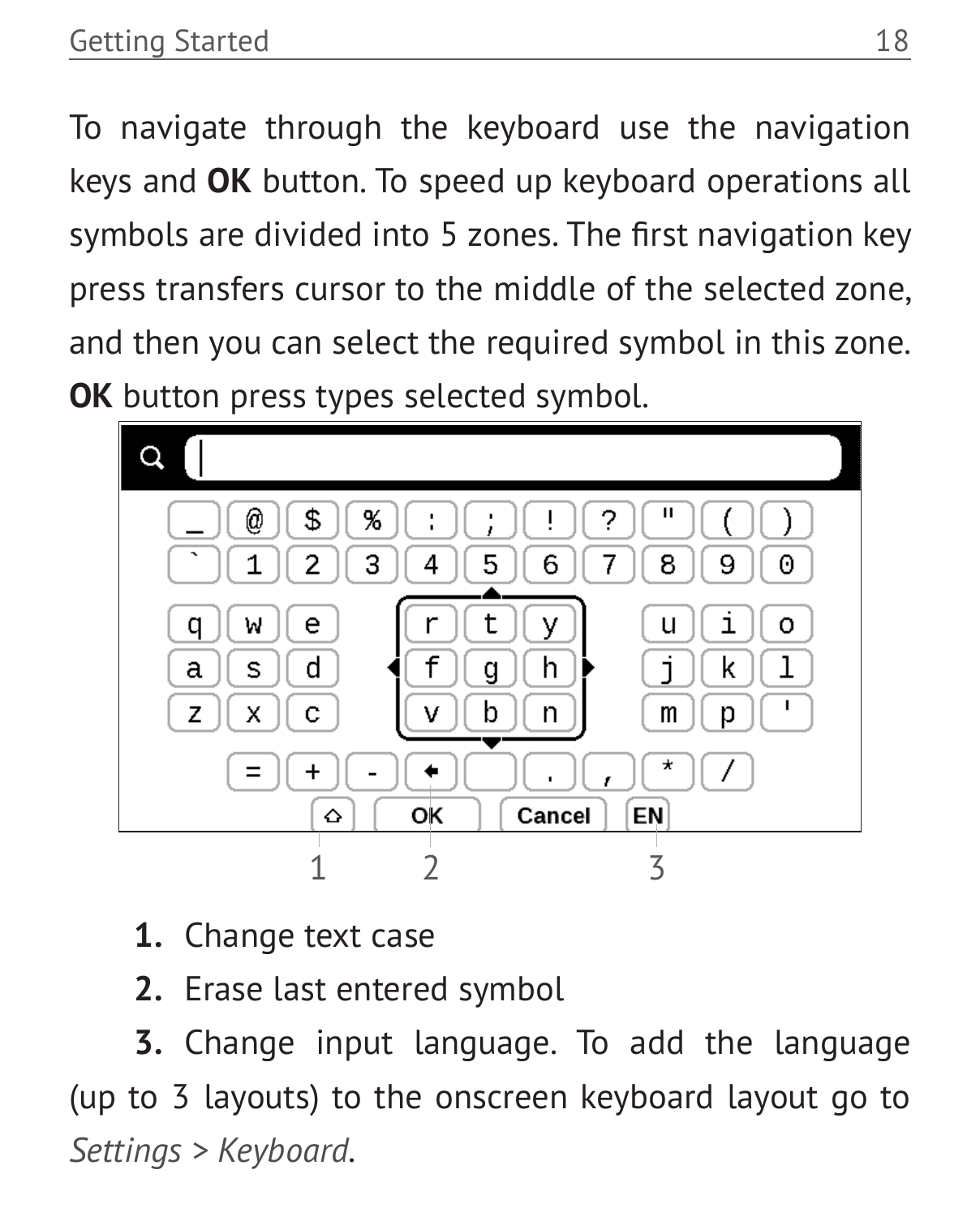#### <span id="page-19-0"></span>**INSTALLING ADDITIONAL DICTIONARIES**

You can install additional dictionaries (you can purchase dictionaries in Book [Store \(https://store.obreey.com\)](https://store.obreey.com).

**1.** Copy file with .pbi extension to the Device internal memory

- **2.** Disconnect the Device from PC
- **3.** Loaded file will appear in *Last Events*

**4.** Press **OK** on the copied extension file and it will be launched as an application.

**5.** Confirm proposed installation.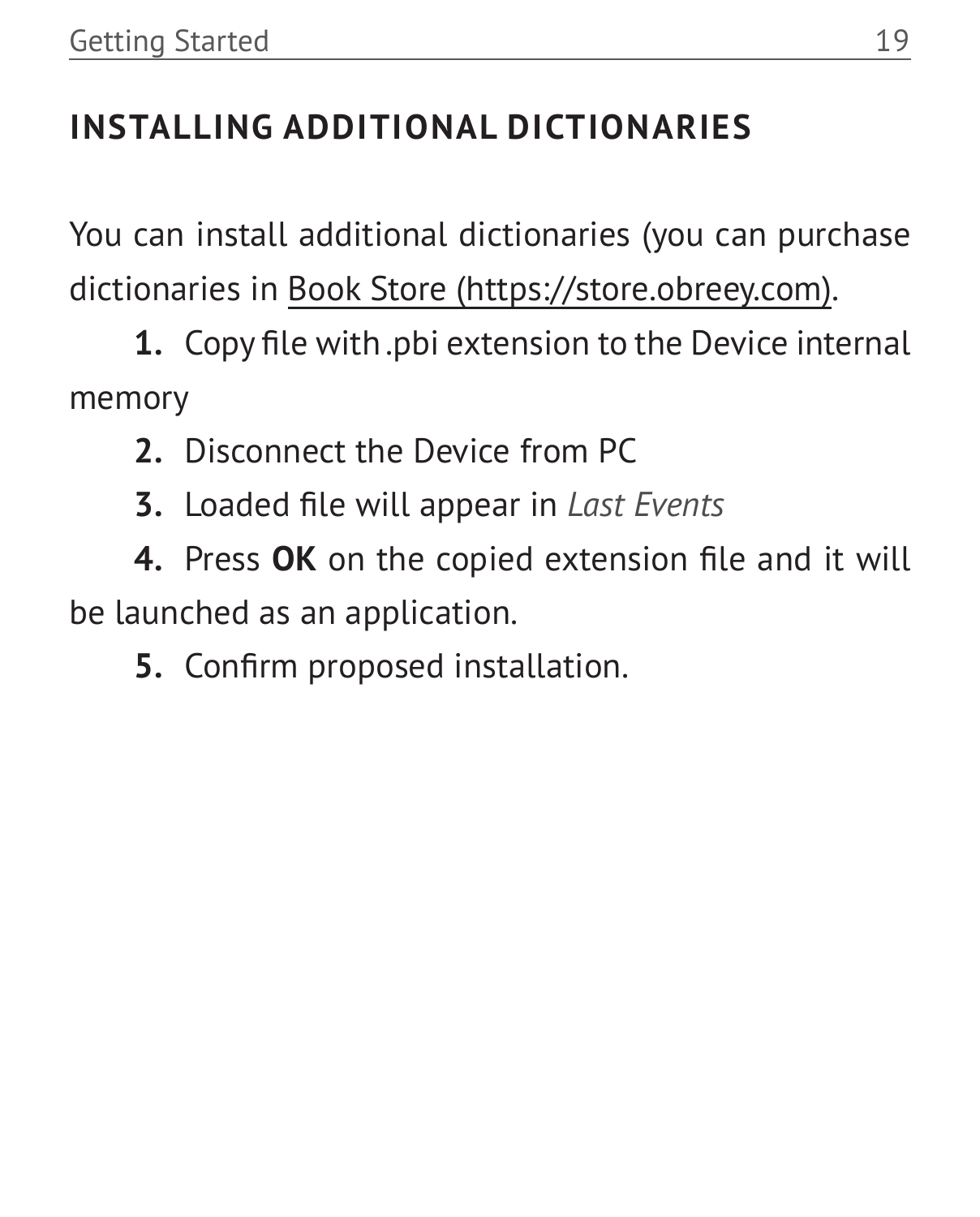#### <span id="page-20-0"></span>**IN THIS CHAPTER...**

You will learn about basic elements of user interface of the Device. After turning on the Device Main menu will be displayed on the screen (if *Settings > Open at startup* corresponding option was set). To return to the Main menu from any application, press key **Backward**.

Main menu consists of *Recent Events* section and application panel.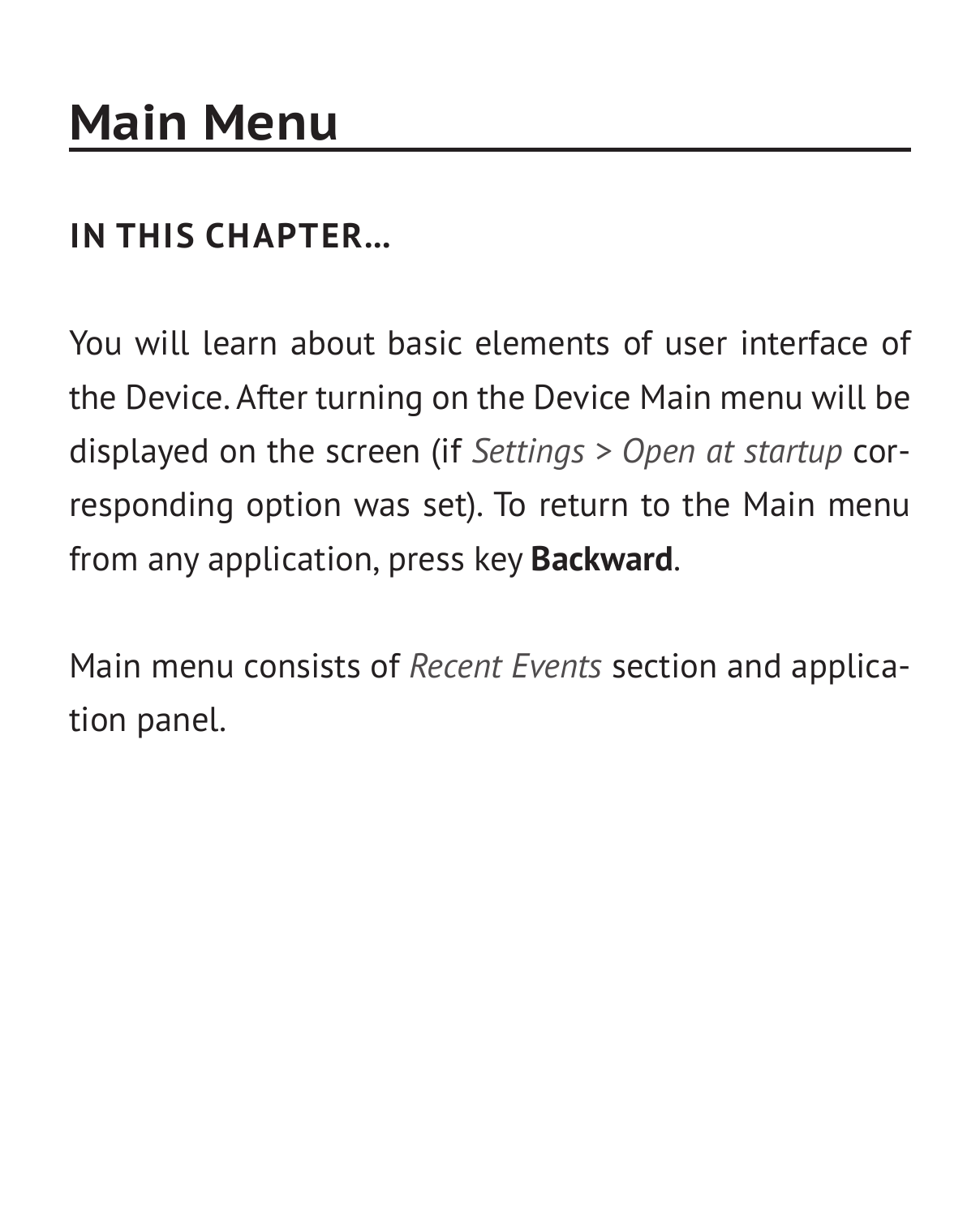#### **Main Menu**

#### *Last Events — list of last opened and downloaded books*

| Last opened |                            |                                                   | <b>Recent Events</b> |                 |
|-------------|----------------------------|---------------------------------------------------|----------------------|-----------------|
|             | Ħ<br>$\blacktriangleright$ | User Guide PocketBook                             |                      |                 |
|             | U                          | <b>Pride and Prejudice</b><br>Jane Austen         |                      |                 |
| Last        | Ŀ                          | <b>Through the Looking-Glass</b><br>Lewis Carroll |                      |                 |
| downloaded  |                            | +5 new books                                      |                      |                 |
|             | E                          | <b>Oliver Twist</b><br><b>Charles Dickens</b>     |                      |                 |
|             | E                          | A Study In Scarlet<br>Arthur Conan Doyle          |                      |                 |
|             | E                          | A Christmas Carol<br><b>Charles Dickens</b>       |                      |                 |
| Application |                            |                                                   |                      |                 |
| panel       | Library                    | <b>Notes</b>                                      | <b>Applications</b>  | <b>Settings</b> |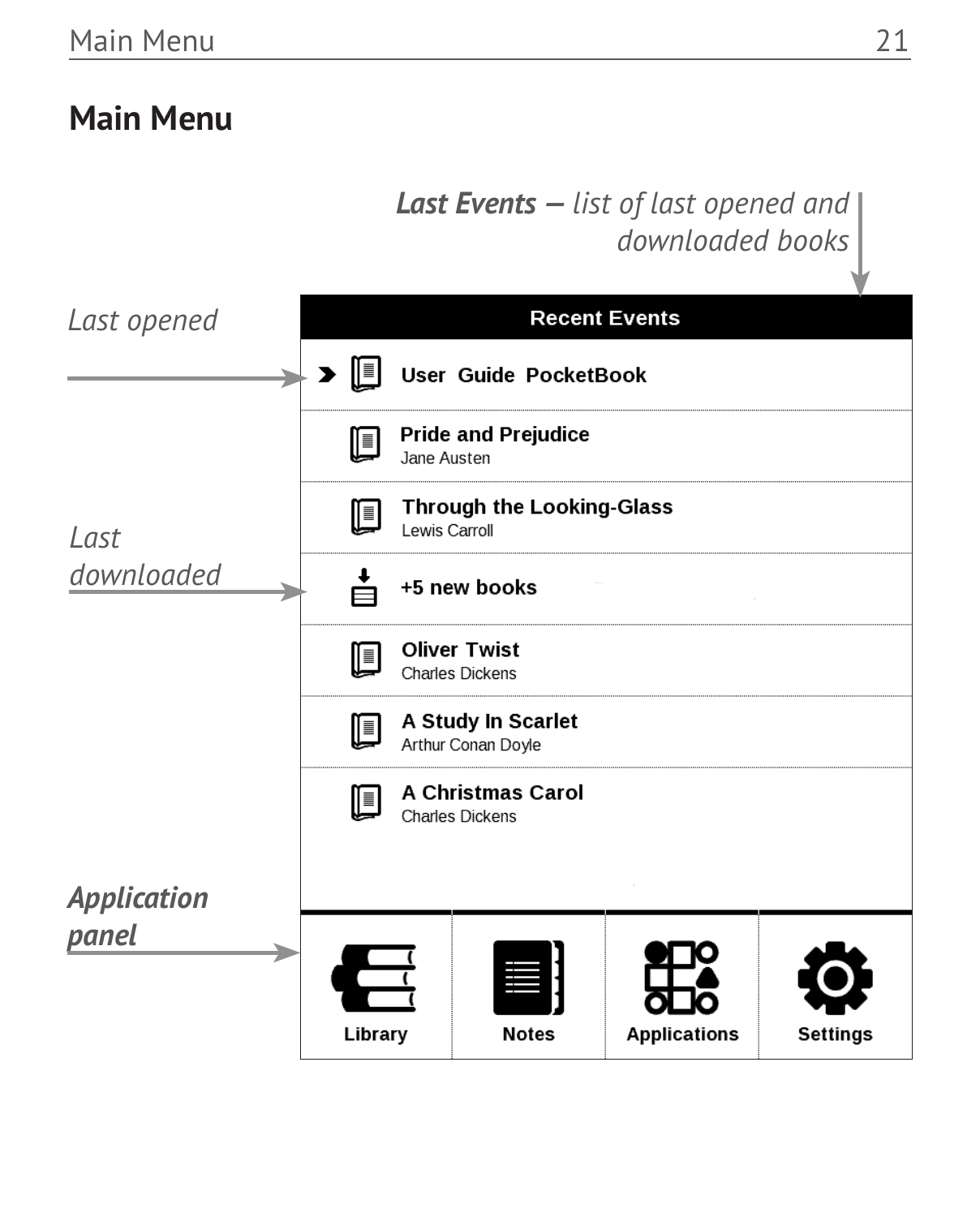#### <span id="page-22-0"></span>**RECENT EVENTS**

This section displays last actions on the Device, namely last opened and recently loaded books.

After you press **OK** on recently opened book title, it will be opened on a page you've finished reading before.

After pressing **OK** on a message about recently added books, *Library* will be opened displaying added books. Books will be grouped by creation date.

### **LIBRARY**

Library is e-books file manager. To open a book, press **OK** on its title. Library menu allows to filter, group, sort, change appearance of the section and perform search.

Context menu, avoked by continuous pressing **OK**, allows performing the following operations: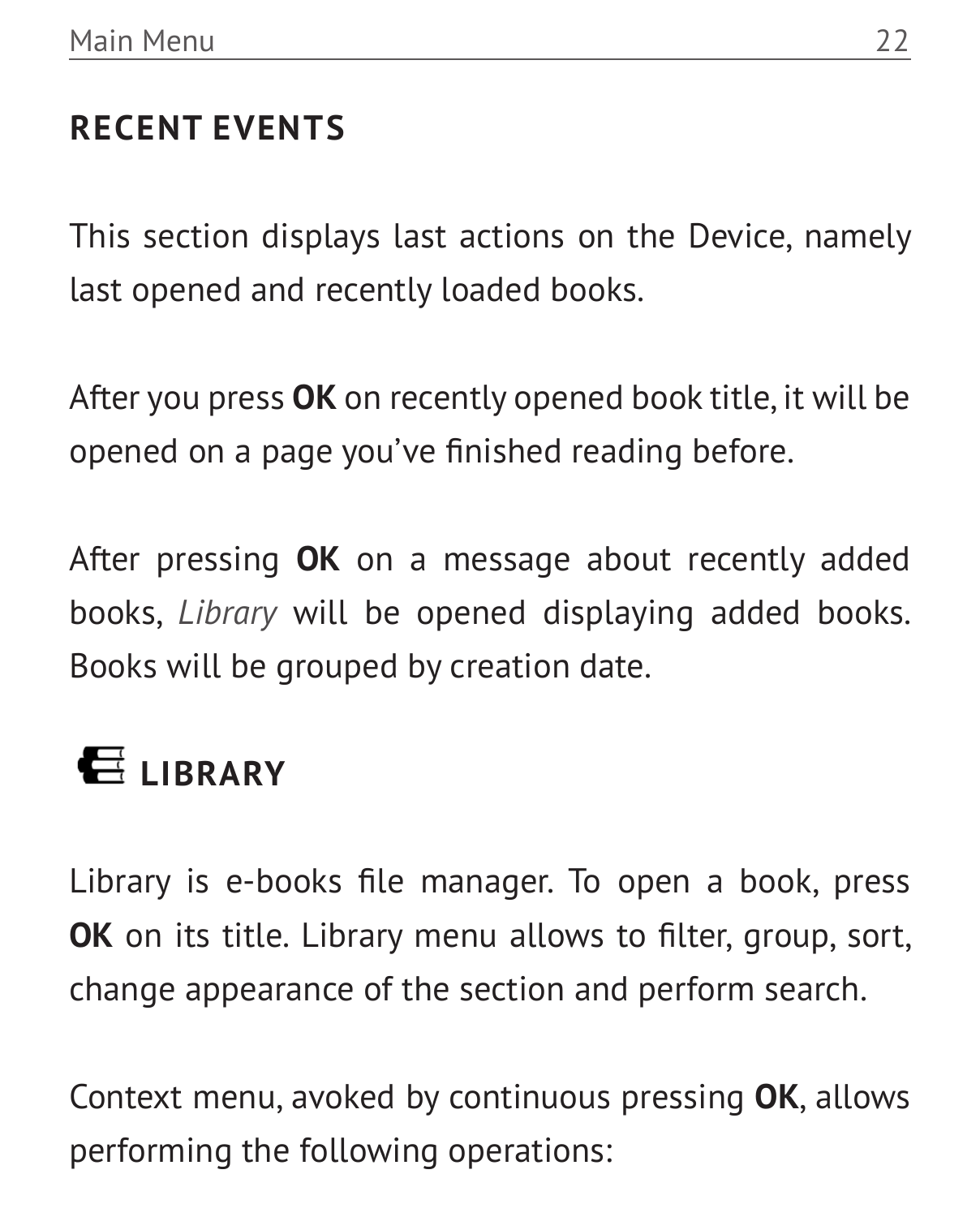

*Open* (if item can be opened with alternative reader program – *Open with…*) *File* – file operations

- **•** *Rename*
- **•** *Move to folder*
- **•** *Delete*

*Add to/Remove from Favorites*

*Mark as read/unread*

*Information* – brief information about book/folder. *Filter*

**•** *All Books* – all books on selected storage are displayed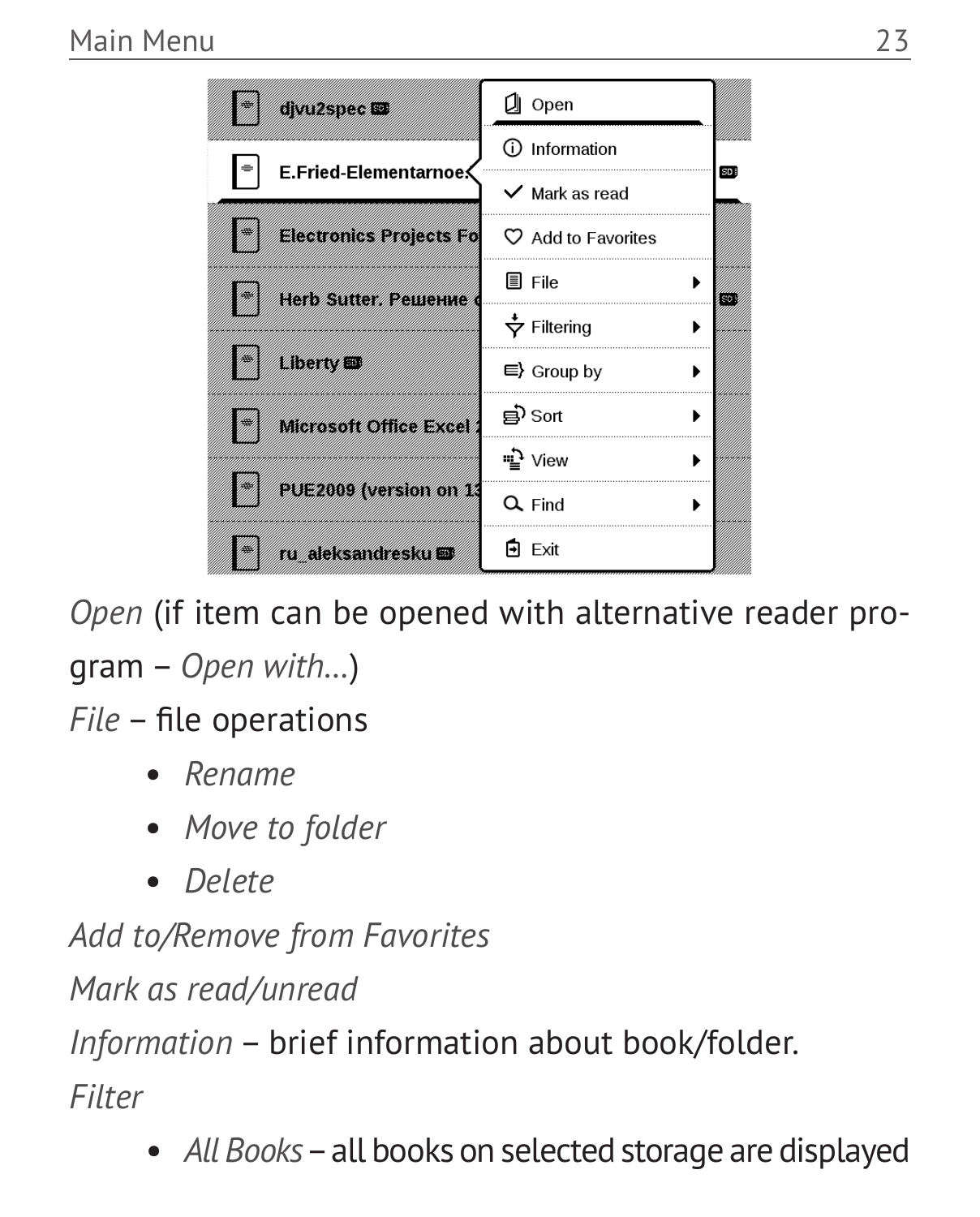**•** *Now reading* – books were opened and read more than one page

**•** *Favorites*.

*Group by* – depending on selected grouping next parameters are displayed as folders' titles:

- **•** *Folder* real folder name
- **•** *Author* an alphabet is added at the top of the screen
- **•** *Series*
- **•** *Genre*
- **•** *Format*
- **•** *Date Added*.
- *Sort*  performed by following parameters:
	- **•** *File names*
	- **•** *Book titles*
	- **•** *Last opened*
	- **•** *Creation date*
	- **•** *Series*
	- **•** *Author.*

*View* – the list of books has two viewing modes: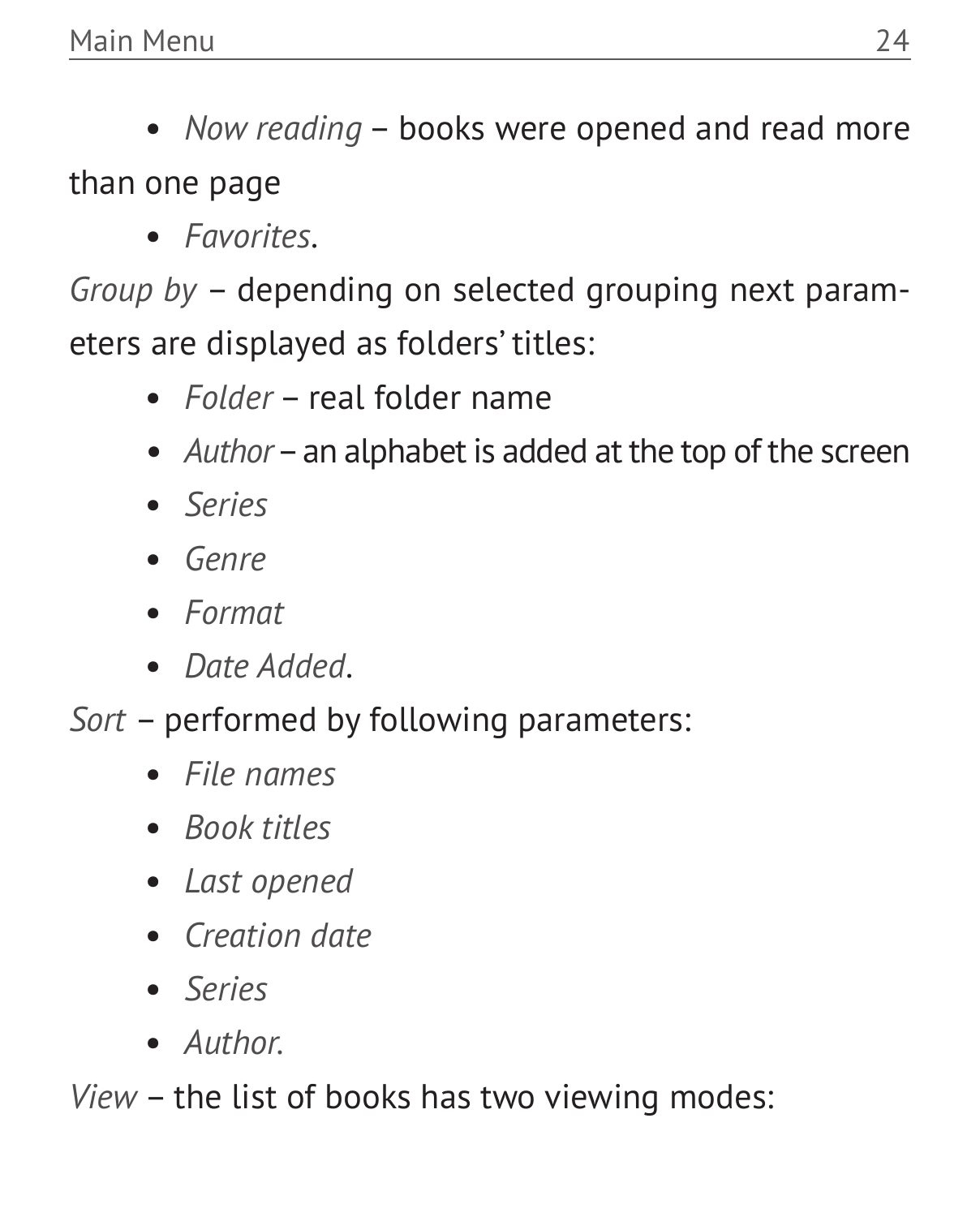<span id="page-25-0"></span>**•** Simple – in this mode next information is displayed: folder or file format icon; book title and author name (if known); location icon (if file is located on memory card); read percentage.

**•** Detailed – in this mode there are displayed also book thubnails, information about format and file size and status icons:  $\blacksquare$  - Read,  $\blacksquare$  - Favorite.

*Find* – allows quick books search by the following criteria: *by author or title*, *all books of the author*, *all books of a series*.

*Exit* – to leave a library.

### **E** NOTES

In this section you can view notes made during reading. After your select a book, where you made a note, the book contents with all the notes will be displayed. Select a note, and reader application will open a book at the place the note was made.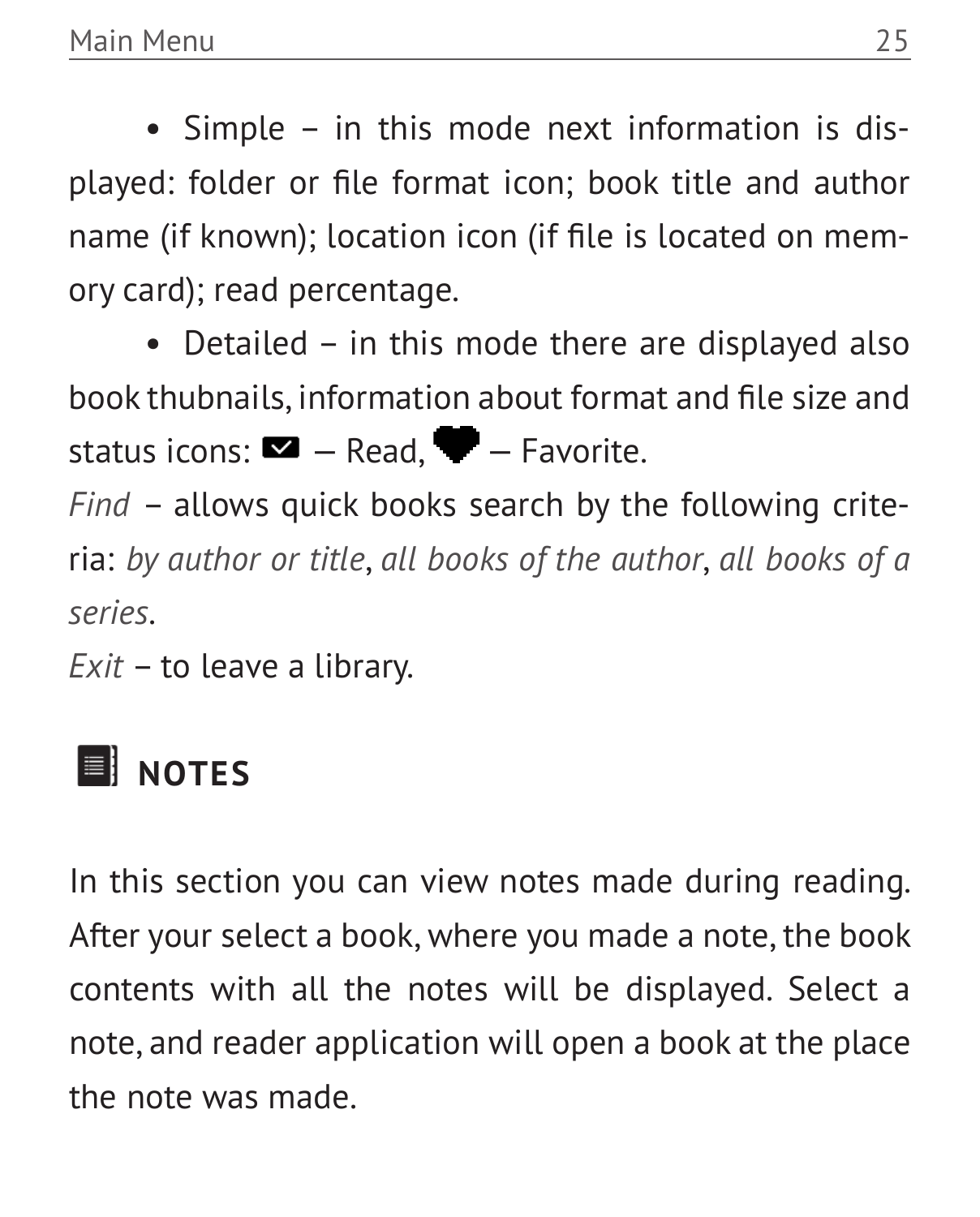<span id="page-26-0"></span>Notes are saved in *\system\config\Active Contents\* folder Device's internal storage.

# **APPLICATIONS**

This section contains games and additional software. To exit an application, press **Backward** key.

#### **Calculator**

Engineering calculator supports a wide range of mathematical operations, such as different numeric systems, trigonometric, logarithm, power and logical operations.

#### **Calendar & Clock**

Opens current month calendar and clock. Navigation  $\langle \rangle$ allows turning over a calendar. The button  $\Omega$  returns you to the current month. Read about date and time setting in *Setting* manual's chapter.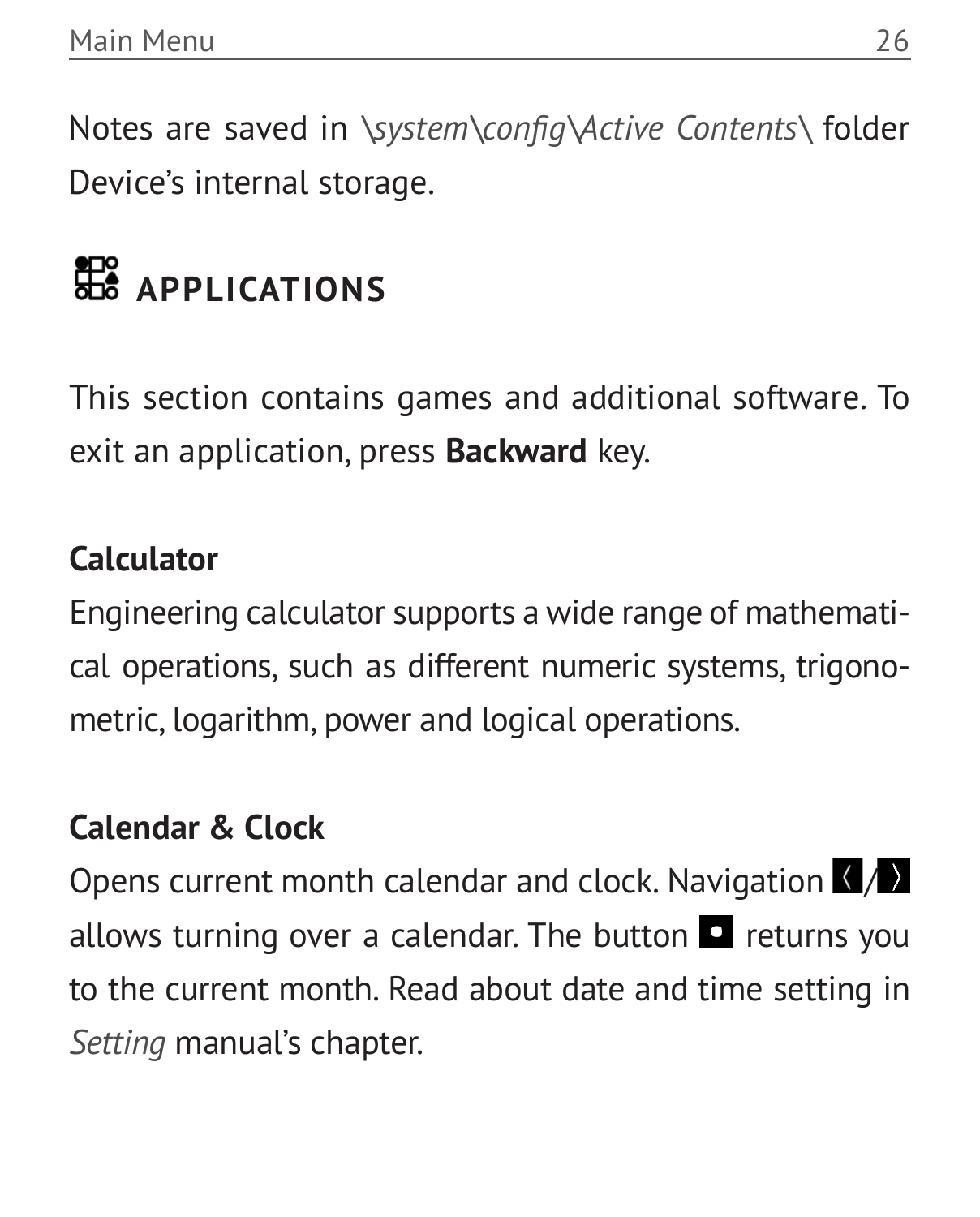#### <span id="page-27-0"></span>**Chess**

You can play versus your friend or the Device. If you are playing against the Device, you can select 10 difficulty levels. Use the navigation keys to move cursor over the gaming board and **OK** to pick and put a piece.

#### **Dictionary**

After your start this application, the on-screen keyboard will appear. Type the word you'd like to find, and application will find its entry in the dictionary. To change dictionaries, press **Forward** button, select the dictionary you need from the list and press **OK**.

After you close the on-screen keyboard (by pressing its keys *OK* or *Cancel*), you will be able to view dictionary page-by-page. To turn pages, use **Left/Right** keys. To bring up the on-screen keyboard again, press **OK**. To exit dictionary, press **Backward** button.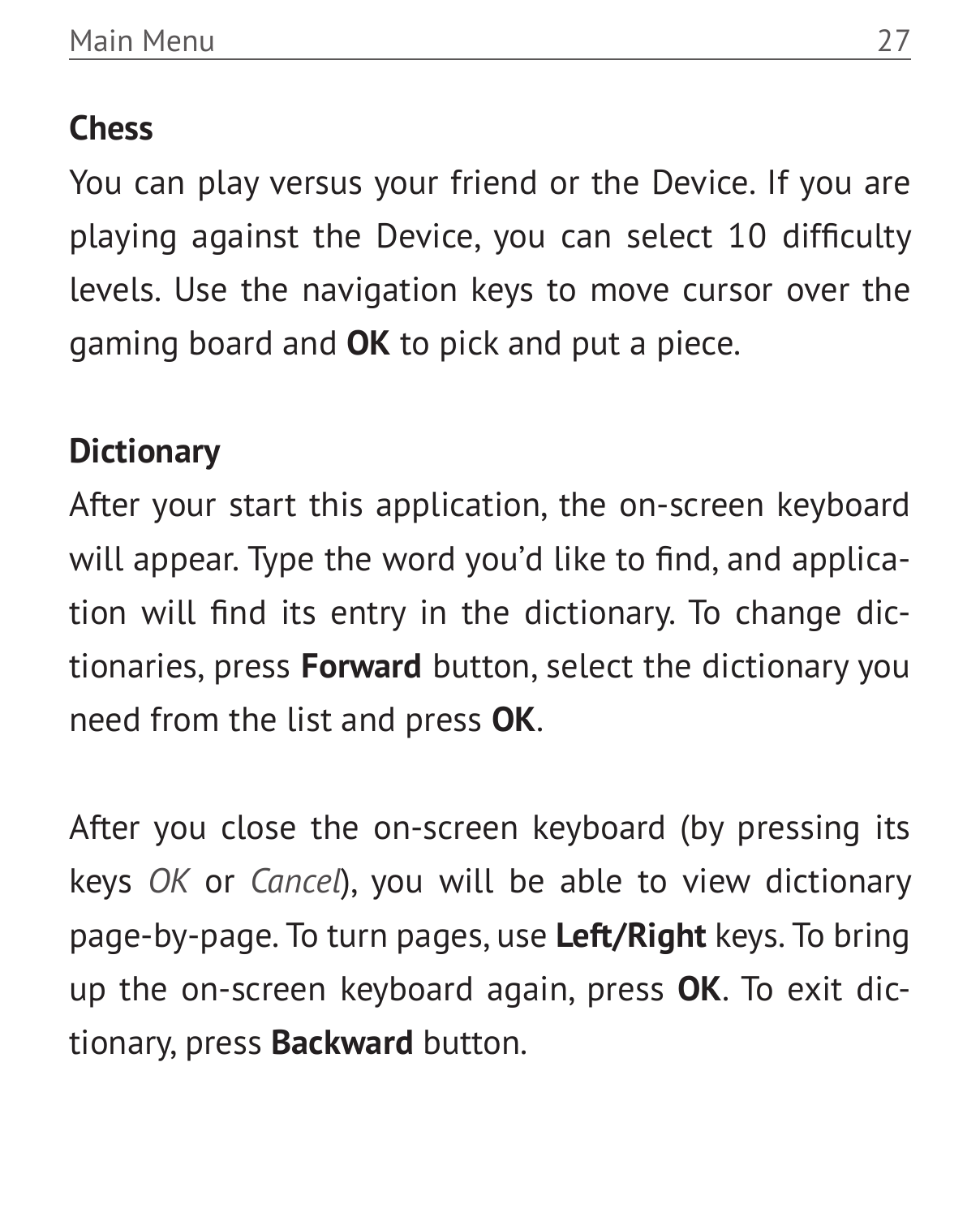#### <span id="page-28-0"></span>**Klondike**

Classic solitaire.

#### **Photo**

This section opens in the mode of photo view (all photos must be downloaded to the *Photo* folder). You can look through images in JPG, BMP, PNG and TIFF formats.

#### **Snake**

The game. Use navigation keys to move the snake and collect bugs. Beware of the walls and other snake!

#### **Sudoku**

Popular Japanese puzzle. After pressing **OK** on an empty field, selection window will appear. You can select a digit you think should stand in the cell or set labels – digits, you suggest may stand in the cell.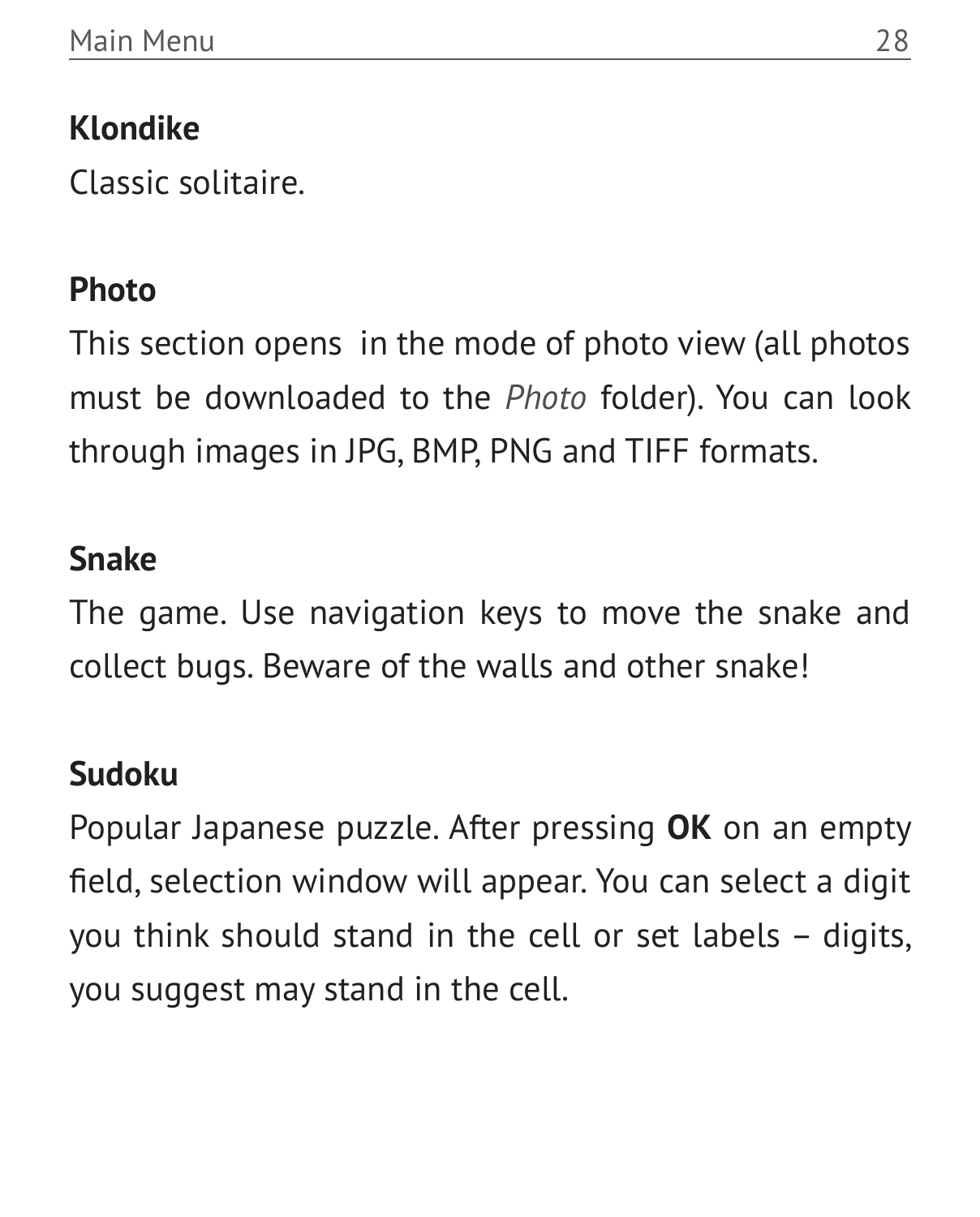#### <span id="page-29-0"></span>**STATUS BAR**

Status bar is located at the bottom of the screen and displays next service information:

- **•** Date and time
- **•** Battery charge.

In reading mode current page number and total page count is also displayed.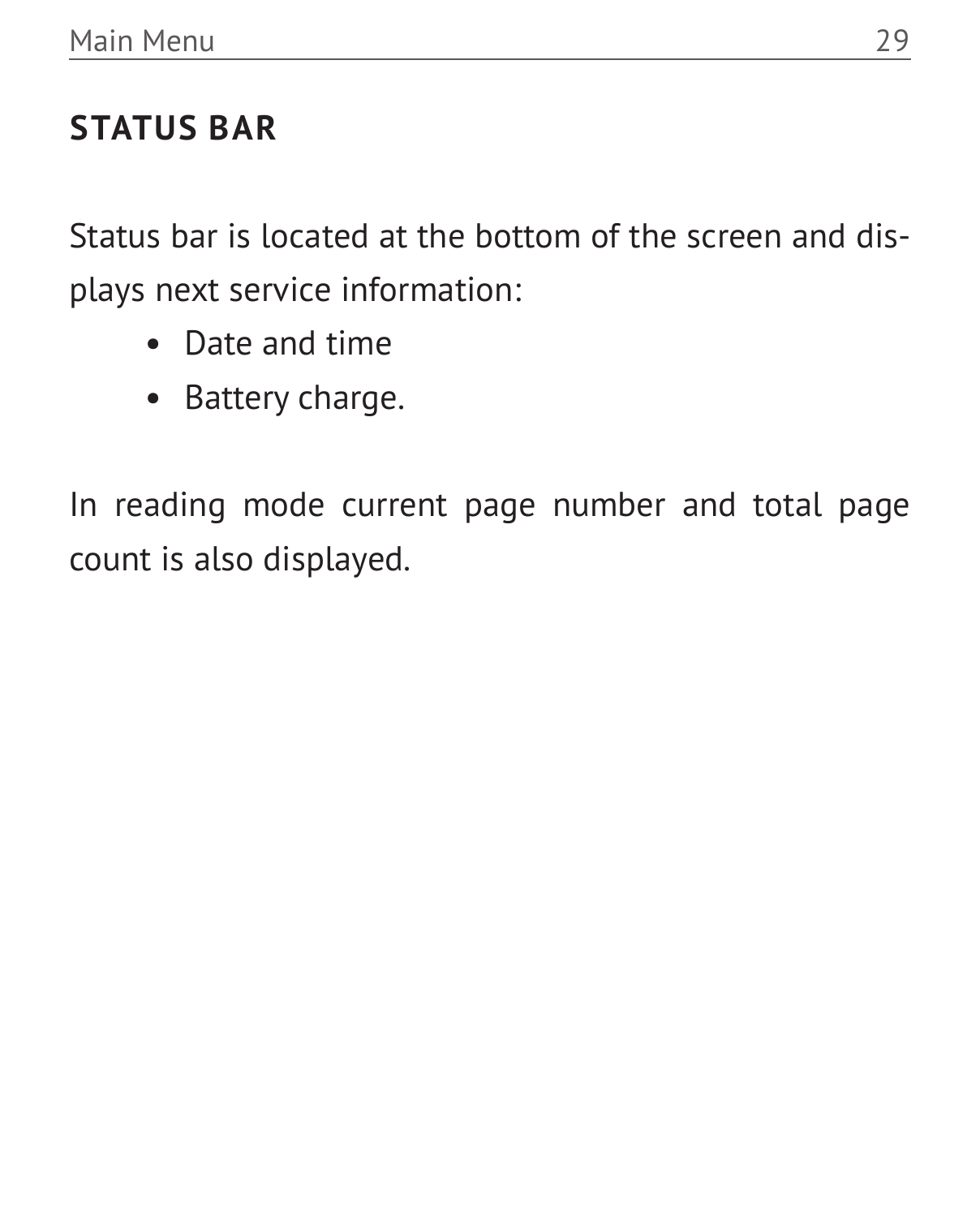<span id="page-30-0"></span>In this chapter you will learn how to read e-books and configure reader software for the most comfortable reading.

The Device supports next book formats: PDF, EPUB (including DRM-protected); FB2, FB2.zip, TXT, RTF, HTM, HTML, CHM, DJVU, DOC, DOCX, TCR, PRC.

To open a book, press **OK** on its title in *Last events* or *Library* section. If you opened a book before, it will be opened at the page you've finished reading.

In some book formats (e.g. FB2 or ePub) after opening a book reader application will count pages – this is indicated with *'…'* sign instead of a page count in a status bar. During page calculation some features will not be available.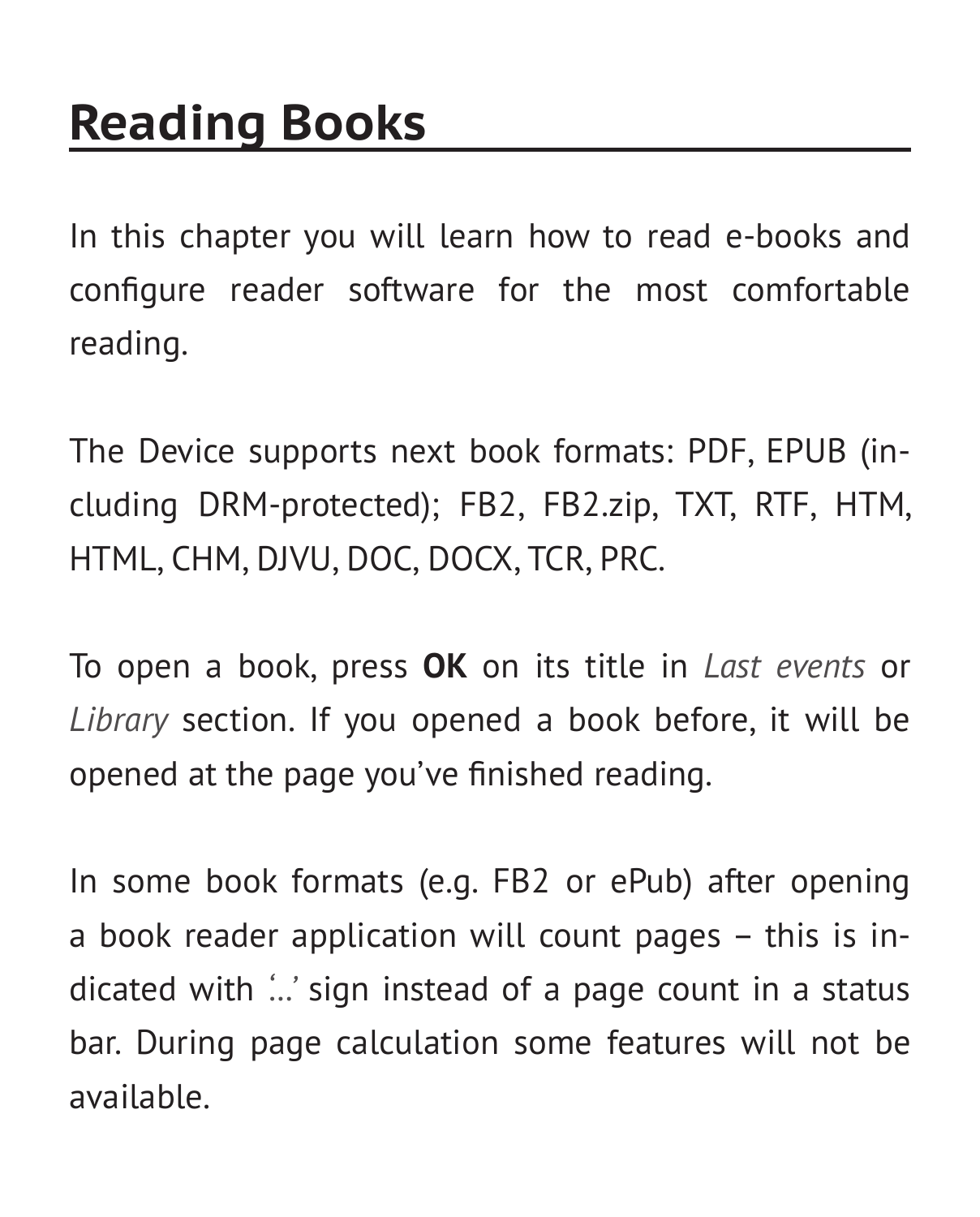#### <span id="page-31-0"></span>**TURNING PAGES**

Use **Backward/Forward** or **Left/Right** keys to turn pages. Continuous **Backward/Forward** keys press turns 10 pages at once.

#### **FOLLOWING REFERENCES**

If a page contains cross-references or footnotes, you can enter links mode on continuous **OK** button press (otherwise you'll get a message informing that a page contains no links to follow). A cursor will appear, and you will be able to select a link using **Down/Up** keys and press **OK** to follow.

#### **CHANGING FONT SIZE**

In text format books (ePub, FB2 etc., excluding PDF and DjVu) you can change font size with **Up/Down** keys. When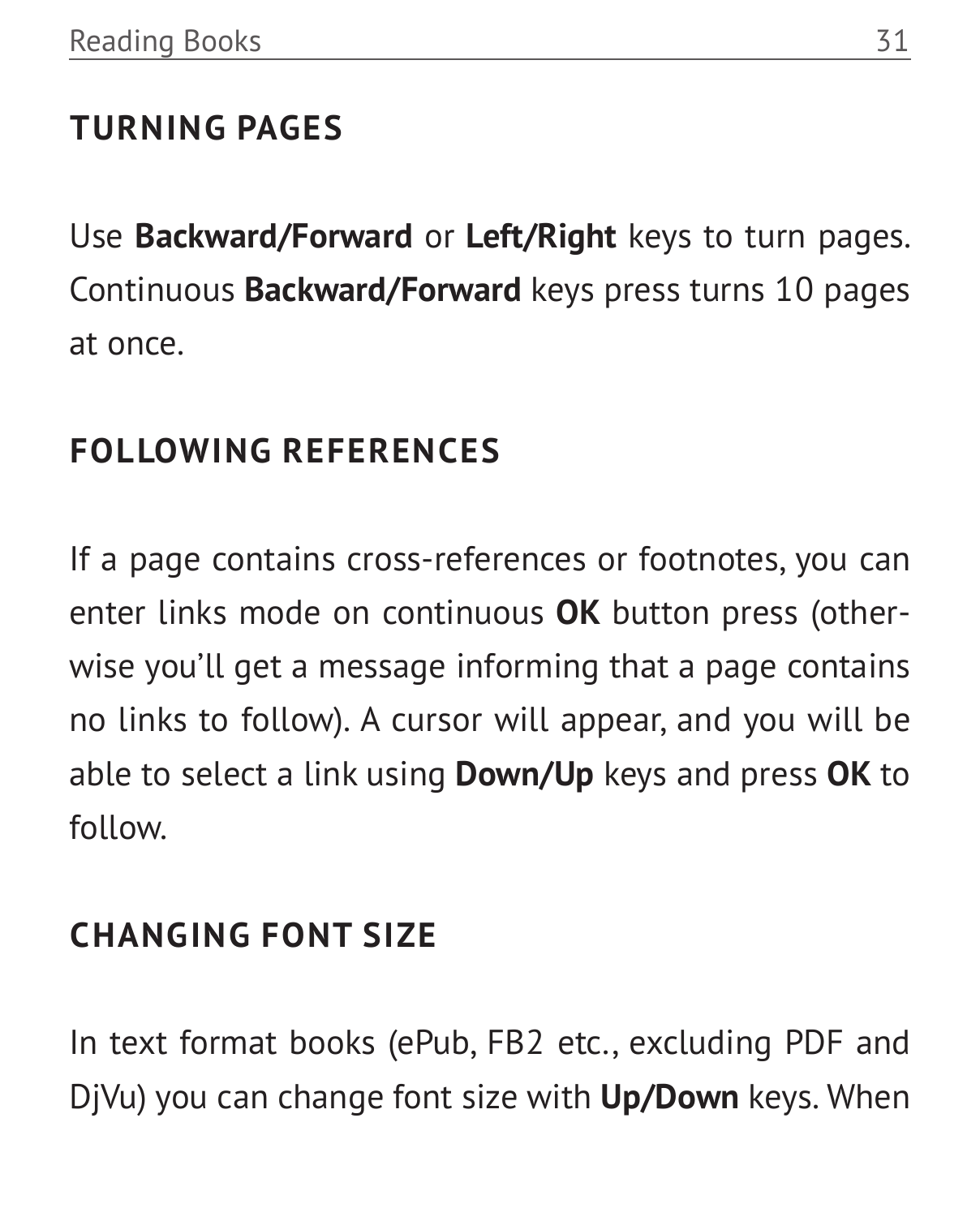<span id="page-32-0"></span>you will reach the largest/smallest one, text will change to smallest/largest.

#### **READING MENU**

To access reader application menu press **OK** button.



### **Contents**

Opens structured content of the book if present, otherwise you'll get message about missing table of contents. Active contents display table of contents, bookmarks and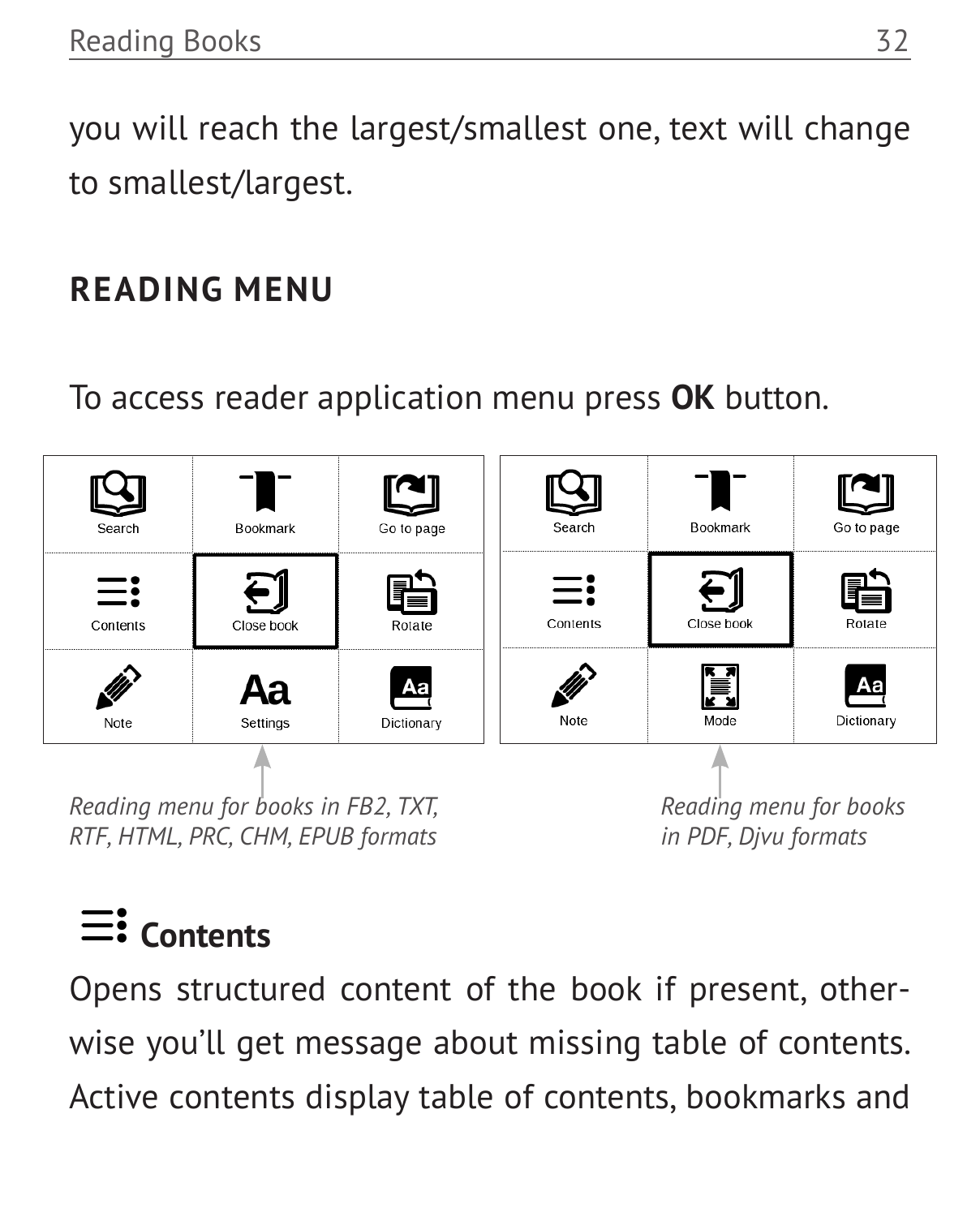notes you've made during reading. If table of contents has more than one level, higher level entry will be marked with  $+$ ' sign. Expanded item is displayed with a sign  $\frac{1}{2}$ . Buttons **Left/Right** collapse/expand selected subsection branch.

Use navigation keys to move across the table, **OK** button opens selected book chapter, continuous press of **OK** button opens the context menu.

Using this menu you can open contents entry, edit or delete notes (text or graphic either) and bookmarks, expands/collapses selected subsection branch. Under *Settings* section of the context menu you can configure which elements to display:

- **•** Contents
- **•** Notes
- **•** Bookmarks.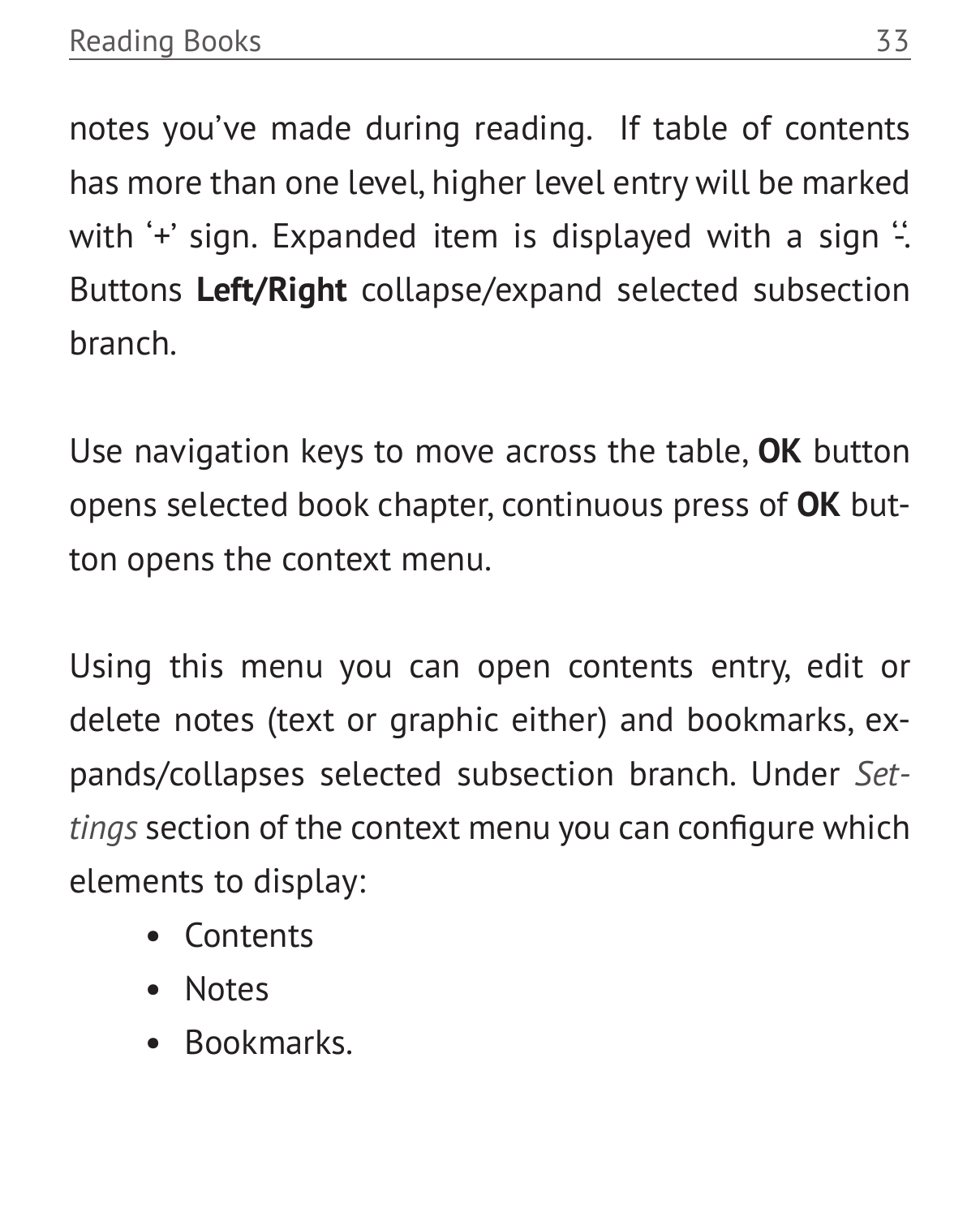### <span id="page-34-0"></span>**Go to Page**

To select a page, move the slider left or right by **Left/Right** buttons. Press **OK** to go to a chosen page. If you want to open the exact page press *Enter page number*, after typing a page number exactly from on-screen keyboard press *OK*. As you set a slider or enter a page number, a page preview will be opened on a background. If you will exit the menu by pressing **Backward**, you will stay on a page you was before.

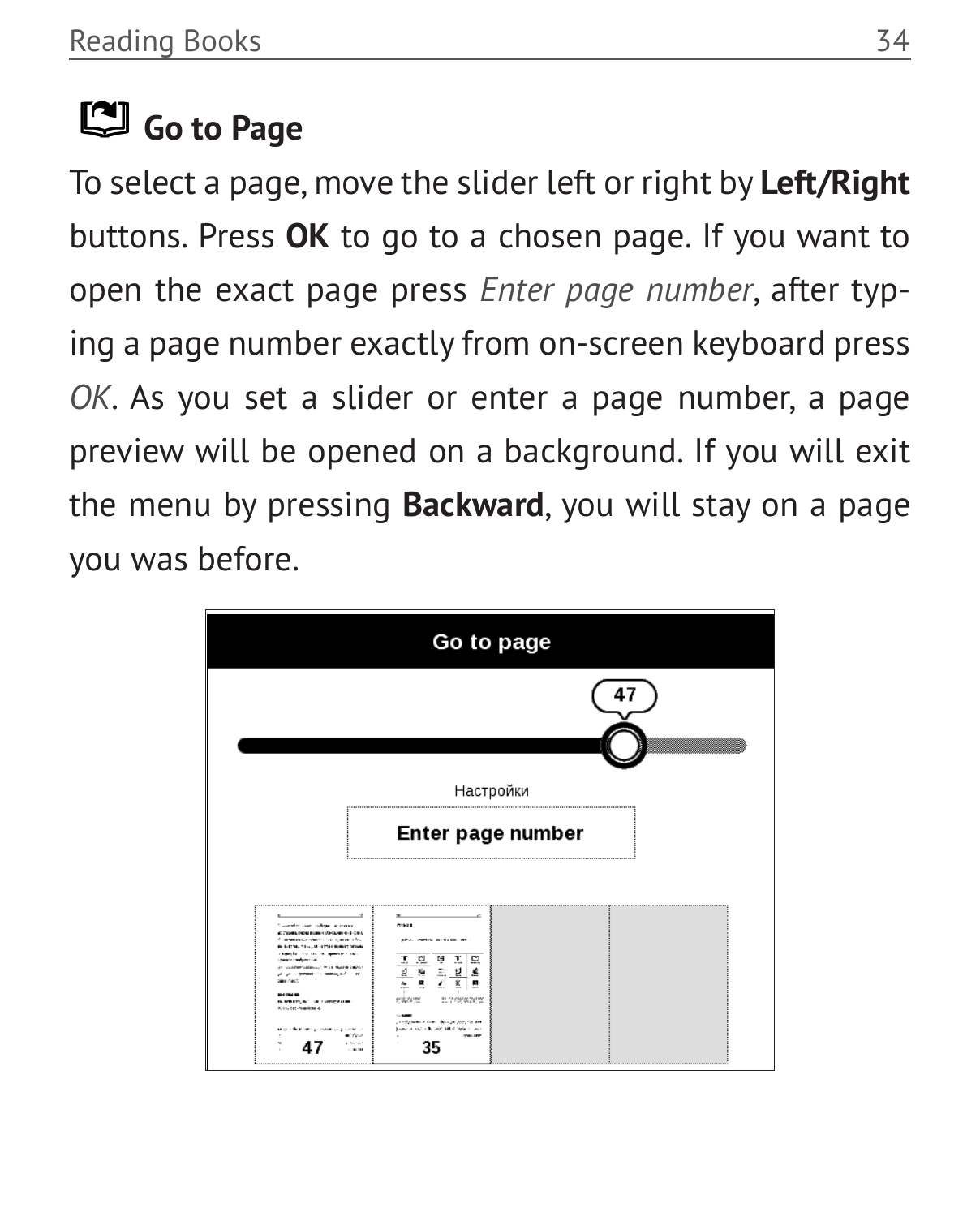<span id="page-35-0"></span>Chapter name is displayed under the scroll bar.

**NOTE** Only the highest level chapters are marked on a scroll bar

In *Last Opened* sections thumbnails of last four opened pages are displayed.

## **Search**

Search mode works only in books containing text layer. To search text through the book enter it using the on-screen keyboard. Found text would be highlighted, and you can switch between found instances using **Left/Right** navigation keys. To exit search mode press **OK**.

**NOTE** Search mode is not available for DJVU books.

### **T** Bookmarks

Adds current page to bookmarks. After adding a page to bookmarks in a right top corner a bookmark will appear.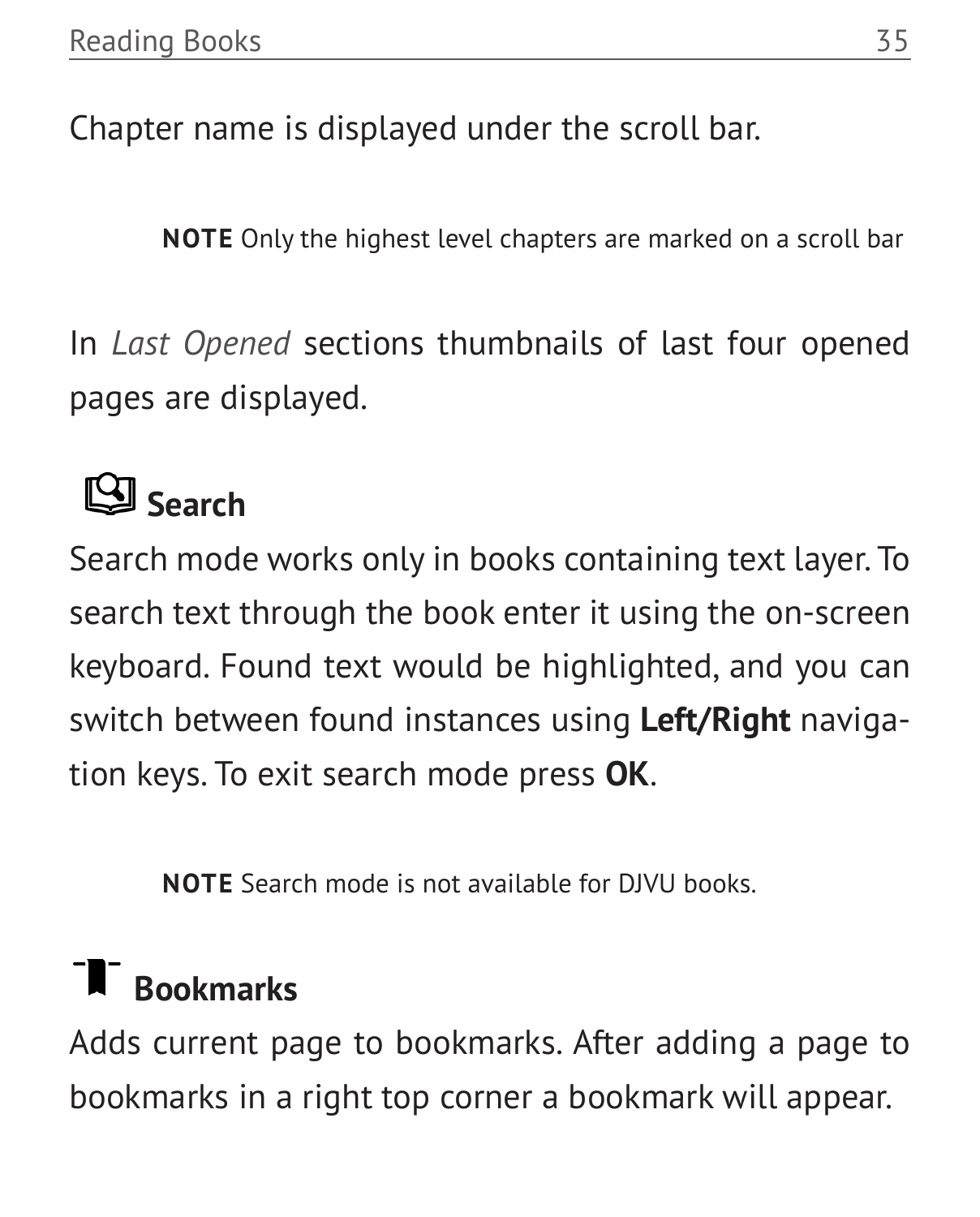<span id="page-36-0"></span>All the bookmarks will be displayed in contents. To delete bookmark, select the correspondent menu item again.

**NOTE** Bookmarks are not available for DjVu books

### **Settings**

For FB2, TXT, RTF, HTML, PRC and CHM books you can set

up the most convenient reading settings: font, font size (you can adjust font size with **Up/Down** navigation keys), line spacing, page margins width or encoding (for TXT and HTML books). FB2 books has two refresh modes: *Best Quality* (default) or *High Speed*.

You can select left to right (by default) or right to left (e.g. for Arabic or Hebrew texts) text direction.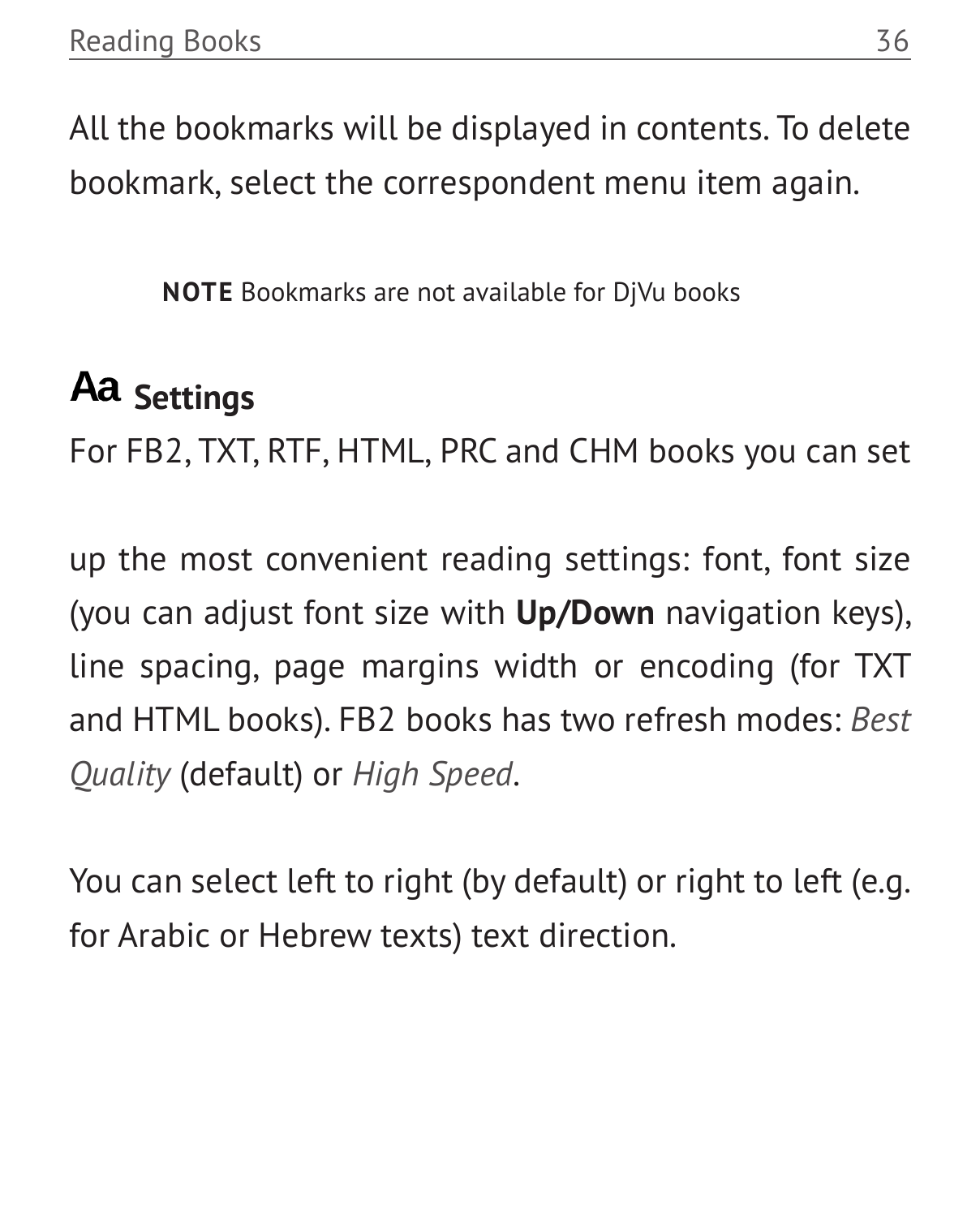# <span id="page-37-0"></span> **Mode**

PDF and DjVu books has *Mode* menu item instead of *Settings*. Select viewing mode using **Left/Right** keys.Following modes are available:

**•** *Margins croping* – allows to decrease margins width or heigth. Define a border, you want to crop by a joystick and press **OK.** Move arrow buttons by a joystick to set margins width and heigth. After selecting cropping area choose *Accept*. Then define cropping settings: whole document, odd pages, even pages or current page only. Confirm your choice by clicking *Accept*.

- **•** *Fit width* scaling page to the screen width
- **•** *The whole page* one page scaling

**•** *Columns* – for reading books with columns. To navigate the page use navigation buttons. A page will be turned after bottom edge of the sheet reached

**•** *Reflow* – in this mode text is formatted to display completely on a page. You can change font size with **Up** and **Down** keys. Some images and tables may not display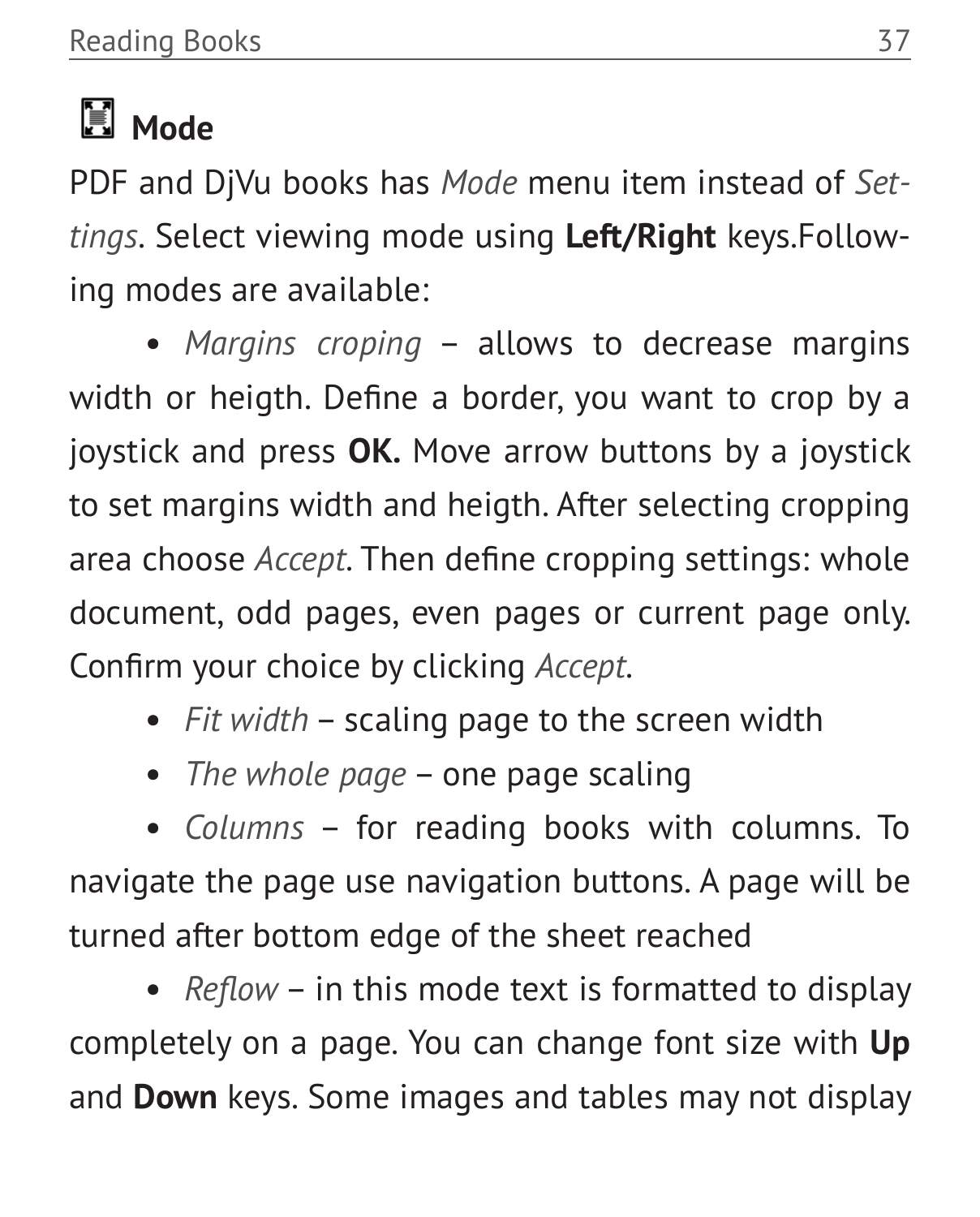<span id="page-38-0"></span>in this mode. Reflow mode is supported for PDF books only. Some tables and pictures cannot be displayed in the *Reflow* mode.

### **Dictionary**

Single-word translation. By default cursor highlights the word to translate and dictionary looks for translation automatically. **OK** button press switches to a toolbar.



### **H** Rotate

Fixes the screen orientation: select the suitable one with navigation keys.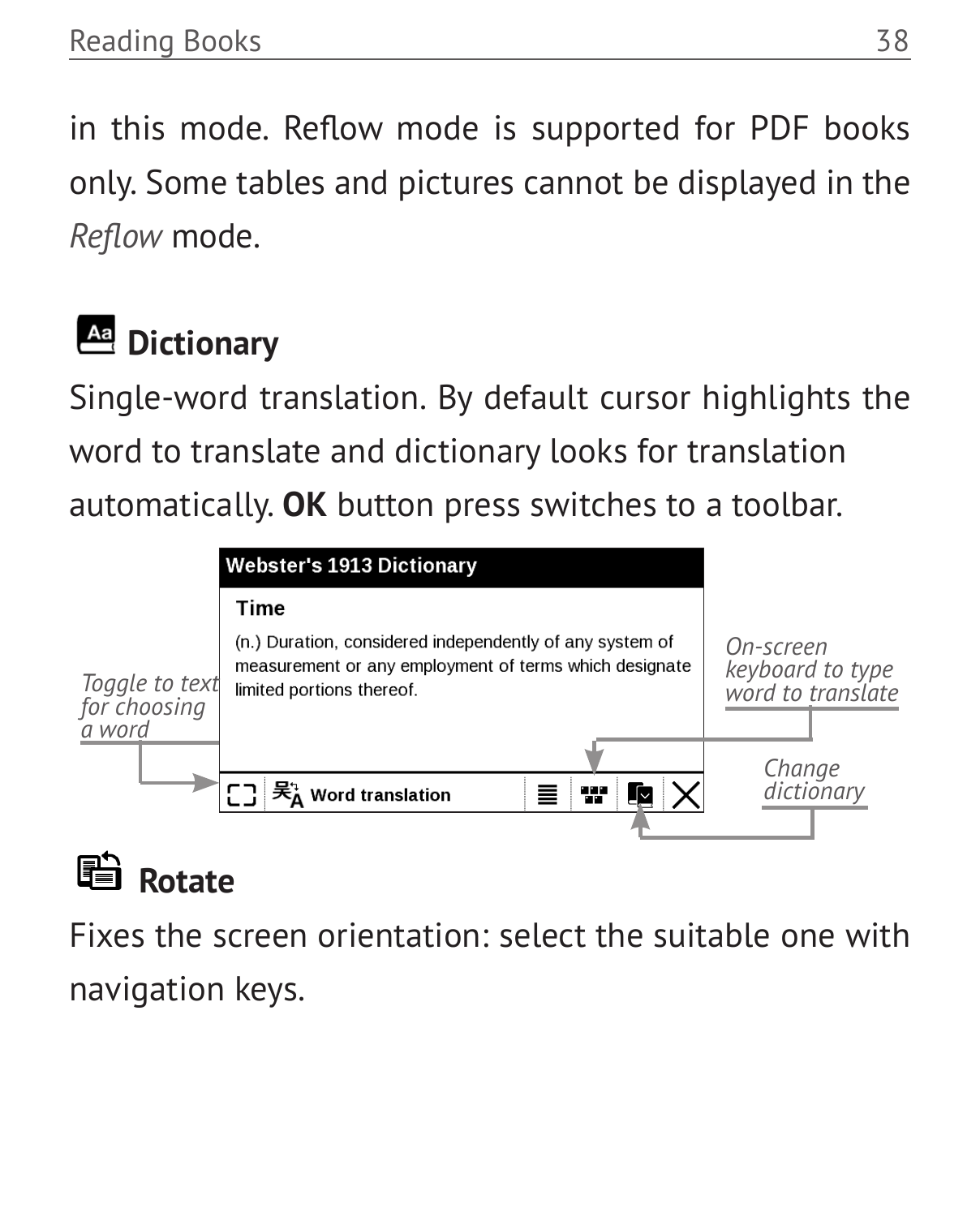<span id="page-39-0"></span>

You can enter notes mode by pressing **Down** button continuously or by pressing the corresponding menu option.

On the top of the display separate area will appear. Use the buttons **Up**, **Down** to choose the place where your note will begin and press **OK** to set up the top margin of the note. Use navigation buttons to highlight a text fragment and press **OK** to set the bottom margin of the note. The menu, that will appear, suggests you to save selected fragment as image or text (if available) or cancel making note.

|                                   | of the software, or if you modify it.                                                                                                                                |                                 |
|-----------------------------------|----------------------------------------------------------------------------------------------------------------------------------------------------------------------|---------------------------------|
|                                   | For example, if you distribute copies of such a<br>program, whether gratis or for a fee, you must give the<br>recipients all the rights that you have. You must make |                                 |
| sure that they,<br>And you must   | <b>Create note</b>                                                                                                                                                   | e source code.<br>so they know  |
| their rights.<br>We protect       | Save note                                                                                                                                                            | s: (1) copyright                |
| the software, a<br>you legal pern | Save as image                                                                                                                                                        | se which gives<br>and/or modify |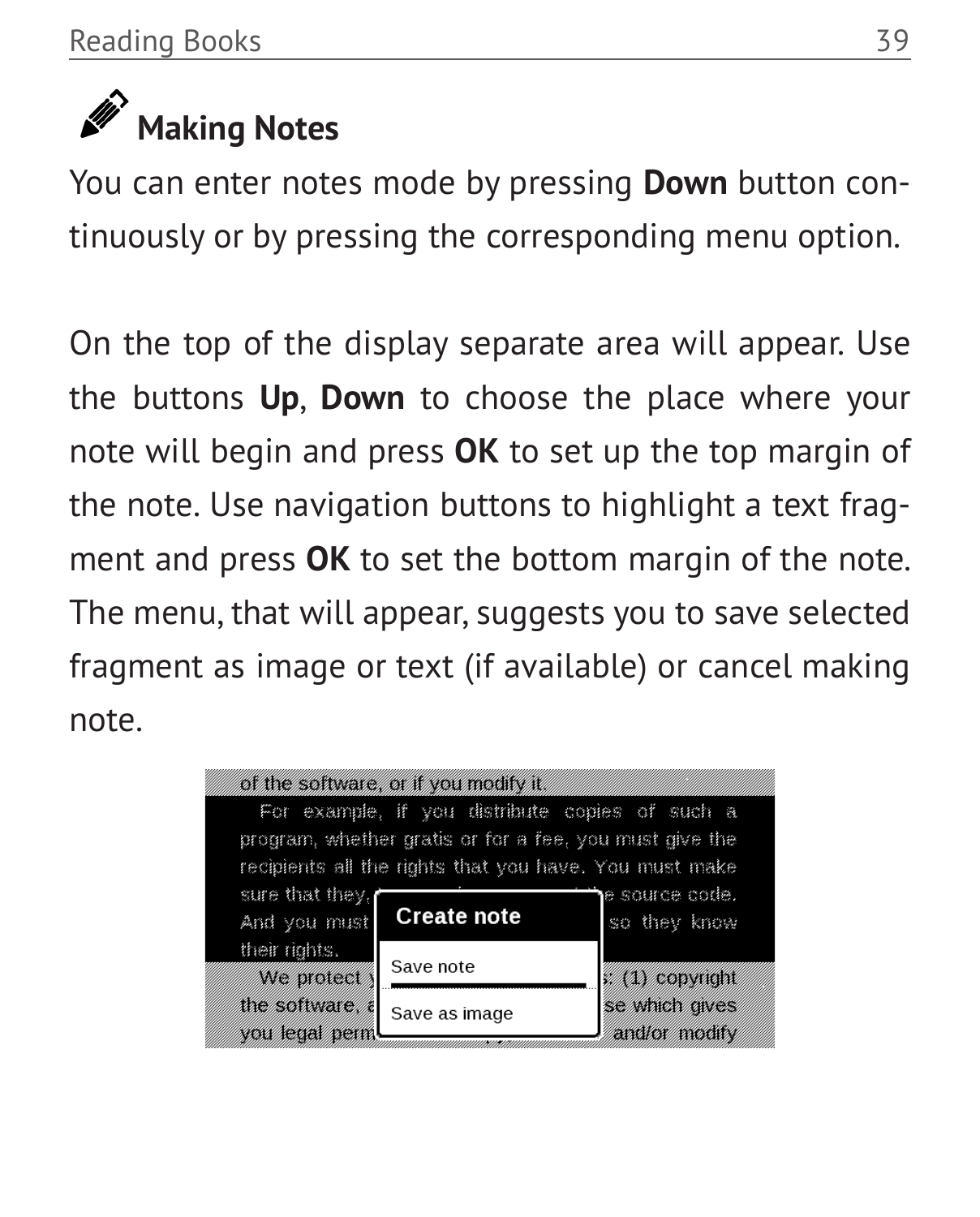<span id="page-40-0"></span>You can look through the notes by choosing *Notes* section in the main menu. By pressing **OK** button on the note, you can switch to the initial page, where it was created.

# **CLOSING A BOOK**

To close a book, select the corresponding reading menu item.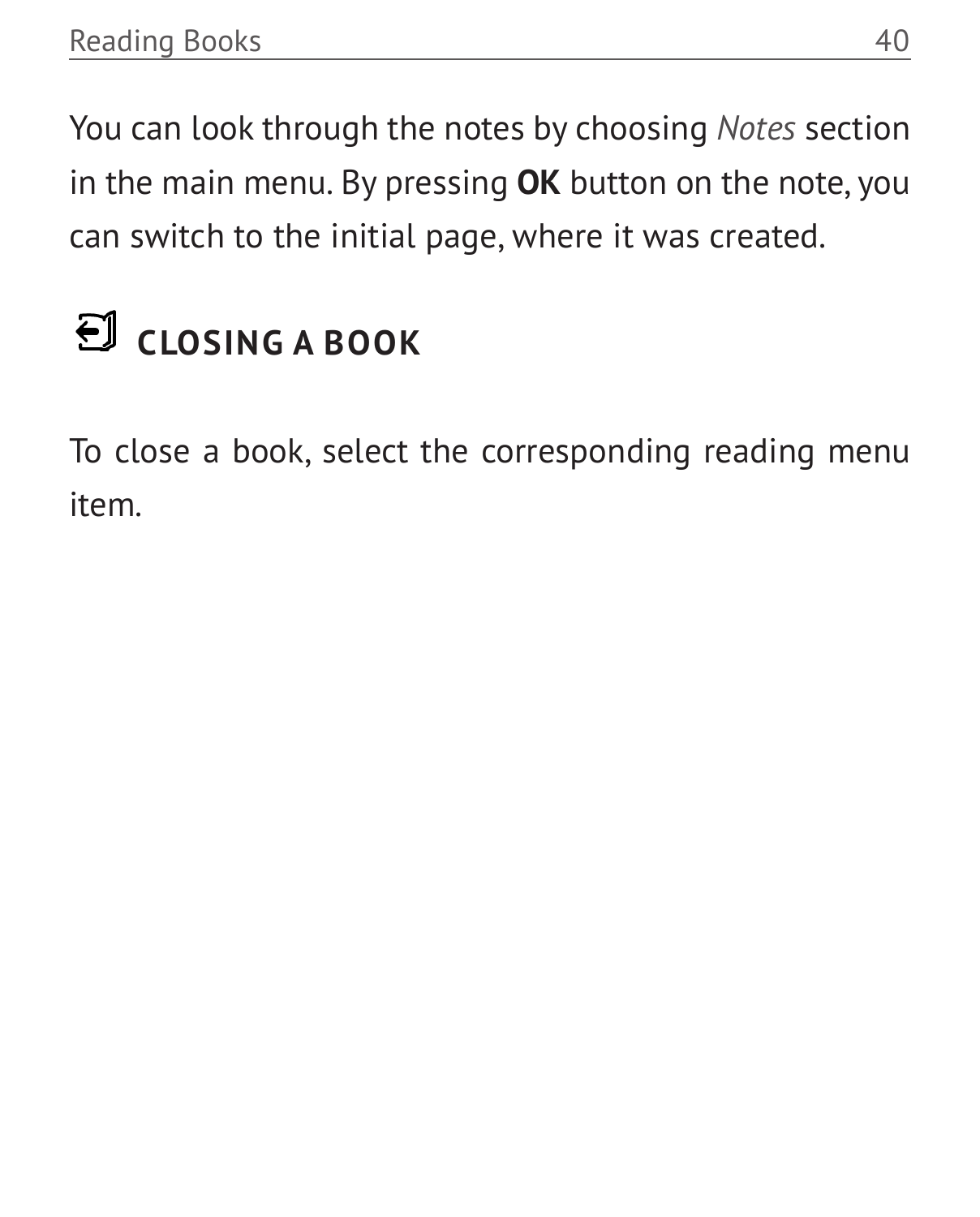## <span id="page-41-0"></span>**Settings**

In this chapter you will learn how configure the interface and software features of the Device for the most comfortable usage. Select *Settings* Main menu section to configure the Device. All changes will be applied after exiting the section.

If you will encounter any problems with new settings, you will be able to start the Device in safe mode with factory defaults. To start in a safe mode, press and hold **Backward** button during the Device boot.

#### **About device**

The following information about Device will be displayed: model, serial number, software version, RAM size, E-ink parameters, total and free memory on the internal storage and on SD-card.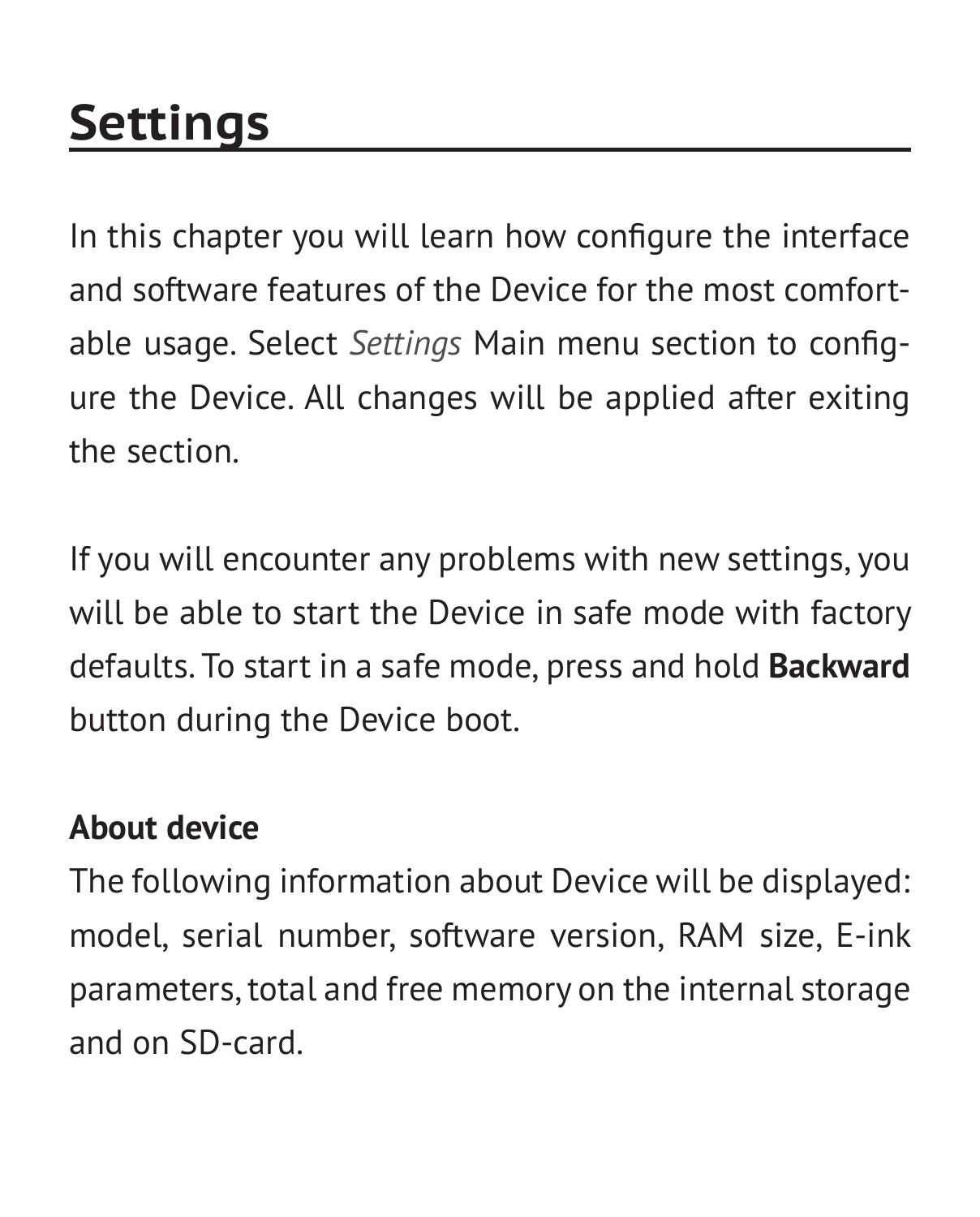<span id="page-42-0"></span>After pressing *More…* button the information about software will be displayed.

#### **Language**

Select the Device's interface language.

#### **Keyboard**

Under this section you can add up to 3 keyboard layouts.

#### **Appearance**

Here you can select the appearance parameters:

**•** *Theme* – is set by default. If you want to use another theme, download a file in .pbt format to the folder *system/themes*

**•** *Boot logo* – image displayed during the Device starts. Logos are stored in *system/logo* internal storage folder, so you can copy an image (.bmp, 256 colors) you'd like to be displayed during startup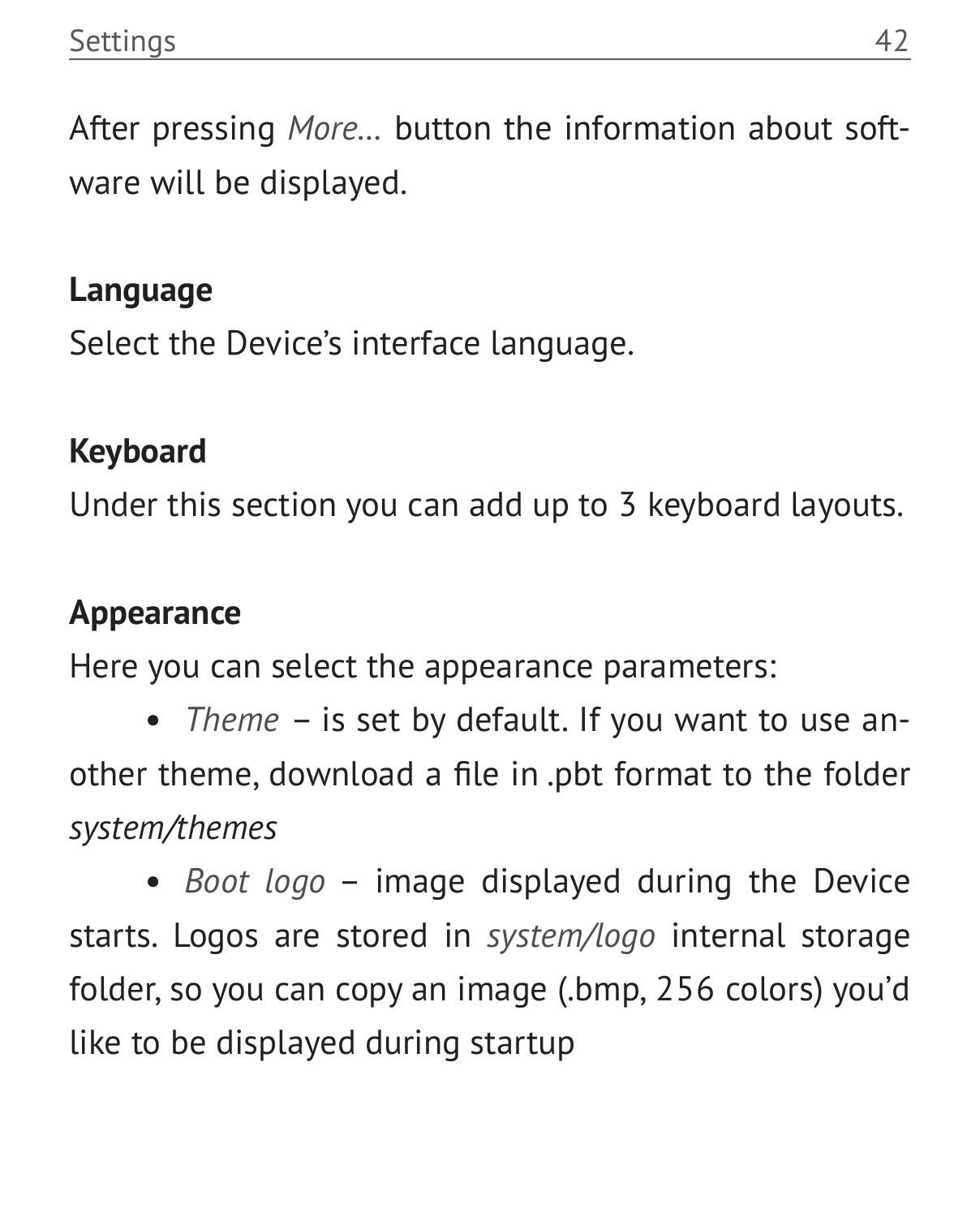<span id="page-43-0"></span>**•** *Power-off logo* – the image will be displayed when the Device is off. You can set a cover of the last opened book by setting *book cover*;

**•** *Text Rendering* – good quality or high speed;

**•** *Full page update* – select the amount of page turned before the screen will be updated completely. *Always* provides the best quality, but consumes the most power. Less frequency may cause some artifacts from previous pages on a screen

**•** *LED indication* – you may disable LED indication by selecting *off* in this section.

#### **Key mapping**

In this section you can remap hardware keys. To change key action, select it from the list, press **OK** and choose action from the list.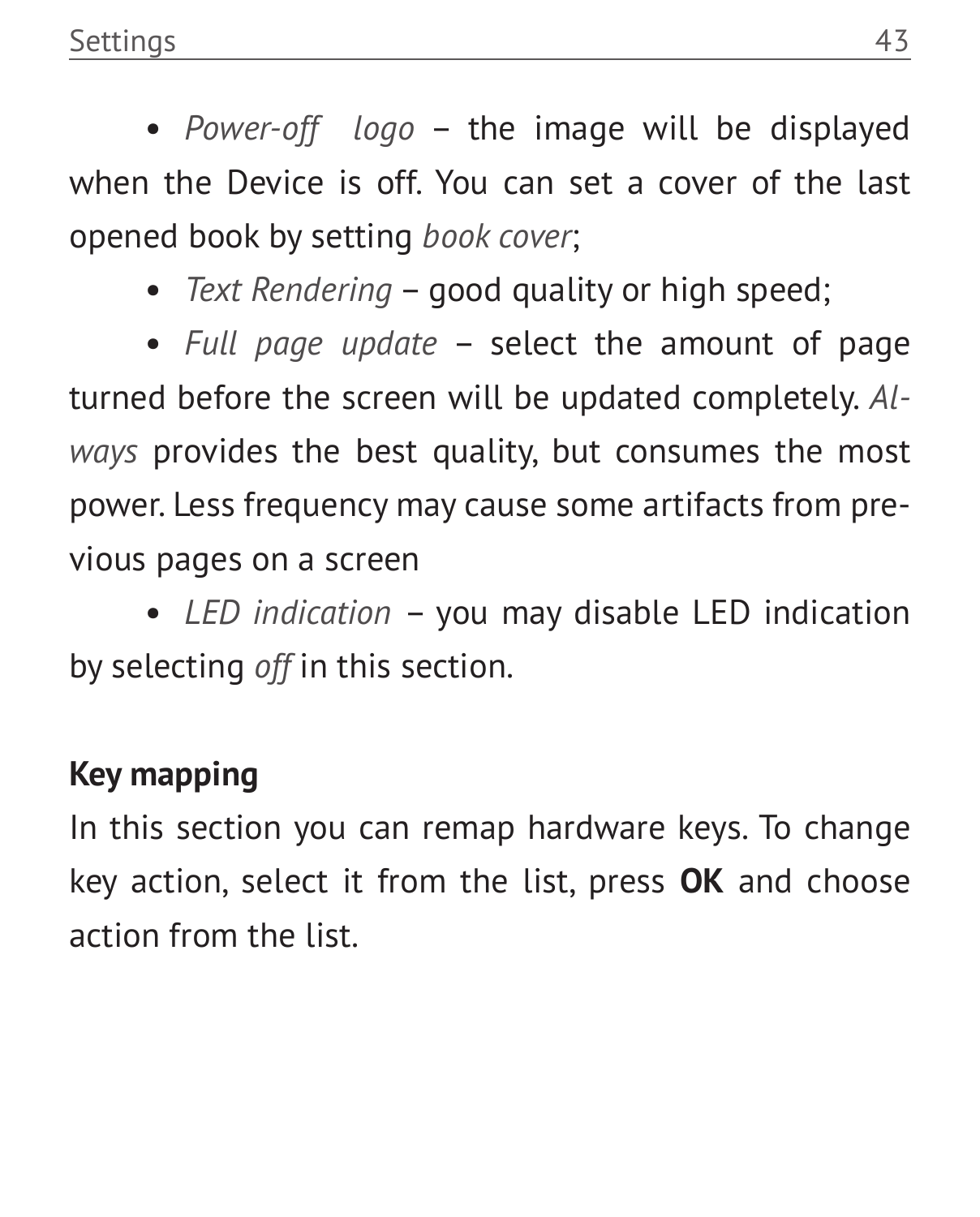#### <span id="page-44-0"></span>**Clock**

In this section you will be able to set date, time, time zone and clock format. Also you can set idle time before locking Device and automatic power off.

#### **Open at Startup**

Here you can set either open last opened book or main menu.

#### **USB Mode**

In this section you can set parameters needed for USB connections. *USB mode* defines how the Device handles USB connection by default: PC link, charge or ask user.

#### **Accounts and Synchronization**

**• Adobe DRM** — *Remove ADE Authorization.* After de-authorizing ADE (Adobe Digital Editions) your DRMprotected documents will be unavailable.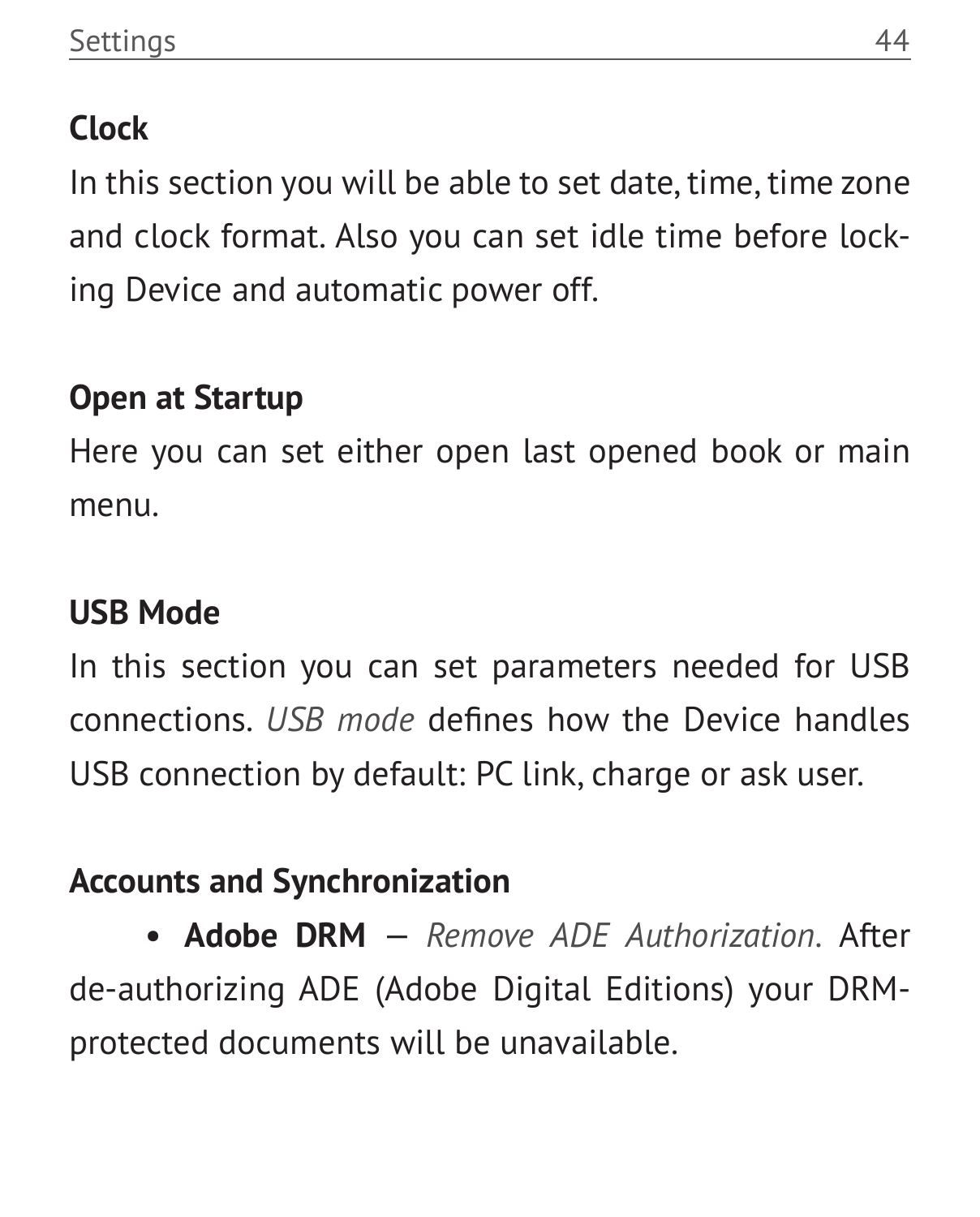#### <span id="page-45-0"></span>**Maintenance**

This section allows you to configure system parameters.

**•** *Update software* – the Device will search for updates in the following order: internal storage and microSD card (if installed).

**•** *Configure dictionaries* – under this section you can uncheck dictionaries you don't want to be displayed in the list during the translation or in *Dictionary* application

**•** *Format internal memory* – this action will erase **all** data, except system files.

> **CAUTION!** If you need to erase all data on the Device, use this feature only, don't try to format the Device internal memory via PC.

**•** *Format SD-card –* this action will erase **all** data on external microSD-card

**•** *Backup configuration to SD –* this action will create a *backup* folder on an external microSD-card and will save there system settings. You will be suggested to enter the file name from on-screen keyboard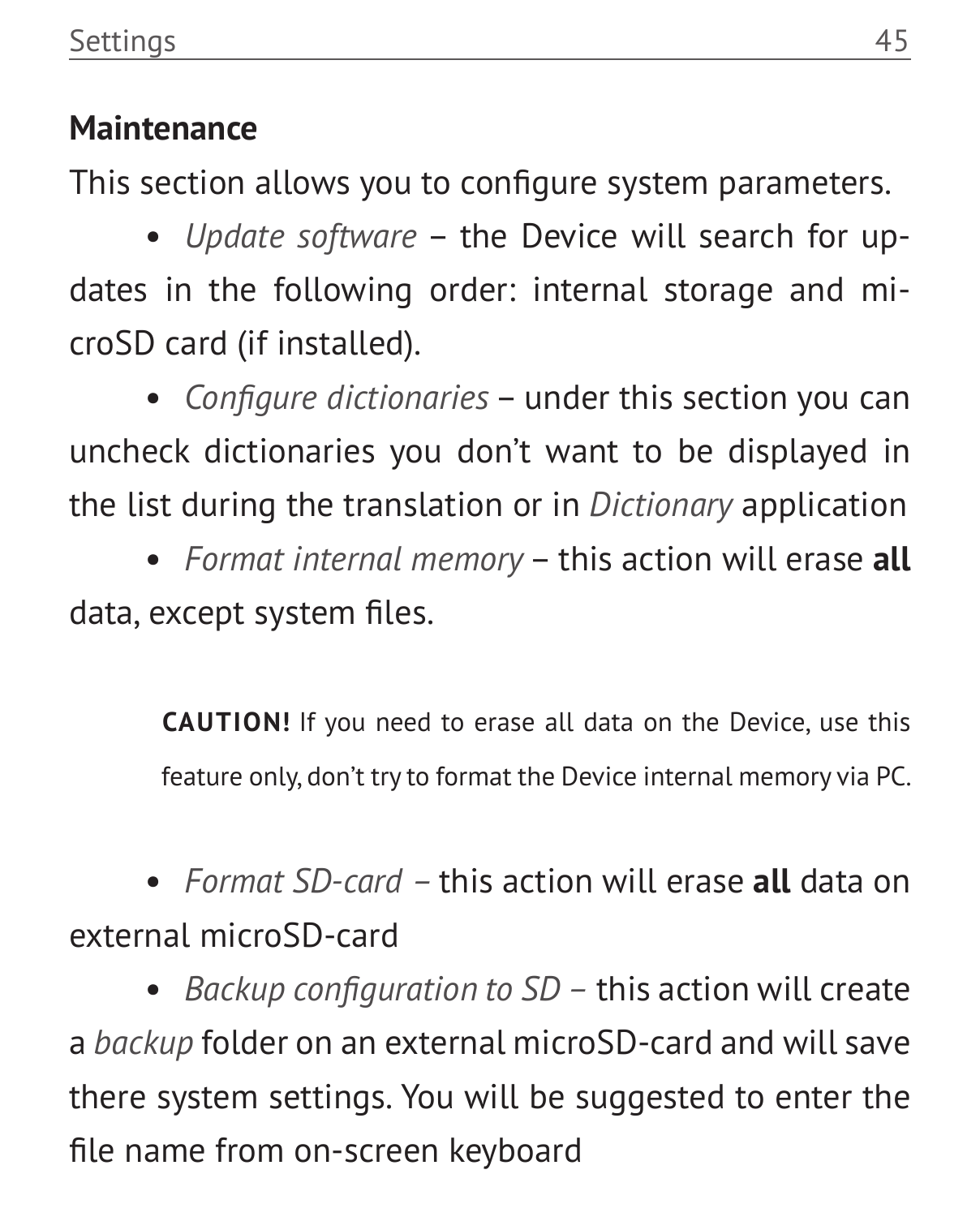<span id="page-46-0"></span>**•** *Restore configuration –* select the configuration file to restore from a list

**•** *Factory reset* – the Device state will be reset to factory default settings, erasing user settings. Other data (e.g. books, photos) won't be lost.

#### **Library**

This section is intended for optimization of Library database.

**•** *Library Data Update* – set the parameters for Library database update:

**•** *Off* – database won't be updated;

**•** *Once* – database will be updated after exit from *Configuration* section, the parameter will be set to *Off* after update;

**•** *Automatically* – database would be update after each Library opening and copying/removal of books (including microSD card change).

**•** *Optimize Database* – remove old database entries. To run optimization set the parameter to *Once* and exit *Settings*. The parameter will be set to *Off* after optimization.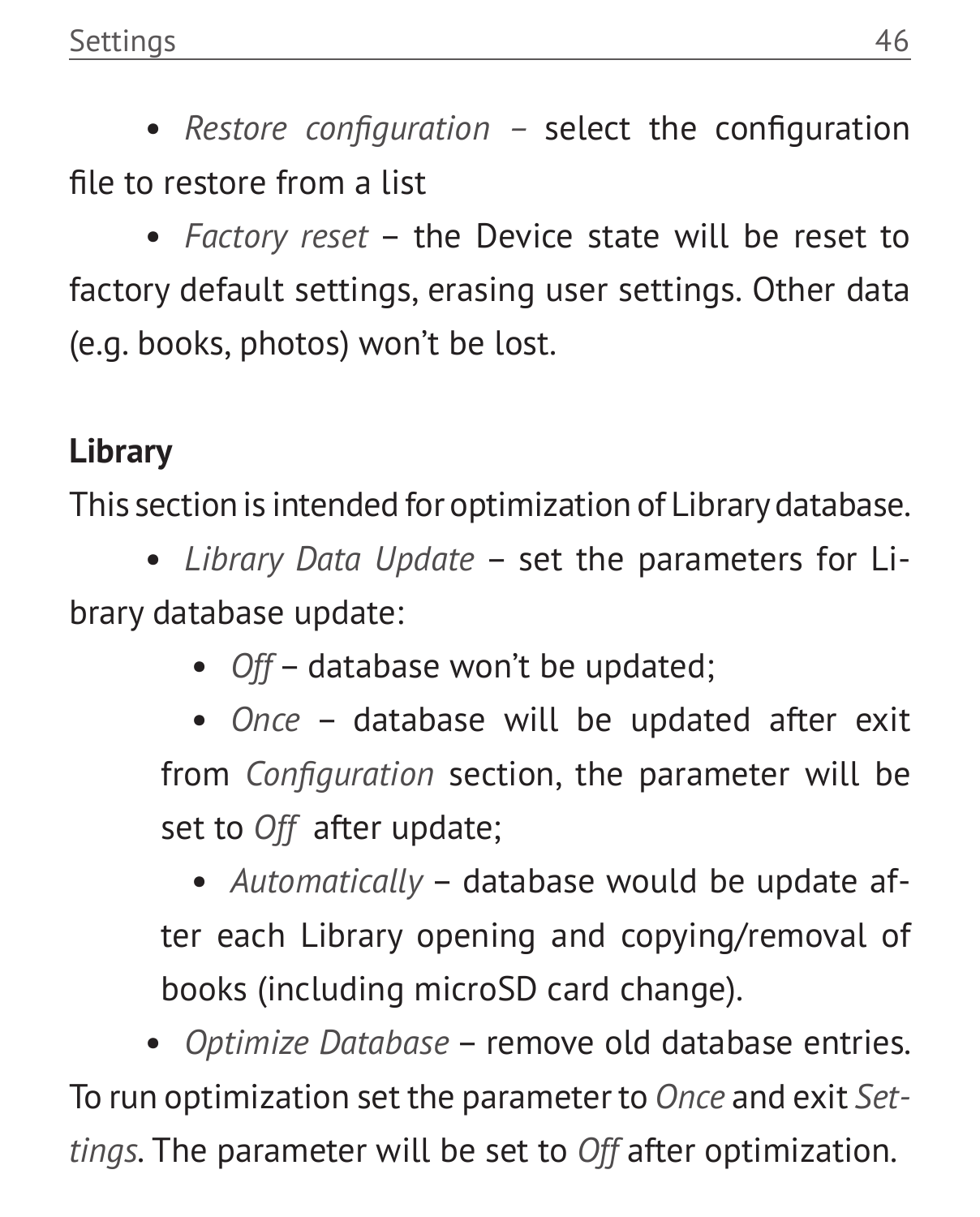<span id="page-47-0"></span>**WARNING!** Firmware Update is a responsible operation, during which management software of the Device will be changed. In case of improper execution control program may be damaged and will require treatment in the service center. Please perform the upgrade procedure in accordance with the instructions below.

To update software of the Device accomplish the following operations:

**1.** Open site www.pocketbook-int.com on your PC. Select your country.

**2.** Click the *Support* button on top menu. Select hardware model of your Device

**3.** Download the *Firmware* to your PC

**4.** Unpack the content of the archive, file SWUP-DATE.BIN, and copy it to the root folder of MicroSD-Card or internal Device storage

**5.** Go to Settings *> Maintenance > Update software* on your Device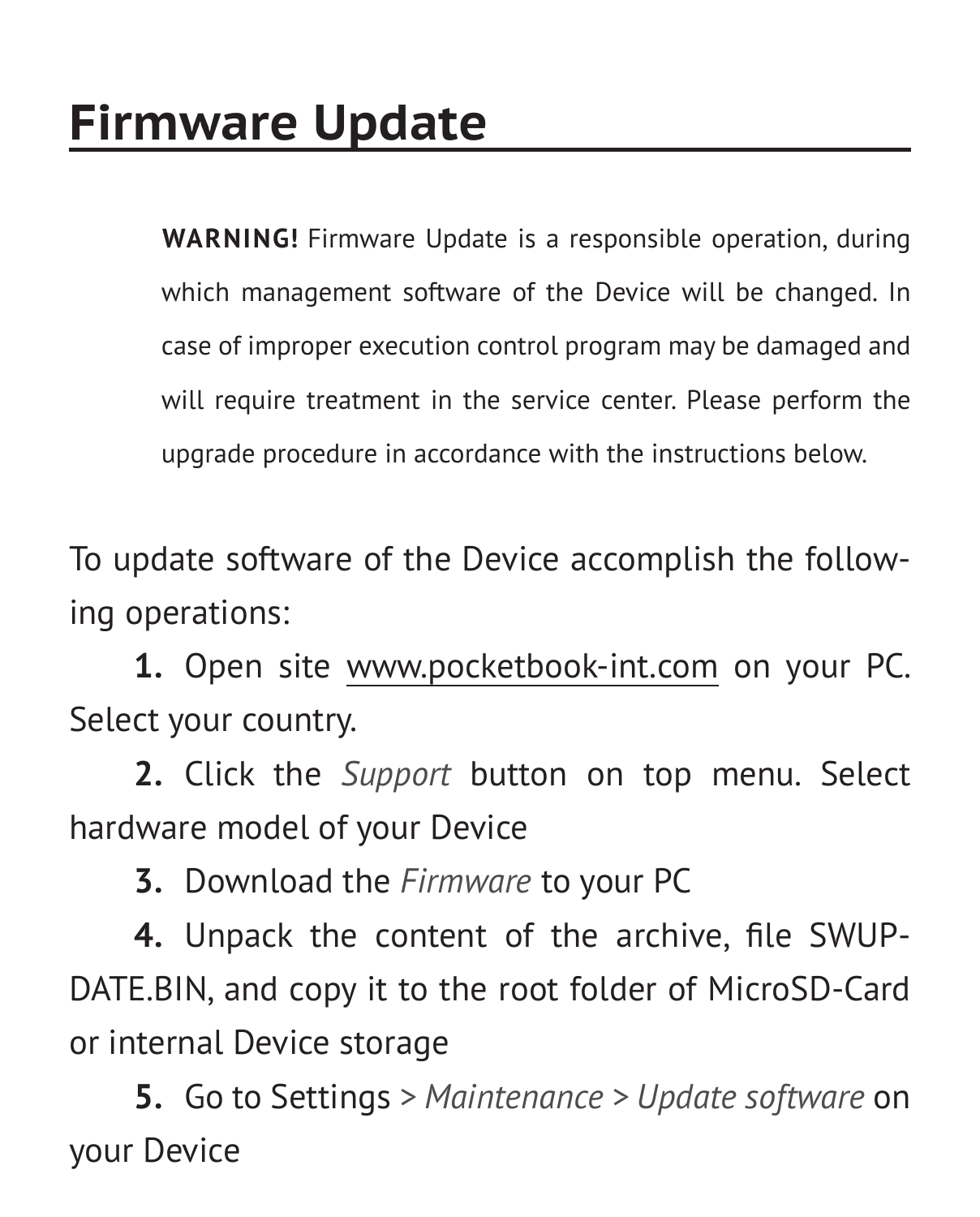**6.** Follow the on-screen instructions with pictures: *connect USB cable to the Device* and *Press central Key*

> **NOTE** If the firmware file is located on the SD card, it will have a higher priority in comparison with the file stored in the Device's root folder during the update process.

If the firmware is already in the Device's internal memory or on the SD card, you can also update software during turning on of the Device. During boot press and hold both **Backward** and **Forward** buttons simultaneously until the message *Firmware update…* is displayed on the screen.

The Device checks available update sources in the following order: microSD card and internal memory.

> **NOTE:** You can check your Firmware version in *Main menu > Configuration > About device*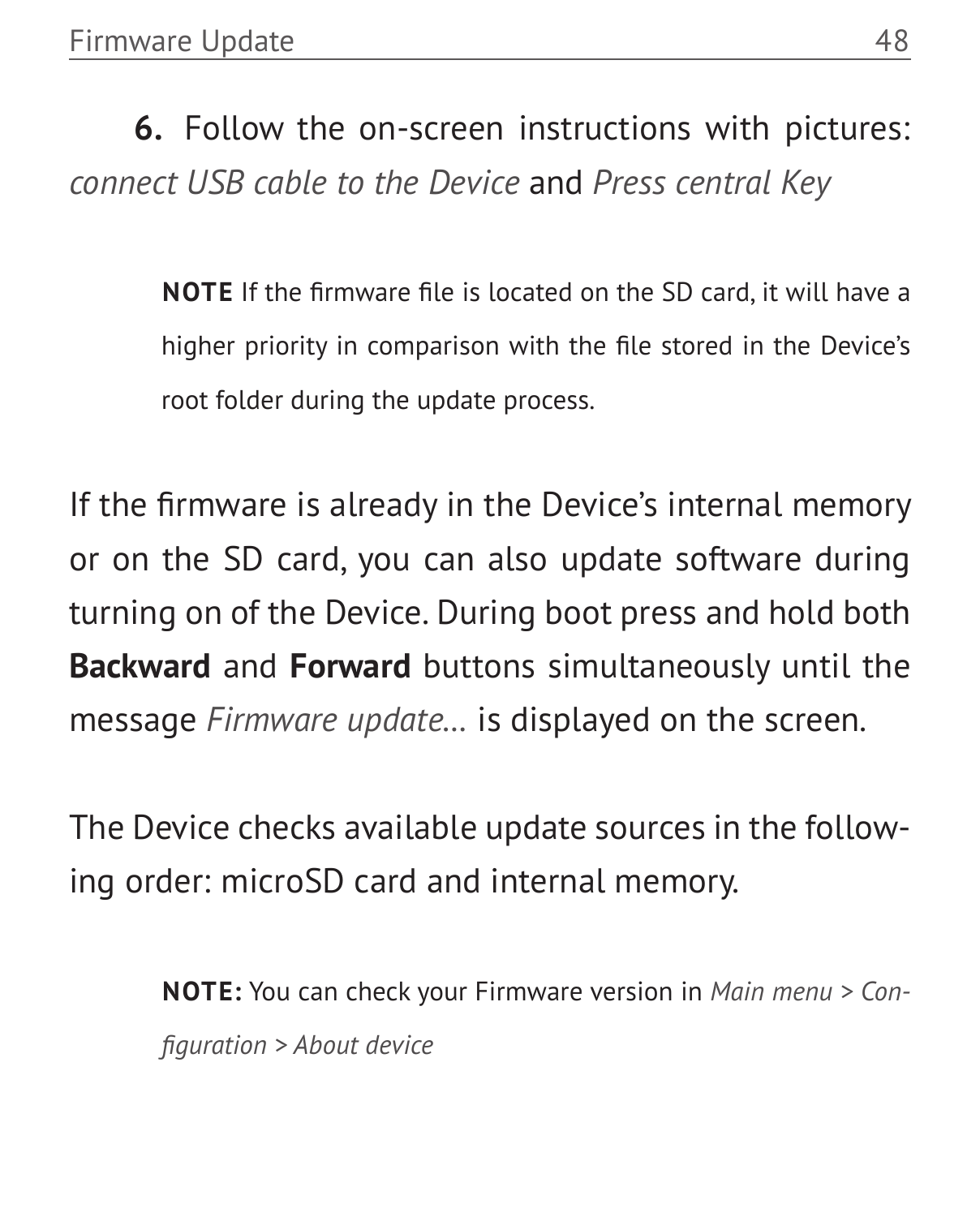#### <span id="page-49-0"></span>**Troubleshooting**

| <b>Error Message</b>                                                 | Reason                                                                                                                      | <b>Correction Method</b>                                                                                                                                                                                          |
|----------------------------------------------------------------------|-----------------------------------------------------------------------------------------------------------------------------|-------------------------------------------------------------------------------------------------------------------------------------------------------------------------------------------------------------------|
| No upgrade image<br>found                                            | File SWUPDATE.BIN<br>cannot be found on<br>the microSD card.<br>Make sure the file is<br>in the root folder of<br>the card. | Try to format your<br>Micro SD card (make<br>a backup copies of all<br>its content prior to<br>formatting) and copy<br>the file to the root<br>of the empty card.<br>If this error persists,<br>use another card. |
| Upgrade image is<br>corrupted or Image is<br>empty                   | SWUPDATE.BIN file is<br>damaged or there is<br>no space available on<br>the microSD card.                                   | Delete some files<br>from your card and<br>copy SWUPDATE.BIN<br>file on it one more<br>time. Repeat the<br>download from www.<br>pocketbook-int.com.<br>If this error repeats,<br>use other card.                 |
| File read error                                                      | MicroSD card error                                                                                                          | Try to use another<br>MicroSD card                                                                                                                                                                                |
| Error. A different<br>firmware version is<br>installed on the device | A firmware file of<br>an older version is<br>stored in the device<br>internal memory.                                       | Delete the old ver-<br>sion of the firmware<br>file from the Device's<br>internal memory root<br>folder                                                                                                           |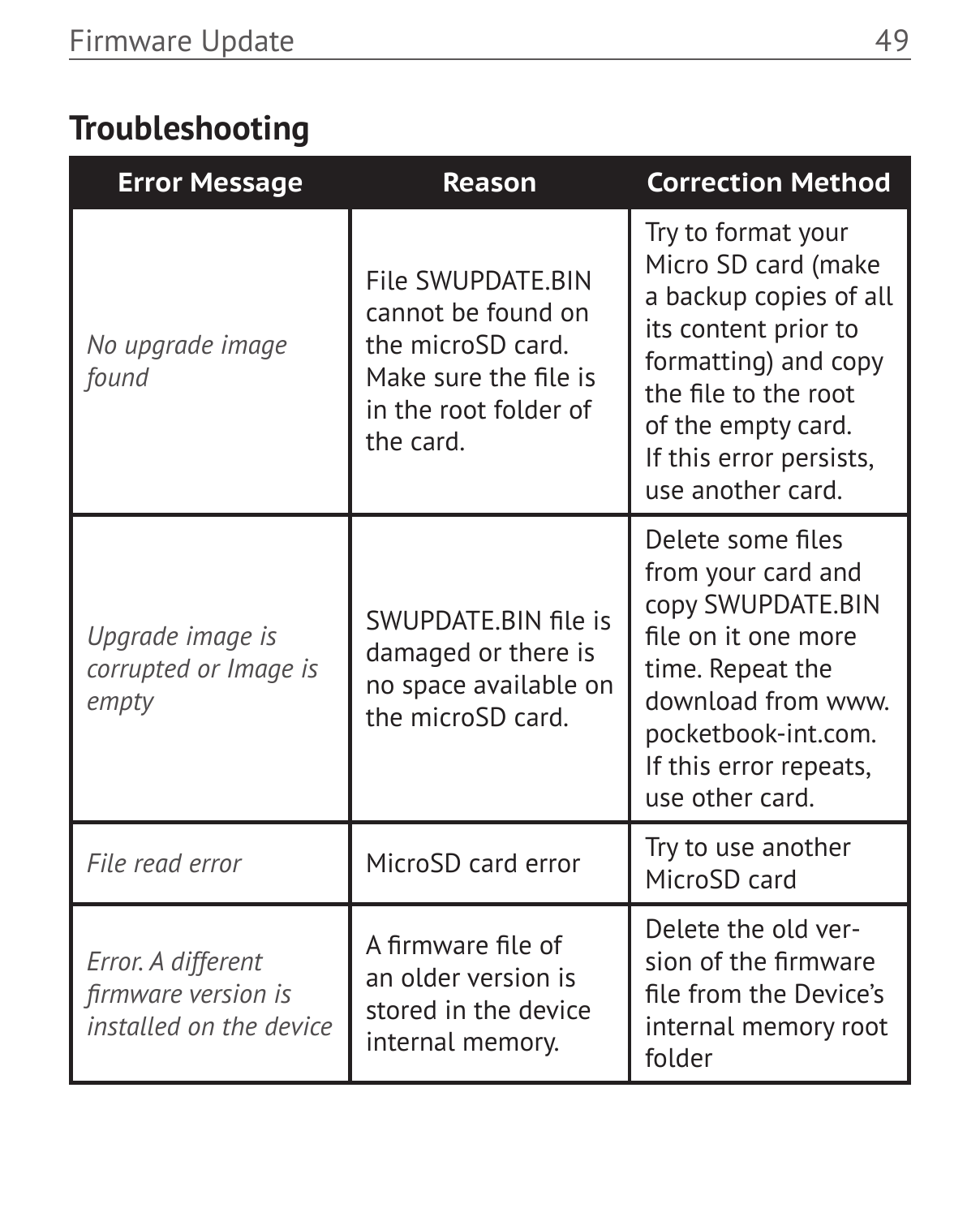### <span id="page-50-0"></span>**Troubleshooting**

| <b>Malfunciton</b>                                                                                                                  | <b>Possible Reason</b>                                                                       | <b>Solution</b>                                                                                                                                                                                                  |
|-------------------------------------------------------------------------------------------------------------------------------------|----------------------------------------------------------------------------------------------|------------------------------------------------------------------------------------------------------------------------------------------------------------------------------------------------------------------|
| Device does not turn on<br>or turns on but only the<br>logo is loaded                                                               | Battery is low                                                                               | Charge the battery                                                                                                                                                                                               |
| A book does not open<br>- the message Book is<br>probably damaged or<br>protected appears, or<br>nothing happens at all             | The book is damaged                                                                          | If the book was down-<br>loaded from the online<br>store try to re-load it<br>again. If the file opens<br>on your PC, but does<br>not open on the Device,<br>save the book in another<br>format (TXT, DOC, PDF). |
| Html book opens but is<br>displayed incorrectly.<br>For example, there are<br>empty pages, some part<br>of the text is missing etc. | HTMI-files contain<br>non-text elements<br>(frames, JAVA-scripts,<br>flash-elements)         | Save the page in TXT<br>format                                                                                                                                                                                   |
| Book opens but various<br>symbols, question marks<br>etc. are displayed instead<br>of letters                                       | Incorrect encoding                                                                           | Switch to reading mode,<br>select Settings and<br>change encoding                                                                                                                                                |
| No response when you<br>press any key                                                                                               | Sometimes (e.g., when<br>downloading damaged<br>or too large books) the<br>Device may freeze | Close the frozen ap-<br>plication by pressing the<br>Return key for 1-2 sec.<br>If this doesn't help, press<br>Reset on the rear panel<br>to reload your device.                                                 |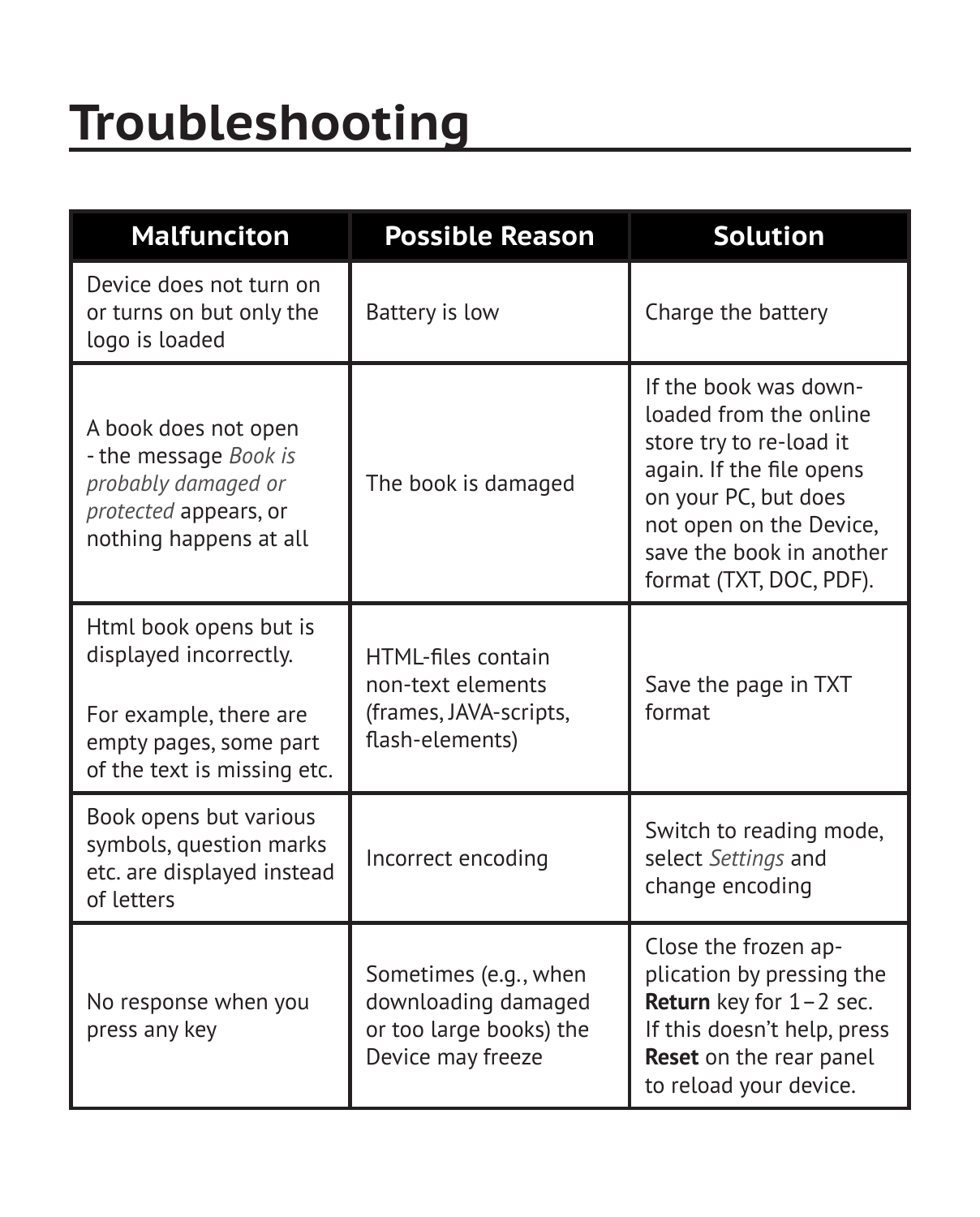| <b>Malfunciton</b>                                                     | <b>Possible Reason</b>                            | <b>Solution</b>                                                                                                                                                          |
|------------------------------------------------------------------------|---------------------------------------------------|--------------------------------------------------------------------------------------------------------------------------------------------------------------------------|
| After connection to PC                                                 | Your Device is in the bat-<br>tery charging mode. | Check USB mode in<br>Settings Main Menu item.<br>Set Connection to PC or<br>Ask at Connection                                                                            |
| disks are not displayed<br>in Explorer                                 | No signal in connection<br>cable                  | Check USB cable<br>condition and its proper<br>connection to connector.<br>Try to connect the USB-<br>cable to another port                                              |
| Bookmarks, settings and<br>current position in file<br>cannot be saved | File system damaged                               | Connect the device to<br>a PC and check disks.<br>To proceed, open My<br>Computer, right-click on<br>the selected disk and<br>select Properties >Service<br>> Check Disk |
|                                                                        | Internal memory is full                           | Delete books, images<br>and/or music files that<br>you do not need                                                                                                       |
| Battery discharges<br>too fast                                         | Disabled automatic<br>turning off                 | Settings > Clock in Main<br>Menu. Select automatic<br>turn off time in Auto Turn<br>Off in item                                                                          |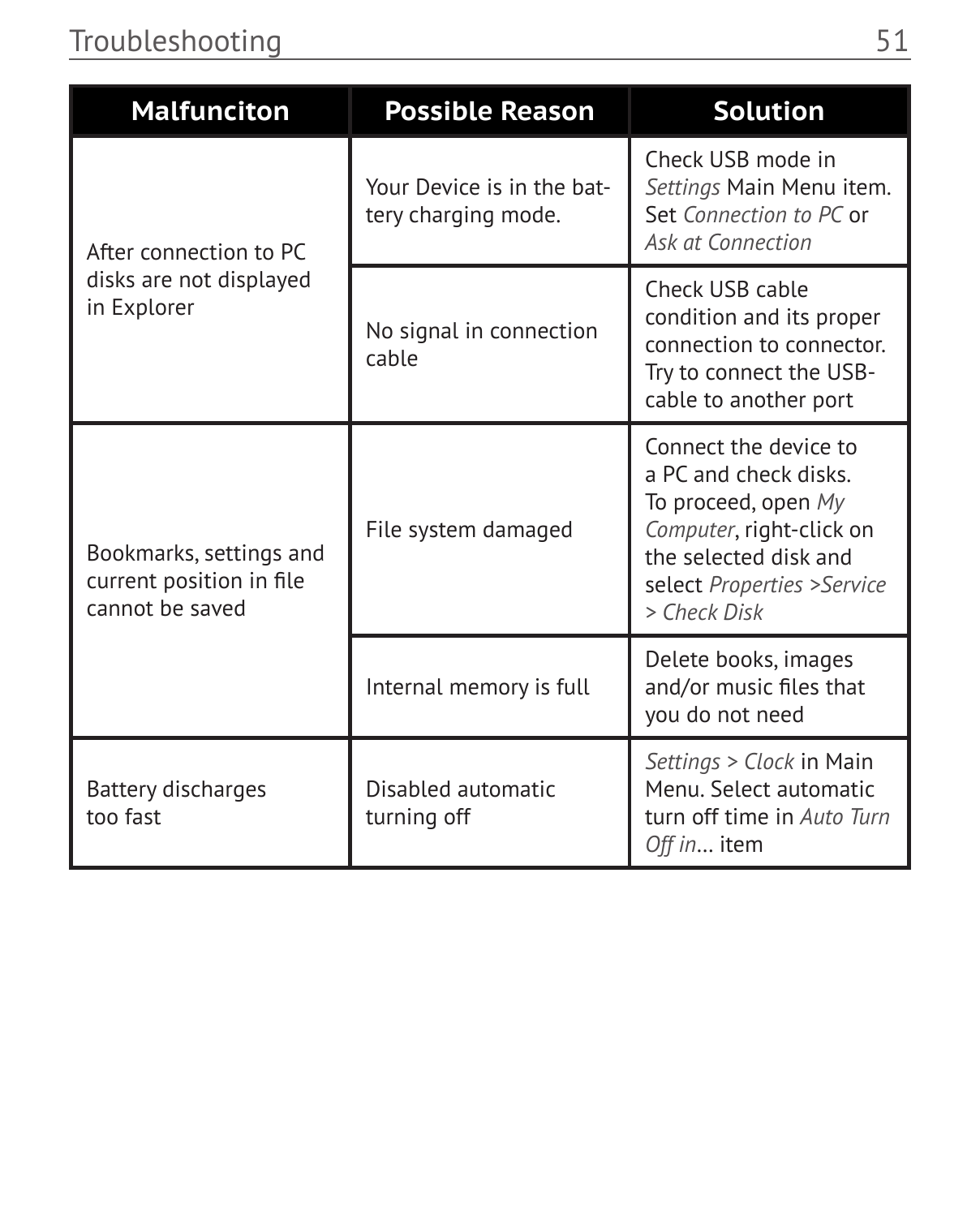### <span id="page-52-0"></span>**Customer Support**

For detailed information about service centers in your country please use contacts below:

#### **Telephone**

| Deutschland          | 0-800-187-30-03  |
|----------------------|------------------|
| USA                  | 1-877-326-01-96  |
| Российская Федерация | 8-800-700-00-34  |
| Україна              | 0-800-304-800    |
| Казақстан            | 8-800-333-35-13  |
| Беларусь             | 8-820-0011-02-62 |

[www.pocketbook-int.com/support/](mailto:pocketbook-int.com/support/)

[service@pocketbook-int.com](mailto:service@pocketbook-int.com)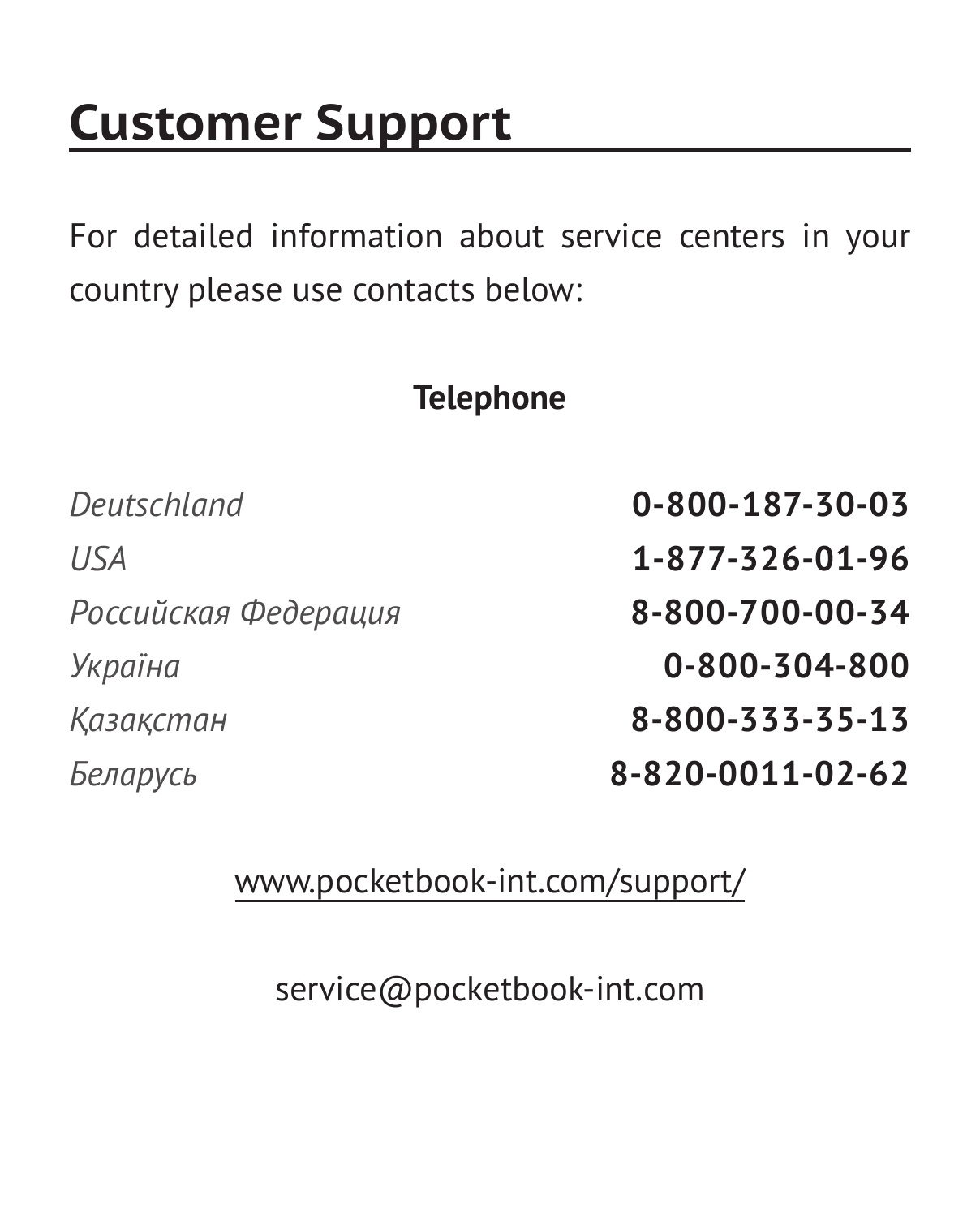### <span id="page-53-0"></span>**Compliance with International Standards**

**Brand name:** PocketBook Basic New **Model name:** PocketBook 613

The EUT should be supplied by USB port from complied Limited Power Source of pers computer or notebook.

The EUT should be supplied by Adapter from complied Limited Power Source.

#### **Rated output voltage:** DC 5V 1A

This indicates compliance with the R&TTE Directive 1999/5/EC and meets the relevant parts of following technical specifications: